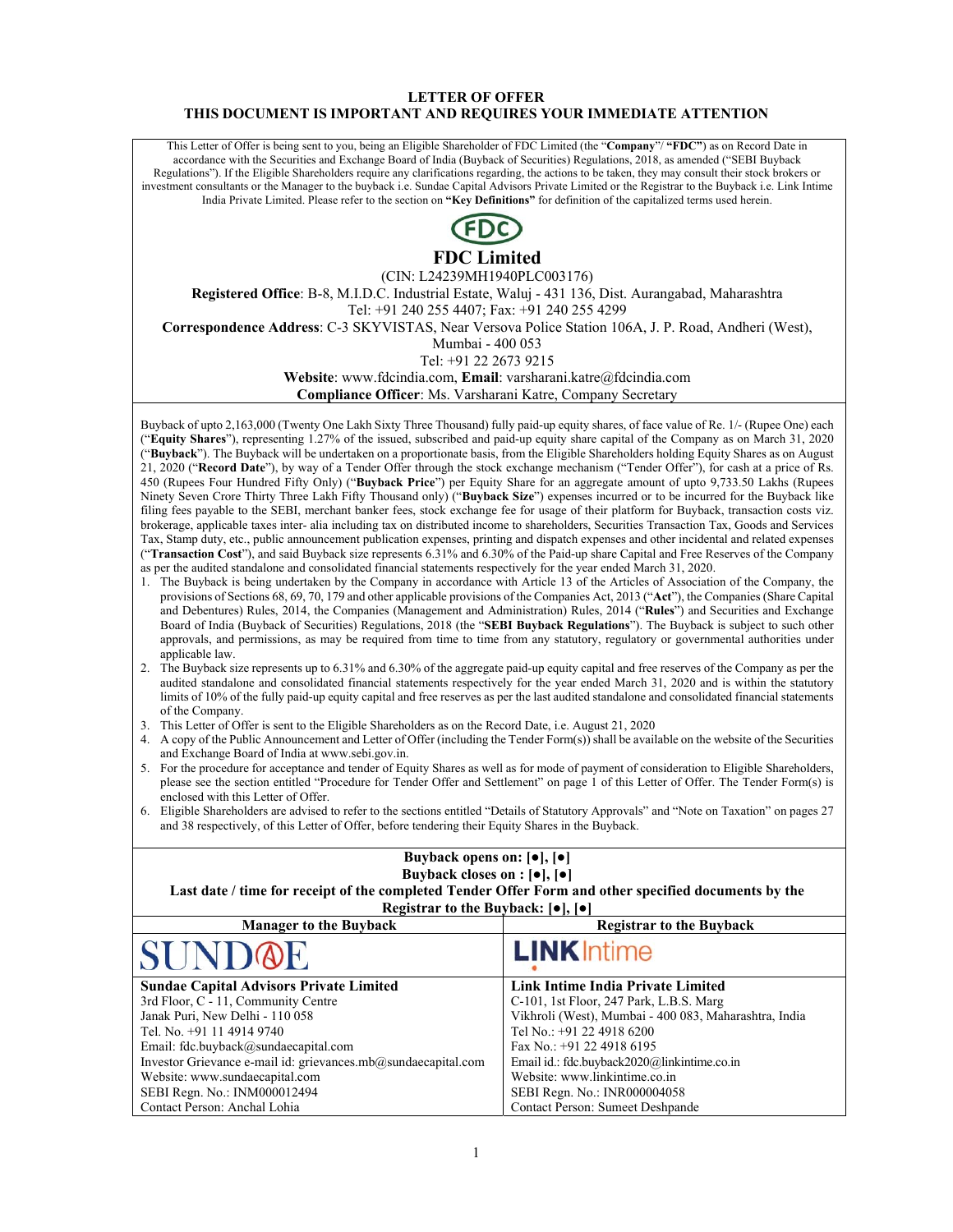| <b>TABLE OF CONTENTS</b> |  |
|--------------------------|--|
|--------------------------|--|

| Sr. No.          | <b>Particulars</b>                                                          | Page No. |
|------------------|-----------------------------------------------------------------------------|----------|
| 1.               | Schedule of Activities                                                      | 3        |
| 2.               | Key Definitions                                                             | 3        |
| $\overline{3}$ . | Disclaimer Clause                                                           | 5        |
| 4.               | Text of the Resolution passed at Board Meeting held on August 07, 2020      | 7        |
| 5.               | Details of the Public Announcement                                          | 11       |
| 6.               | Details of the Buyback Offer                                                | 12       |
| 7.               | Authority for the Buyback                                                   | 14       |
| 8.               | Necessity of the Buyback                                                    | 14       |
| 9.               | Management Discussion and Analysis and the likely impact of Buyback on the  | 14       |
|                  | Company                                                                     |          |
| 10.              | Basis for calculating Buyback Price                                         | 17       |
| 11.              | Sources of Funds for the Buyback                                            | 18       |
| 12.              | Details of the Escrow Account and the amount deposited therein              | 18       |
| 13.              | Capital Structure and Shareholding Pattern                                  | 20       |
| 14.              | Brief Information about the Company                                         | 21       |
| 15.              | Financial Information about the Company                                     | 24       |
| 16.              | <b>Stock Market Data</b>                                                    | 26       |
| 17.              | <b>Details of Statutory Approvals</b>                                       | 27       |
| 18.              | Details of Registrar to the Buyback                                         | 27       |
| 19.              | Process and Methodology for the Buyback                                     | 27       |
| 20.              | Procedure for Tender Offer and Settlement                                   | 31       |
| 21.              | Note on Taxation                                                            | 38       |
| 22.              | Declaration by the Board of Directors                                       | 40       |
| 23.              | <b>Auditors Certificate</b>                                                 | 40       |
| 24.              | Documents for Inspection                                                    | 43       |
| 25.              | Details of the remedies available to the Eligible Shareholders / Beneficial | 43       |
|                  | Owners                                                                      |          |
| 26.              | Details of investor service centre and Registrar to the Buyback             | 44       |
| 27.              | Details of the Manager to the Buyback                                       | 44       |
| 28.              | Directors Responsibility Statement                                          | 44       |
|                  | Form of Acceptance cum Acknowledgment                                       |          |
|                  | (for eligible shareholders holding shares in dematerialized form)           |          |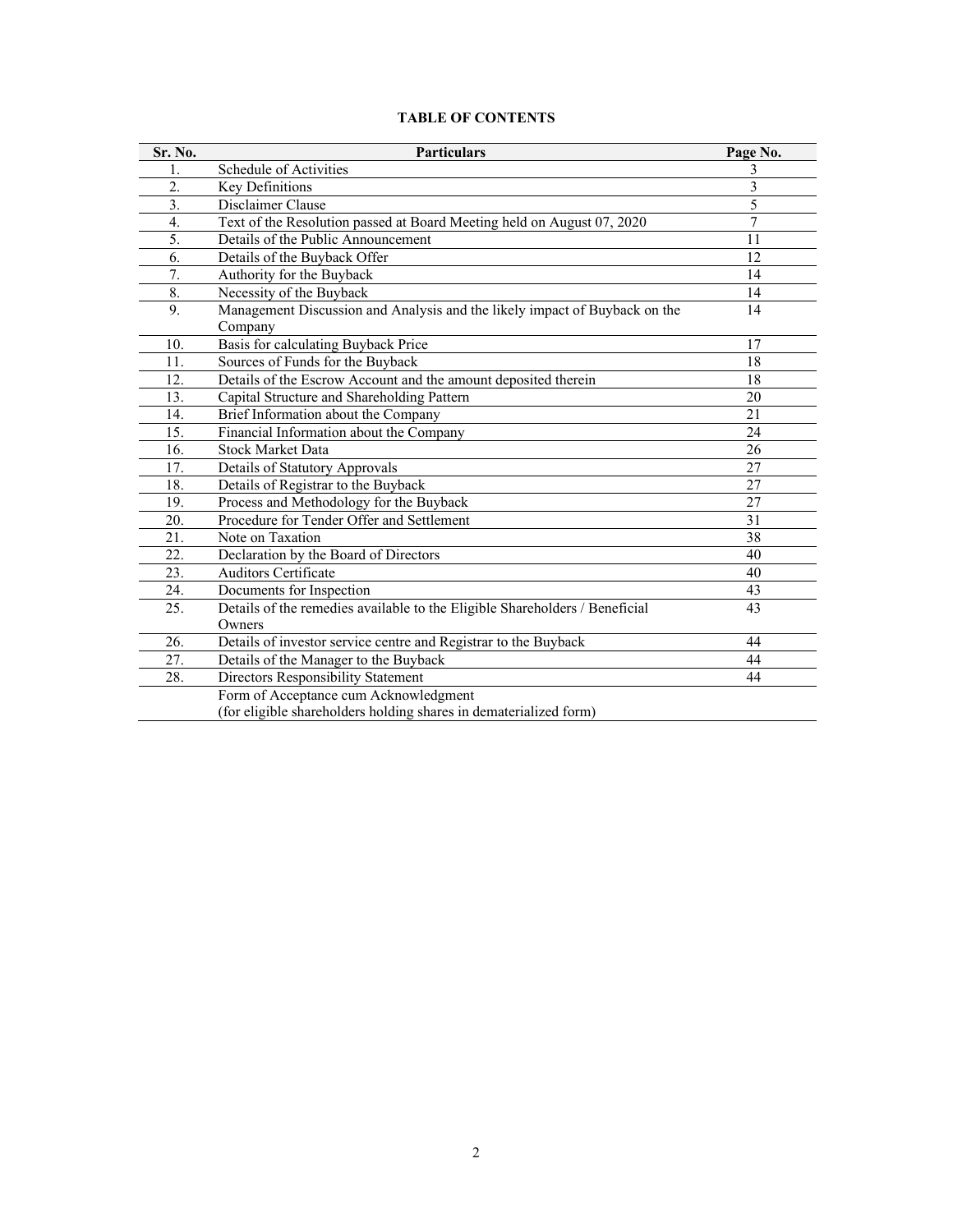# **1. SCHEDULE OF ACTIVITIES**

| <b>Particulars</b>                                               | Date                               | Day                     |
|------------------------------------------------------------------|------------------------------------|-------------------------|
| Date of Board Meeting approving the Buyback                      | August 07, 2020                    | Fridav                  |
| Date of publication of the Public Announcement for the Buyback   | August 11, 2020                    | Tuesday                 |
| Record Date for determining the Buyback Entitlement and the      | August 21, 2020                    | Friday                  |
| names of Eligible Shareholders                                   |                                    |                         |
| Date of Opening of the Buyback                                   | $\bullet$                          | `o`                     |
| Date of Closing of the Buyback                                   | $\bullet$                          | $\bullet$               |
| Last date of receipt of the completed Tender Forms and other     | $\left\lceil \bullet \right\rceil$ | $\lceil \bullet \rceil$ |
| specified documents by the Registrar to the Buyback *            |                                    |                         |
| Last date of verification of Shares tendered by the Registrar to | $\lceil \bullet \rceil$            | $\lceil\bullet\rceil$   |
| the Buyback                                                      |                                    |                         |
| Last date for settlement of bids on the Stock Exchanges          | $\bullet$                          | $\bullet$               |
| Last date of dispatch of share certificate(s) by Registrar /     | $\left[ \bullet \right]$           | $\lceil \bullet \rceil$ |
| payment of consideration to shareholders / return of unaccepted  |                                    |                         |
| demat shares by Stock Exchange to Eligible Shareholders          |                                    |                         |
| Last date of extinguishment of Equity Shares                     | $\bullet$                          | $\bullet$               |

\* Eligible Shareholders are required to submit their form(s) with their broker for bidding. After entering a valid bid, the seller member should send either by registered post / courier to the Registrar to the Buyback the Tender Forms along with the requisite documents, superscribing the envelope as "**FDC Limited - Buyback 2020**", or hand deliver the same to the Registrar to the Buyback at the address mentioned on the cover page or in Clause 18 of this Letter of Offer.

Note: Where last dates are mentioned for certain activities, such activities may happen on or before the respective last dates

# **2. KEY DEFINITIONS**

This Letter of Offer uses certain definitions and abbreviations which, unless the context otherwise indicates or implies, shall have the meaning as provided below. References to any legislation, act, regulation, rules, guidelines or policies shall be to such legislation, act, regulation, rules, guidelines or policies as amended, supplemented, or re-enacted from time to time and any reference to a statutory provision shall include any subordinate legislation made from time to time under that provision.

The words and expressions used in this Letter of Offer, but not defined herein shall have the meaning ascribed to such terms under the SEBI Buyback Regulations, the Companies Act, 2013, the Depositories Act, and the rules and regulations made thereunder.

| <b>Act / Companies Act</b>         | The Companies Act, 2013, as amended and applicable rules thereunder      |  |  |  |
|------------------------------------|--------------------------------------------------------------------------|--|--|--|
| Acceptance                         | Acceptance of Equity Shares tendered by Eligible Shareholders in the     |  |  |  |
|                                    | <b>Buyback Offer</b>                                                     |  |  |  |
| <b>Acquisition Window</b>          | The facility for acquisition of Equity Shares through mechanism provided |  |  |  |
|                                    | by the Designated Stock Exchange in the form of a separate window in     |  |  |  |
|                                    | accordance with the SEBI Circular                                        |  |  |  |
| <b>Additional Equity Shares or</b> | Additional Equity Shares tendered by an Eligible Shareholder over and    |  |  |  |
| <b>Additional Shares</b>           | above the Buyback Entitlement of such Eligible Shareholder               |  |  |  |
| <b>Articles</b>                    | Articles of Association of the Company                                   |  |  |  |
| <b>Board / Board of Directors</b>  | Board of Directors of the Company                                        |  |  |  |
| BSE                                | <b>BSE</b> Limited                                                       |  |  |  |
| Buyback / Buyback Offer /          | Offer to Buyback up to 2,163,000 fully paid-up Equity Shares of face     |  |  |  |
| <b>Offer</b>                       | value Re. 1/- each of the Company at a price of Rs. 450 per Equity Share |  |  |  |
|                                    | for an aggregate amount of up to Rs. 9,733.50 Lakhs (Rupees Ninety       |  |  |  |
|                                    | Seven Crore Thirty Three Lakhs Fifty Thousand only), in accordance       |  |  |  |
|                                    | with the SEBI Buyback Regulations and relevant provisions of the Act     |  |  |  |
|                                    | by way of a Tender Offer through the stock exchange mechanism            |  |  |  |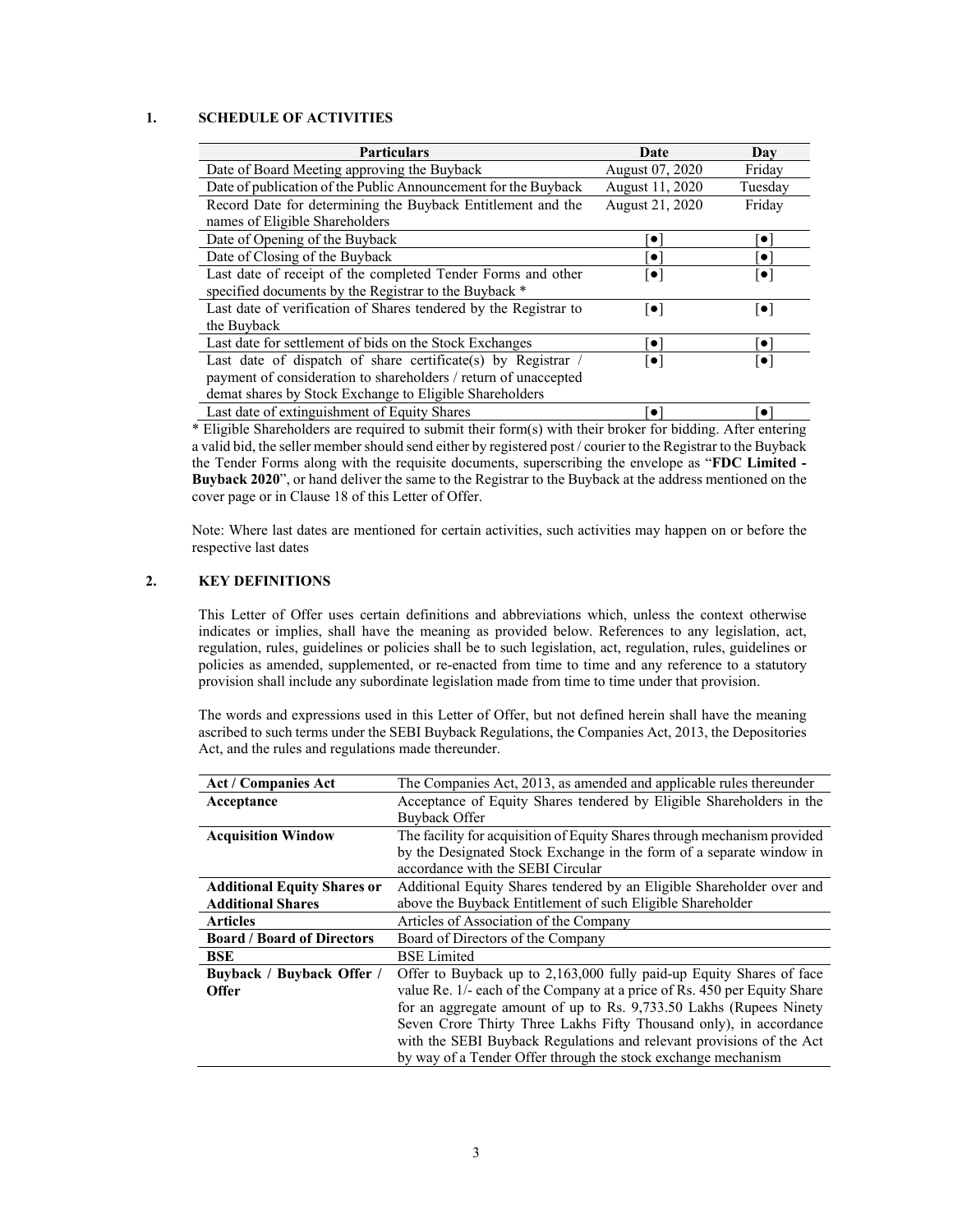| Buyback Entitlement<br><b>or</b> | The number of Equity Shares that an Eligible Shareholder is entitled to                     |
|----------------------------------|---------------------------------------------------------------------------------------------|
| <b>Entitlement</b>               | tender, in the Buyback, based on the number of Equity Shares held by                        |
|                                  | such Eligible Shareholder, on the Record Date and the ratio of Buyback                      |
|                                  | as applicable in the category to which such Eligible Shareholder belongs                    |
| <b>Buyback Price</b>             | Price at which Equity Shares will be bought back from the Equity                            |
|                                  | Shareholders i.e. Rs. 450 (Rupees Four Hundred and Fifty only) per fully                    |
|                                  | paid up Equity Share, payable in cash                                                       |
| <b>SEBI Buyback Regulations</b>  | Securities and Exchange Board of India (Buyback of Securities)                              |
|                                  | Regulations, 2018                                                                           |
| <b>CDSL</b>                      | Central Depository Services (India) Limited                                                 |
| <b>NCL</b>                       | <b>NSE Clearing Limited</b>                                                                 |
| Company                          | FDC Limited                                                                                 |
| <b>Company's Broker</b>          | Eureka Stock & Share Broking Services Limited                                               |
| <b>Company Demat Account</b>     | The depository account titled "FDC Limited" opened by the Company                           |
| <b>DP</b>                        | Depository Participant                                                                      |
| <b>Depositories</b>              | Collectively, National Securities Depository Limited and Central                            |
|                                  | Depository Services (India) Limited                                                         |
| <b>Designated Stock Exchange</b> | The designated stock exchange for the Buyback is NSE                                        |
| / DSE                            |                                                                                             |
| Director(s)                      | Director(s) of the Company                                                                  |
| <b>Draft Letter of Offer</b>     | The Draft Letter of Offer dated August 13, 2020 filed with SEBI                             |
| Eligible Shareholder<br>or       | All Person(s) /shareholders / beneficial owners of shares holding Equity                    |
| <b>Eligible Person(s)</b>        | Shares as on record date and who are eligible to participate in the                         |
|                                  | Buyback                                                                                     |
| <b>Equity Shares / Shares</b>    | Fully paid-up equity shares of the Company each having a face value of                      |
|                                  | Re. 1/- (Rupee One Only)                                                                    |
| <b>Escrow Account</b>            | The Escrow Account titled "FDC Limited - Buyback Escrow Account"                            |
|                                  | opened with the Escrow Agent                                                                |
| <b>Escrow Agent</b>              | Axis bank Limited                                                                           |
| <b>Escrow</b>                    | The Escrow Agreement entered into between the Company, the Manager                          |
| <b>Agreement</b>                 | and the Escrow Agent                                                                        |
| <b>FEMA</b>                      | Foreign Exchange Management Act, 1999, as amended from time to time                         |
| <b>FIIs</b>                      | Foreign Institutional Investors                                                             |
| <b>General Category</b>          | Category of Eligible Shareholders other than Small Shareholders                             |
| <b>IT Act</b>                    | Income-tax Act, 1961, as amended from time to time                                          |
| <b>Letter of Offer</b>           | The Letter of offer dated $\lceil \bullet \rceil$ containing disclosures in relation to the |
|                                  | Buyback as specified in the SEBI Buyback Regulations, including                             |
|                                  | comments received from SEBI on the Draft Letter of Offer                                    |
| Manager to the Buyback /         | Sundae Capital Advisors Private Limited                                                     |
| Manage to the Offer /            |                                                                                             |
| <b>Manager</b>                   |                                                                                             |
| <b>NRI / Non Resident Indian</b> | A person resident outside India, who is a citizen of India or a person of                   |
|                                  | Indian origin, and shall have the meaning ascribed to such term in the                      |
|                                  | Foreign Exchange Management (Deposit) Regulations, 2000                                     |
| <b>NSDL</b>                      | National Securities Depository Limited                                                      |
| <b>NSE</b>                       | National Stock Exchange of India Limited                                                    |
| <b>Public Announcement</b>       | The public announcement, made in accordance with the SEBI Buyback                           |
|                                  | Regulations, dated August 10, 2020, published in all editions of the                        |
|                                  | Business Standard (English national daily, Hindi national daily) and                        |
|                                  | Aurangabad edition of Loksatta (Marathi language daily) on August 11,                       |
|                                  | 2020 each with wide circulation at the place where the Registered office                    |
|                                  | of the company is situated                                                                  |
|                                  |                                                                                             |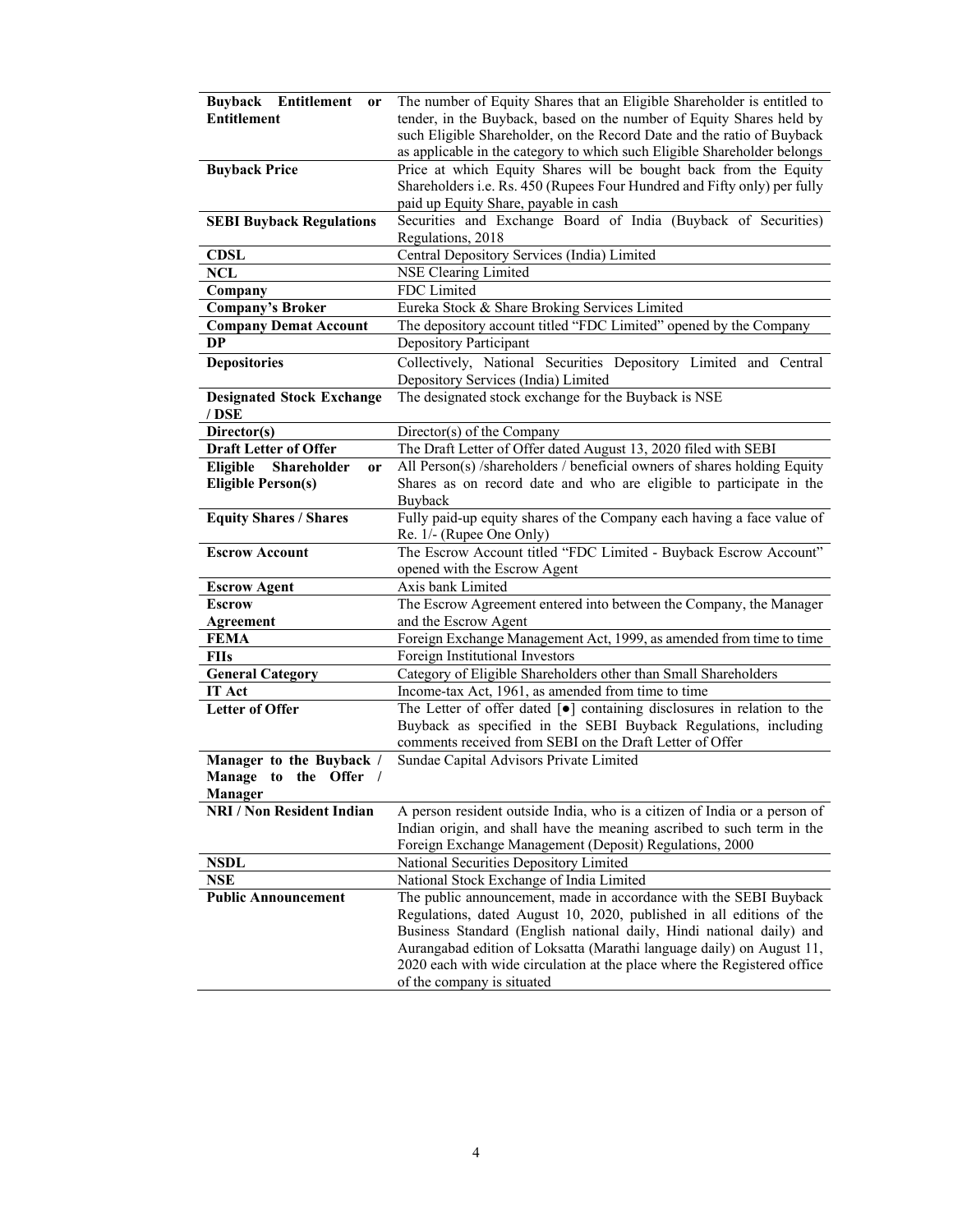| Promoter<br>&<br><b>Promoter</b> | Mrs. Meera Ramdas Chandavarkar                                                               |
|----------------------------------|----------------------------------------------------------------------------------------------|
| Group                            | Mr. Ameya Ashok Chandavarkar                                                                 |
|                                  | Ms. Nomita Ramdas Chandavarkar                                                               |
|                                  | Mr. Nandan Mohan Chandavarkar                                                                |
|                                  | Mrs. Aditi C. Bhanot                                                                         |
|                                  | Leo Advisors Private Limited                                                                 |
|                                  | Virgo Advisors Private Limited                                                               |
|                                  | Sandhya Mohan Chandavarkar Trust                                                             |
|                                  | Mohan Anand Chandavarkar Trust                                                               |
|                                  | Mr. Ashok Anand Chandavarkar                                                                 |
|                                  | Mrs. Mangala Ashok Chandavarkar                                                              |
|                                  | Mr. Mohan Anand Chandavarkar                                                                 |
|                                  | Mrs. Sandhya Mohan Chandavarkar                                                              |
| <b>Ratio of Buyback</b>          | The ratio of the Buyback: (i) in case of Small Shareholders, $\lceil \bullet \rceil$ Equity  |
|                                  | Shares for every [ $\bullet$ ] Equity Shares held by such Small Shareholder on               |
|                                  | the Record Date; and (ii) for Eligible Shareholders other than Small                         |
|                                  | Shareholders, [ $\bullet$ ] Equity Shares for every [ $\bullet$ ] Equity Shares held by such |
|                                  | Eligible Shareholder on the Record Date                                                      |
| <b>RBI</b>                       | The Reserve Bank of India                                                                    |
| <b>Record Date</b>               | August 21, 2020                                                                              |
| <b>Registrar to the Buyback</b>  | Link Intime India Private Limited                                                            |
| <b>SEBI</b>                      | Securities and Exchange Board of India                                                       |
| <b>SEBI Circular</b>             | Tendering of Equity Shares by Shareholders and settlement of the same,                       |
|                                  | through the stock exchange mechanism as specified by SEBI in the                             |
|                                  | circular bearing number CIR/CFD/POLICYCELL/1/2015 dated April                                |
|                                  | 13, 2015 read with circular CFD/DCR2/CIR/P/2016/131 dated December                           |
|                                  | 09, 2016                                                                                     |
| <b>Shareholders</b>              | Holders of Equity Shares and includes beneficial owners thereof                              |
| <b>Shareholder's Broker</b>      | A Stock Broker of an Eligible Shareholder through whom the Eligible                          |
|                                  | Shareholder wants to participate in the Buyback                                              |
| <b>Small Shareholder</b>         | 'Small Shareholder' means a shareholder of a listed company, who holds                       |
|                                  | shares or other specified securities whose market value, on the basis of                     |
|                                  | closing price of shares or other specified securities, on the recognized                     |
|                                  | stock exchange in which highest trading volume in respect of such                            |
|                                  | security, as on record date is not more than Rs. 200,000/- (Rupees Two                       |
|                                  | Lakh Only).                                                                                  |
| <b>Stock Exchanges</b>           | BSE and NSE, being the stock exchanges where the Equity Shares of the                        |
|                                  | Company are listed                                                                           |
| <b>Takeover Regulations</b>      | The Securities and Exchange Board of India (Substantial Acquisition of                       |
|                                  | Shares and Takeovers) Regulations, 2011, as amended from time to time                        |
| <b>Tender offer</b>              | Method of buyback as defined in Regulation $2(1)(q)$ of the SEBI Buyback                     |
|                                  | Regulations read with Regulation 9(vii) of the Buyback Regulations                           |
|                                  | using stock exchange mechanism                                                               |
| <b>Tender Offer Form / Form</b>  | The form to be filled in by the Shareholders to participate in the Buyback.                  |
| of Acceptance                    |                                                                                              |
| TRS                              | <b>Transaction Registration Slip</b>                                                         |

# **3. DISCLAIMER CLAUSE**

3.1 As required, a copy of the Draft Letter of Offer has been submitted to Securities and Exchange Board of India ("SEBI"). It is to be distinctly understood that submission of the Draft Letter of Offer with SEBI should not, in any way be deemed or construed that the same has been cleared or approved by SEBI. SEBI does not take any responsibility either for the financial soundness of the company to meet the Buyback commitments or for the correctness of the statements made or opinions expressed in the Draft Letter of Offer. The Manager to the Buyback, Sundae Capital Advisors Private Limited has certified that the disclosures made in the Draft Letter of Offer are generally adequate and are in conformity with the provisions of Companies Act and the SEBI Buyback Regulations. This requirement is to facilitate investors to take an informed decision for tendering their shares in the Buyback.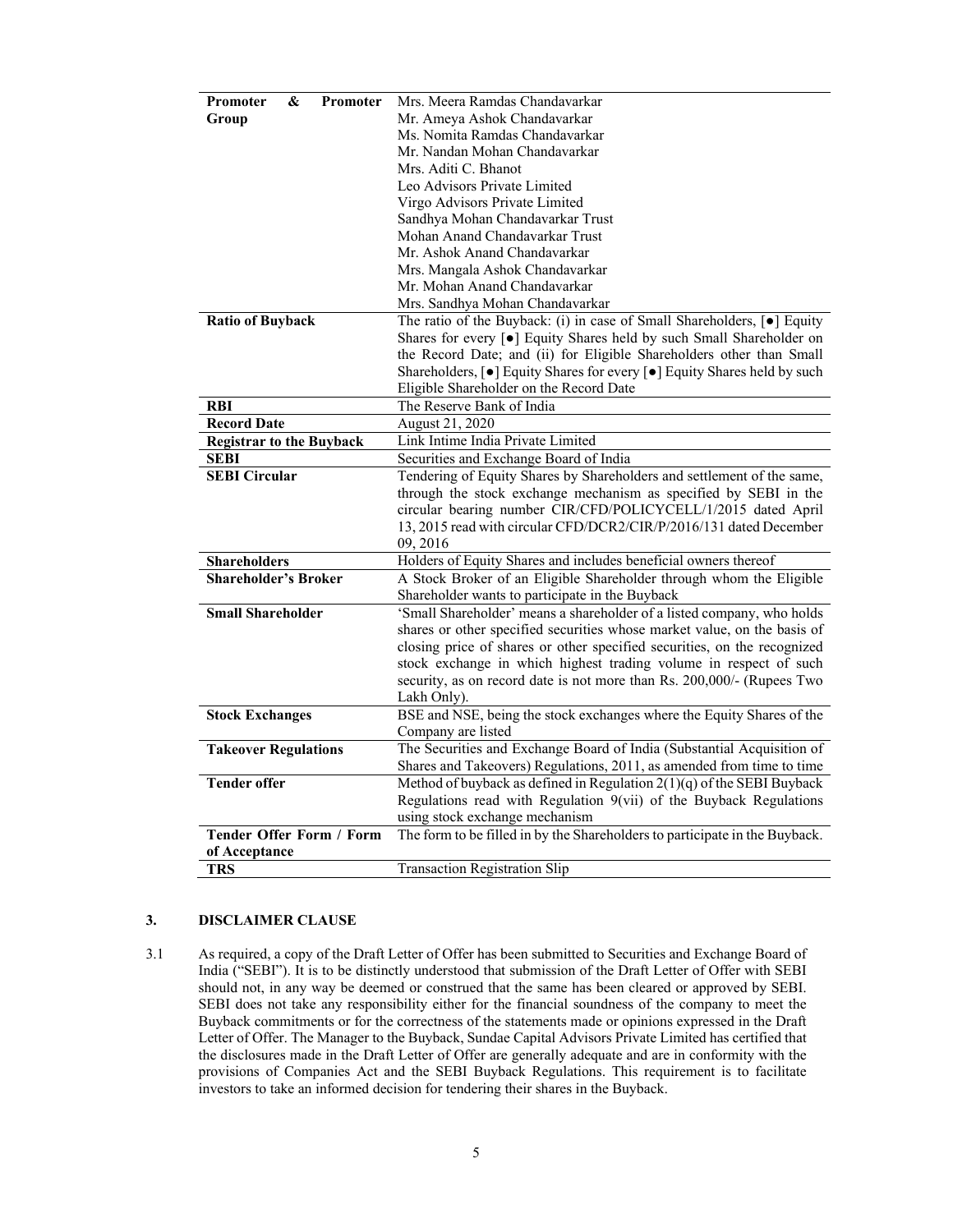3.2 It should also be clearly understood that while the Company is primarily responsible for the correctness, adequacy and disclosure of all relevant information in the Draft Letter of Offer, the Manager to the Buyback offer is expected to exercise due diligence to ensure that the Company discharges its duty adequately in this behalf and towards this purpose. Pursuant to this requirement, Manager to the Buyback offer, Sundae Capital Advisors Private Limited has furnished to SEBI a due diligence certificate dated August 13, 2020 in accordance with the SEBI Buyback Regulations which reads as follows:

"**We have examined various documents and materials relevant to the Buyback as part of the due diligence carried out by us in connection with the finalization of the public announcement dated August 10, 2020 and published on August 11, 2020 (the "Public Announcement") and the Draft Letter of Offer dated August 13, 2020. On the basis of such examination and the discussions with the Company, we hereby state that:** 

- **The Public Announcement and the Draft Letter of Offer are in conformity with the documents, materials and papers relevant to the Buyback;**
- **All the legal requirements connected with the said offer including the SEBI (Buyback of Securities) Regulations, 2018, as amended, have been duly complied with;**
- **The disclosures in the Public Announcement and the Draft Letter of Offer are, to the best of our knowledge, true, fair and adequate in all material respects for the shareholders of the Company to make a well informed decision in respect of the captioned Buyback;**
- **Funds used for Buyback shall be as per the provisions of the Companies Act, 2013.**"
- 3.3 The filing of the Draft Letter of Offer / Letter of Offer with SEBI does not, however, absolve the Company from any liabilities under the provisions of the Companies Act or from the requirement of obtaining such statutory or other clearances as may be required for the purpose of the proposed Buyback.
- 3.4 Promoters / Directors of the Company declare and confirm that no information / material likely to have a bearing on the decision of investors has been suppressed / withheld and / or incorporated in the manner that would amount to mis-statement / mis-representation and in the event of it transpiring at any point of time that any information / material has been suppressed / withheld and / or amounts to a mis-statement / mis-representation, the Promoters / Directors and the Company shall be liable for penalty in terms of the provisions of the Companies Act, 2013 and the SEBI Buyback Regulations.
- 3.5 Promoters / Directors also declare and confirm that funds borrowed from banks and / or financial institutions will not be used for the Buyback.
- 3.6 **NO OFFER TO SUBSCRIBE / PURCHASE / SELL, OR AN INVITATION TO SUBSCRIBE / PURCHASE / SELL, ANY SECURITIES OF THE COMPANY OR AS A SOLICITATION OR AN INVITATION TO SUBSCRIBE / PURCHASE / SELL ANY SECURITIES OF THE COMPANY INCLUDING THE EQUITY SHARES IS MADE IN A JURISDICTION, OTHER THAN INDIA, WHERE IT IS ILLEGAL, OR ANY ACTION OR APPROVAL IS REQUIRED, TO MAKE THIS BUYBACK.**
	- (a) The Public Announcement that was published on August 11, 2020 and this Letter of Offer in connection with this Buyback, has been prepared for the purposes of compliance with the regulations of the Securities and Exchange Board of India (Buyback of Securities) Regulations, 2018, as amended from time to time. Accordingly, the information disclosed may not be the same as that which would have been disclosed if this document had been prepared in accordance with the laws and regulations of any jurisdiction outside of India. The Company and the Manager to the Buyback are under no obligation to update the information contained herein at any time after the date of the Letter of Offer. This Letter of Offer does not in any way constitute an offer in any form, or an invitation in any form to subscribe / purchase / sell, any securities of the Company in any jurisdiction or as a solicitation or an invitation in any form to subscribe / purchase / sell any securities including the Equity Shares of the Company.
	- (b) No action has been or will be taken by the Company or Manager to the Buyback to permit the Buyback in any jurisdiction where action would be required for that purpose. The Letter of Offer shall be dispatched to all Equity Shareholders whose names appear in the register of members of the Company, as on the Record Date. However, receipt of the Letter of Offer by any Eligible Seller in a jurisdiction in which it would be illegal to make this Buyback, or where making this Buyback would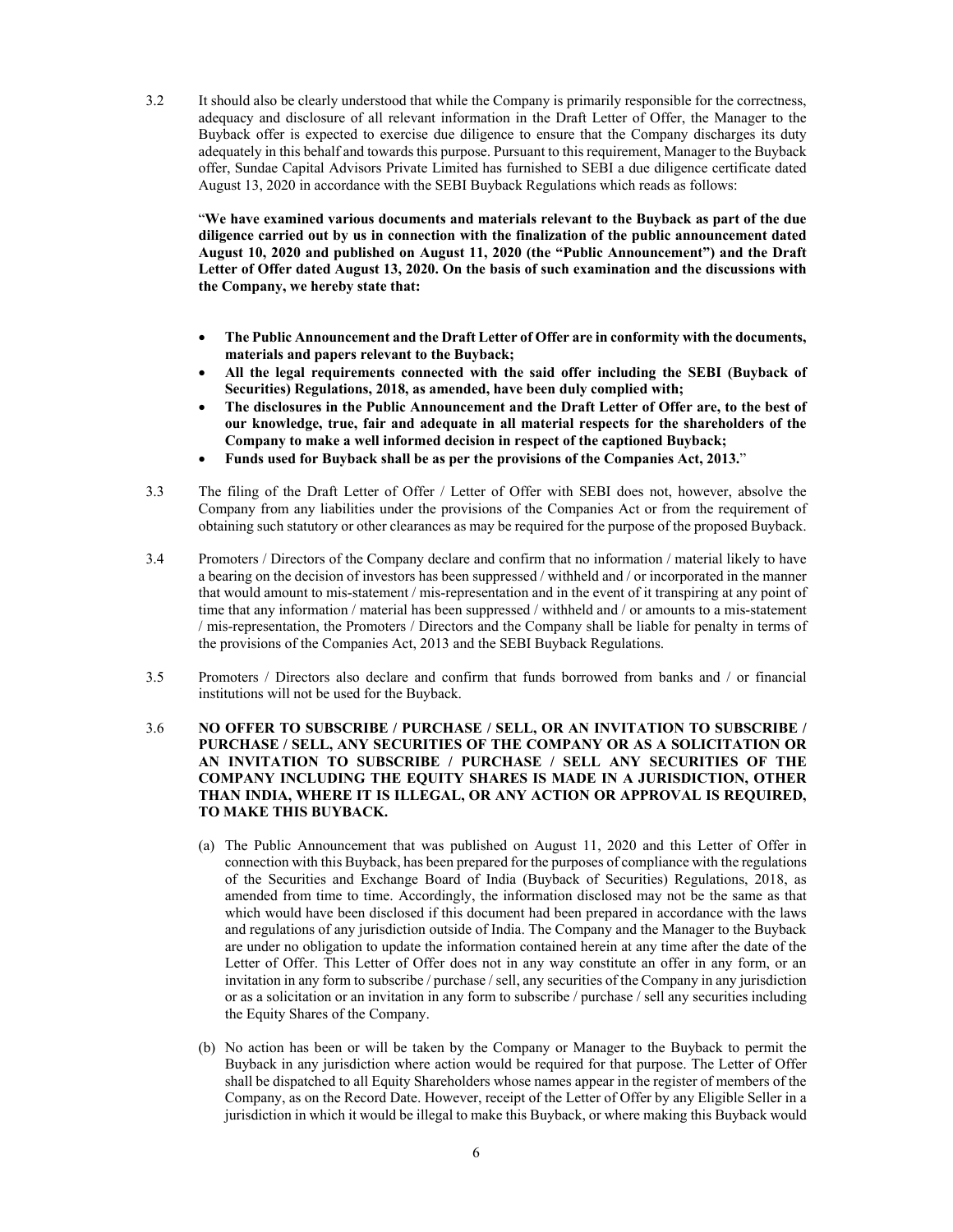require any action to be taken (including, but not restricted to, registration of the Letter of Offer under any local securities laws of any jurisdiction outside of India), shall not be treated by such Eligible Seller as an offer or invitation to offer being made to them and shall be construed by them as being sent for information purposes only.

- (c) Persons in possession of the Letter of Offer are required to inform themselves of any relevant restrictions in their respective jurisdictions. Any Eligible Seller who tenders his, her or its Equity Shares in the Buyback shall be deemed to have declared, represented, warranted and agreed that he, she or it is authorized under the provisions of any applicable local laws, rules, regulations and statutes to participate in the Buyback.
- (d) The Buyback is being made for securities of an Indian company and is subject to the laws of India. It is important for U.S. securities holders to be aware that this Letter of Offer is subject to tender offer laws and regulations in India that are different from those in the U.S. and has been prepared in accordance with Indian law, format and style, which differs from customary U.S. format and style. This Letter of Offer, does not in any way, constitute an offer to sell, or an invitation to sell, or buy any securities in the United States of America, or in any other jurisdiction in which offer or invitation is not authorized or to any person to whom it is unlawful to make such offer or solicitation. Users of the information contained in this Letter of Offer are requested to inform themselves about and to observe such restrictions.

#### **3.7 Forward Looking Statement:**

The Letter of Offer contains certain forward-looking statements. These forward-looking statements generally can be identified by words or phrases such as 'aim', 'anticipate', 'believe', 'expect', 'estimate', 'intend', 'objective', 'plan', 'project', 'will', 'will continue', 'will pursue' or other words or phrases of similar import. Similarly, statements that describe our strategies, objectives, plans or goals are also forward looking statements. All forward-looking statements are subject to risks, uncertainties and assumptions about us that could cause actual results to differ materially from those contemplated by the relevant forward-looking statement.

Actual results may differ materially from those suggested by forward-looking statements due to risks or uncertainties associated with expectations relating to, inter alia, regulatory changes pertaining to the industries in India in which we operate and our ability to respond to them, our ability to successfully implement our strategy, our growth and expansion, technological changes, our exposure to market risks, general economic and political conditions in India which have an impact on its business activities or investments, the monetary and fiscal policies of India, inflation, deflation, unanticipated turbulence in interest rates, foreign exchange rates, equity prices or other rates or prices, the performance of the financial markets in India and globally, changes in domestic laws, regulations and taxes and changes in competition in the industries in which we operate.

#### **4. TEXT OF THE RESOLUTION PASSED AT BOARD MEETING HELD ON AUGUST 07, 2020**

The Buyback through Tender Offer has been duly authorized by resolutions passed by the Board of Directors of the Company at its meeting held on August 07, 2020. The text of the relevant resolutions passed is given below.

"**RESOLVED THAT** pursuant to the provisions contained in Article 13 of the Articles of Association of the Company and in accordance with the provisions of Sections 68, 69, 70, 179 and all other applicable provisions, if any, of the Companies Act, 2013 and rules made there under (the "**Act**") and the provisions contained in the Securities and Exchange Board of India (Buyback of Securities) Regulations, 2018 ("**SEBI Buyback Regulations**"), SEBI (Listing Obligations and Disclosure Requirements) Regulations, 2015 ("**SEBI LODR Regulations**") (including any amendments, statutory modification(s) or re-enactment of the Act or SEBI Buyback Regulations or SEBI LODR Regulations, for the time being in force) and subject to such other approvals, permissions and sanctions as may be necessary and subject to such conditions and modifications, if any, as may be prescribed or imposed by the appropriate authorities while granting such approvals, permissions and sanctions which may be agreed to by the Board of Directors of the Company (herein referred to as the "**Board**", which expression shall include any Committee constituted by the Board to exercise its powers, including the powers conferred by this resolution), the approval of the Board be and is hereby accorded for the buyback of upto 2,163,000 (Twenty One Lakh Sixty Three Thousand only) Fully Paid up Equity Shares of face value of Re. 1 each (hereinafter referred to as the "**Equity Share(s)**" or "**Share(s)**") of the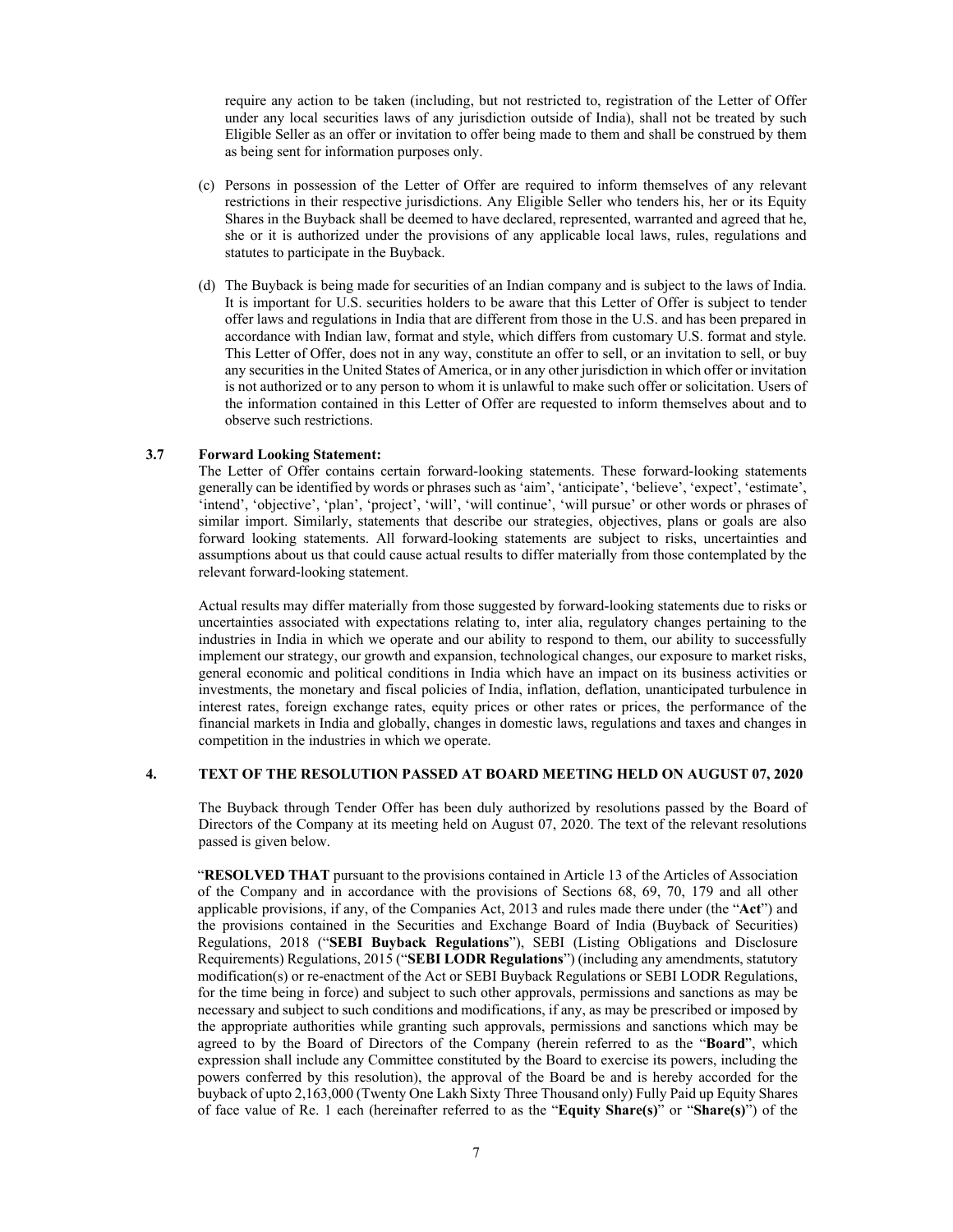Company at a price of Rs. 450 (Rupees Four Hundred Fifty only) per Share ("**Buyback Price**") payable in cash for an aggregate Buyback consideration not exceeding Rs. 9,733.50 Lakhs (Rupees Ninety Seven Crore Thirty Three Lakh Fifty Thousand Only) ("**Maximum Offer Size**"), which is 6.31% and 6.30% of the paid up share capital and free reserves of the Company as per the latest audited standalone and consolidated financial statements of the Company, respectively, for the financial year ended March 31, 2020 through "tender offer" route as prescribed under the SEBI Buyback Regulations (the process being referred herein as "**Buyback**") from the equity shareholders / beneficial owners of the Equity Shares of the Company.

**RESOLVED FURTHER THAT** the Maximum Offer Size shall not include any expenses incurred or to be incurred for the Buyback like filing fees payable to the SEBI, merchant banker fees, stock exchange fee for usage of their platform for Buyback, transaction costs viz. brokerage, applicable taxes inter- alia including tax on distributed income to shareholders, Securities Transaction Tax, Goods and Services Tax, Stamp duty, etc., public announcement publication expenses, printing and dispatch expenses and other incidental and related expenses.

**RESOLVED FURTHER THAT** the proposed Buyback be implemented through Tender Offer route as prescribed under the Buyback Regulations from the equity shareholders of the Company as on the Record Date including the Promoter and Promoter Group, persons in control (including such person acting in concert) of the Company (as disclosed under the shareholding pattern filings made by the Company from time to time under SEBI (Listing Obligations and Disclosure Requirements) Regulations, 2015, as amended and SEBI (Substantial Acquisition of Shares and Takeover) Regulations 2011, as amended) on such terms and conditions as the Board may decide from time to time, and in the absolute discretion of the Board, as it may deem fit.

**RESOLVED FURTHER THAT** the Buyback would be subject to the condition of maintaining minimum public shareholding requirements as specified in Regulation 38 of the SEBI LODR Regulations**.**

**RESOLVED FURTHER THAT** the Buyback shall be implemented using the Mechanism for acquisition of shares through the Stock Exchanges notified by SEBI vide circular CIR/CFD/POLICYCELL/1/2015 dated April 13, 2015 read with SEBI Circular CFD/DCR2/CIR/P/2016/131 dated December 09, 2016, as amended from time to time.

**RESOLVED FURTHER THAT** the Board hereby decides August 21, 2020, Friday as the Record Date (the "**Record Date**") for the purpose of determining the name of the shareholders who shall be entitled to tender Equity Shares under the Buyback.

**RESOLVED FURTHER THAT** such Buyback may be made out of the Company's current surplus and / or cash balances and / or internal accruals / operating cash inflows and / or free reserves and / or such other sources as may be permitted by law through "Tender Offer" route and as required by the SEBI Buyback Regulations and the Companies Act, 2013; the Company may buyback equity shares from all the existing Members holding equity shares of the Company on a proportionate basis, provided 15% (Fifteen Percent) of the number of equity shares which the Company proposes to buyback or number of equity shares entitled as per the shareholding of small shareholders, whichever is higher, shall be reserved for the small shareholders, as prescribed under proviso to Regulation 6 of the SEBI Buyback Regulations.

**RESOLVED FURTHER THAT** the Buyback from Non-Resident Members holding equity shares of the Company, Overseas Corporate Bodies (OCBs), Foreign Institutional Investors (FIIs) / Foreign Portfolio Investors (FPIs) and shareholders of foreign nationality, if any, etc., shall be subject to such approvals if, and to the extent necessary or required from the concerned authorities including approvals from the Reserve Bank of India (RBI) under the Foreign Exchange Management Act, 1999 and the rules, regulations framed thereunder, if any including any amendments, statutory modification or reenactments for the time being in force.

**RESOLVED FURTHER THAT** Mr. Mohan A Chandavarkar, Managing Director, Mr. Nandan M Chandavarkar, Joint Managing Director, Mr. Ashok A Chandavarkar, Wholetime Director, Mr. Ameya A Chandavarkar, CEO - International Business & Wholetime Director, Ms. Nomita R Chandavarkar, Wholetime Director, Mr. Sanjay Jain, Associate Vice President - Corporate Finance and Ms. Varsharani Katre, Company Secretary of the Company be and are hereby severally authorized in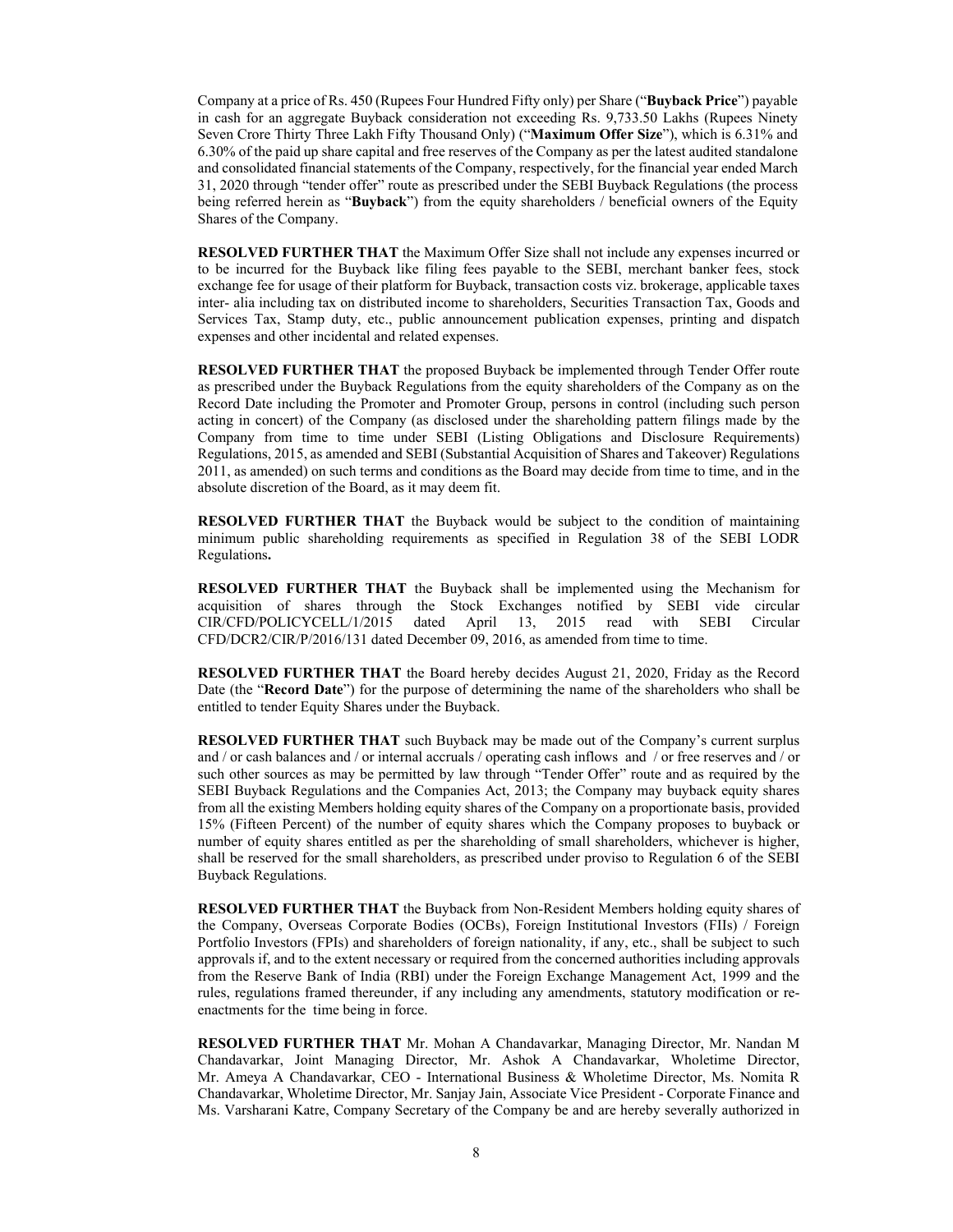order to give effect to the aforesaid resolutions, including but not limited to the following:

- i. finalizing the terms of the Buyback like entitlement ratio, the time-frame for completion of Buyback,
- ii. to designate any one Stock Exchange as the designated stock exchange for the purpose of Buyback;
- iii. appointment of Solicitors, Depository Participants, Advertising Agencies and such other Advisors / Consultants / Intermediaries / Agencies, as may be required, for the implementation of the Buyback and to finalise the terms of their appointment;
- iv. Preparation, signing of the Public Announcement, the Draft Letter of Offer/ Letter of Offer, documents, papers, undertaking, affidavits, newspaper advertisement etc., including filing of relevant documents with the Securities and Exchange Board of India (SEBI), the Stock Exchanges (BSE and NSE), the Registrar of Companies and other appropriate authorities;
- v. to make all necessary applications to the appropriate authorities for their approvals including but not limited to approvals as may be required from the SEBI, RBI under the Foreign Exchange Management Act, 1999 and the rules, regulations framed thereunder;
- vi. to initiate all necessary actions obtaining all necessary certificates and reports from Statutory Auditors and other third parties as required under applicable law,
- vii. to enter into Escrow arrangements as required or desirable in terms of the SEBI Buyback Regulations; issue necessary bank guarantee, opening, operation and closure of all necessary accounts including escrow account, special payment account, Demat Escrow Account as required or desirable in terms of the SEBI Buyback Regulations;
- viii. extinguishment of dematerialized shares and physical destruction of share certificates in respect of the equity shares bought back by the Company and filing of certificates of extinguishment required to be filed in connection with the Buyback on behalf of the Company and/or the Board; and
- ix. to accept and make any alteration(s), modification (s) to the terms and conditions as it may deem necessary, concerning any aspect of the Buyback, in accordance with the statutory requirements as well as to give such directions as may be necessary or desirable, to settle any questions, difficulties or doubts that may arise and generally, to do all acts, deeds, matters and things as it may, in absolute discretion deem necessary, expedient, usual or proper in relation to or in connection with or for matters consequential to the Buyback.

**RESOLVED FURTHER THAT** the Company do enter into escrow agreement with Axis Bank Limited for opening of accounts required for the purpose of Buyback in the name "*FDC Limited - Buyback Escrow Account*" and "*FDC Limited - Buyback Special Account*" and the said account(s) be operated by the authorized representatives of Sundae Capital Advisors Private Limited as per their Board Resolution and Mr. Sanjay Jain, Associate Vice President - Corporate Finance and Ms. Varsharani Katre, Company Secretary of the Company be and are hereby severally authorized to finalize the agreement and to sign such agreement or documents as may be required in this regard.

**RESOLVED FURTHER THAT** the Company shall maintain a register of securities bought back wherein details of Equity Shares bought back, consideration paid for the Equity Shares bought back, date of cancellation of Equity Shares and date of extinguishing and physically destroying the Equity Shares and such other particulars as may be prescribed in relation to the Buy-back shall be entered and that Ms. Varsharani Katre, Company Secretary of the Company be and is hereby authorised to authenticate the entries made in the said register.

**RESOLVED FURTHER THAT** nothing contained herein above shall confer any right on the part of any shareholder to offer and/ or any obligation on the part of the Company or the Board or the Committee to Buyback any shares, and/or impair any power of the Company or the Board or the Committee to terminate any process in relation to such Buyback, if so permissible by law.

**RESOLVED FURTHER THAT** in accordance with the provision of Section 68 of the Act, the draft Declaration of Solvency along with annexures thereof, as placed before the Board be and is hereby approved and Mr. Mohan A Chandavarkar, Managing Director, Mr. Nandan M Chandavarkar, Joint Managing Director, Mr. Ashok A Chandavarkar, Wholetime Director, Mr. Ameya A Chandavarkar, Wholetime Director and Ms. Nomita R Chandavarkar, Wholetime Director of the Company, be and are hereby jointly authorized to sign the same, and file the same with the Registrar of Companies / Ministry of Corporate Affairs, Stock Exchanges and the SEBI in accordance with applicable law.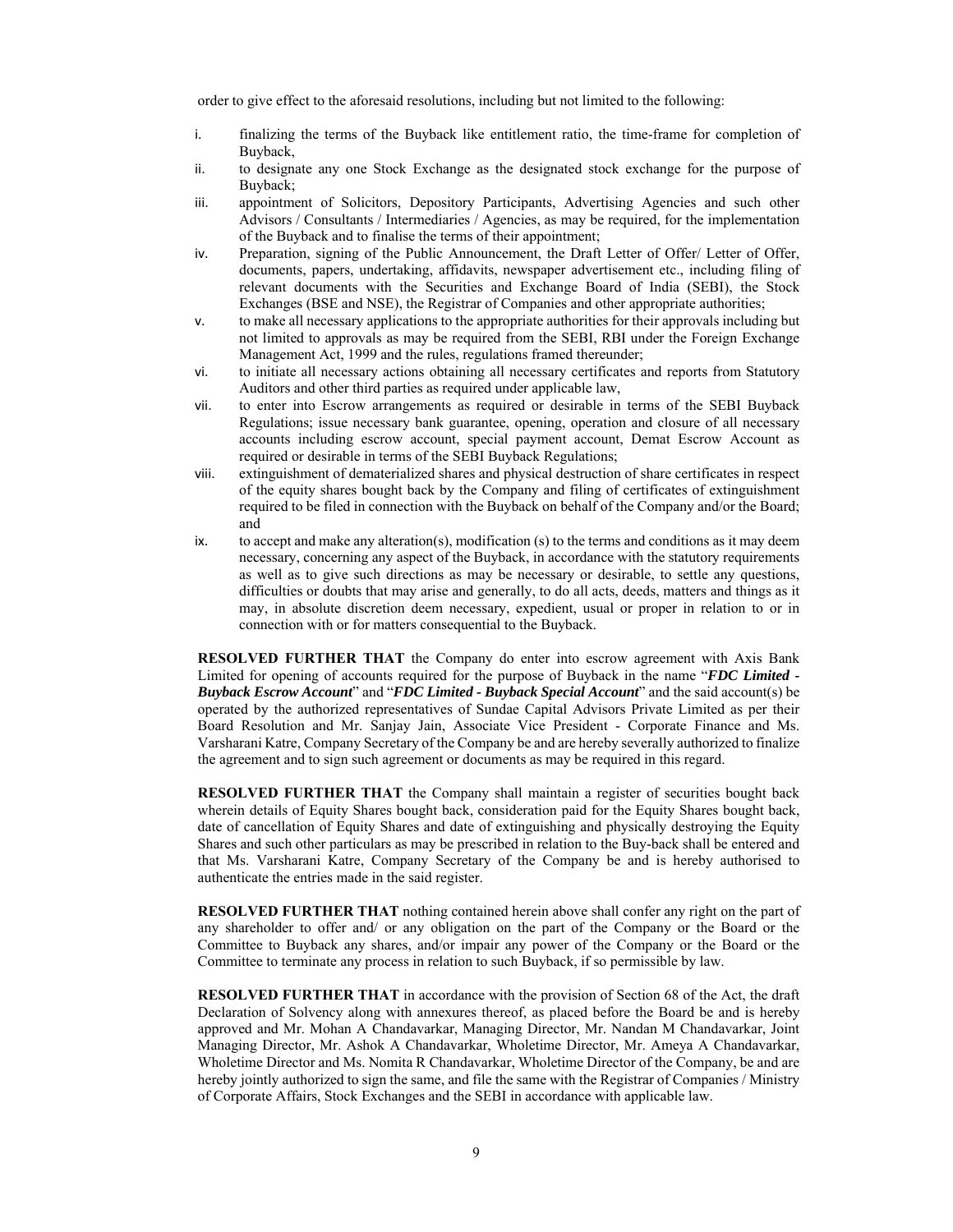**RESOLVED FURTHER THAT** drafts of the requisite Auditors' Certificates, placed before the meeting, be and are hereby noted and that the same be issued by the Statutory Auditors.

**RESOLVED FURTHER THAT** the following confirmation be and is hereby made by the Board that it has made the necessary and full enquiry into the affairs and prospects of the Company and has formed the opinion:

- (i) that there are no defaults subsisting in repayment of deposits, redemption of debentures or preference shares or repayment of term loans to any financial institutions or banks
- (ii) that immediately following the date of the Board Meeting held on August 07, 2020, there will be no grounds on which the Company could be found unable to pay its debts;
- (iii) that as regards the Company's prospects for the year immediately following the date of the Board Meeting held on August 07, 2020, having regard to the Board's intentions with respect to the management of the Company's business during that year and to the amount and character of the financial resources, which will, in the Board's view, be available to the Company during that year, the Company will be able to meet its liabilities as and when they fall due and will not be rendered insolvent within a period of one year from the date of this Board Meeting approving the Buyback; and
- (iv) that in forming its opinion aforesaid, the Board has taken into account the liabilities (including prospective and contingent liabilities) as if the Company were being wound up under the provisions of the Companies Act or the Insolvency and Bankruptcy Code 2016 (to the extent notified and in force).

### **RESOLVED FURTHER THAT** the Board hereby confirms that:

- (i) All the Equity Shares for Buyback are fully paid-up;
- (ii) the Company shall not issue any Equity Shares or specified securities including by way of bonus till the date of closure of the Buyback;
- (iii) the Company shall not buyback locked-in Equity Shares and non-transferable Equity Shares till the pendency of the lock-in or till the Equity Shares become transferable;
- (iv) the Company shall not raise further capital for a period of one year from the closure of the Buyback, except in discharge of subsisting obligations;
- (v) the Company shall not buyback its Equity Shares from any person through negotiated deal whether on or off the Stock Exchanges or through spot transactions or through any private arrangement in terms of the Securities and Exchange Board of India (Buyback of Securities) Regulations, 2018, as amended from time to time;
- (vi) that the aggregate amount of the Buyback i.e. Rs. 9,733.50 Lakhs (Rupees Ninety Seven Crore Thirty Three Lakh Fifty Thousand Only) does not exceed 10% of the total paid-up Equity Share capital and free reserves of the Company as on March 31, 2020;
- (vii) that the maximum number of Equity Shares proposed to be bought back under the Buyback, i.e. 2,163,000 (Twenty One Lakh Sixty Three Thousand only) shall not exceed 25% of the total number of Equity Shares in the paid-up Equity Share capital as per the audited balance sheet as on March 31, 2020;
- (viii) there are no defaults subsisting in the repayment of deposits, redemption of debentures or preference shares or repayment of any term loans to any financial institution or banks;
- (ix) the Company has been in compliance with Sections 92, 123 and 129 of the Act;
- (x) the Company shall not make any offer of buyback within a period of one year reckoned from the date of closure of the Buyback;
- (xi) there is no pendency of any scheme of amalgamation or compromise or arrangement pursuant to the provisions of the Companies Act, as on date; and
- (xii) the ratio of the aggregate of secured and unsecured debts owed by the Company shall not be more than twice the paid-up Equity Share capital and free reserves after the Buyback as prescribed under the Act.

**RESOLVED FURTHER THAT** National Stock Exchange of India Limited is being appointed to act as the designated stock exchange for the purpose of this Buyback and matters connected therewith.

**RESOLVED FURTHER THAT** M/s. Sundae Capital Advisors Private Limited (the "**Merchant Banker**") be and is hereby appointed as merchant banker for the purpose of the Buyback in terms of the SEBI Buyback Regulations and Mr. Sanjay Jain, Associate Vice President - Corporate Finance and Ms. Varsharani Katre, Company Secretary of the Company, be and are hereby severally authorized to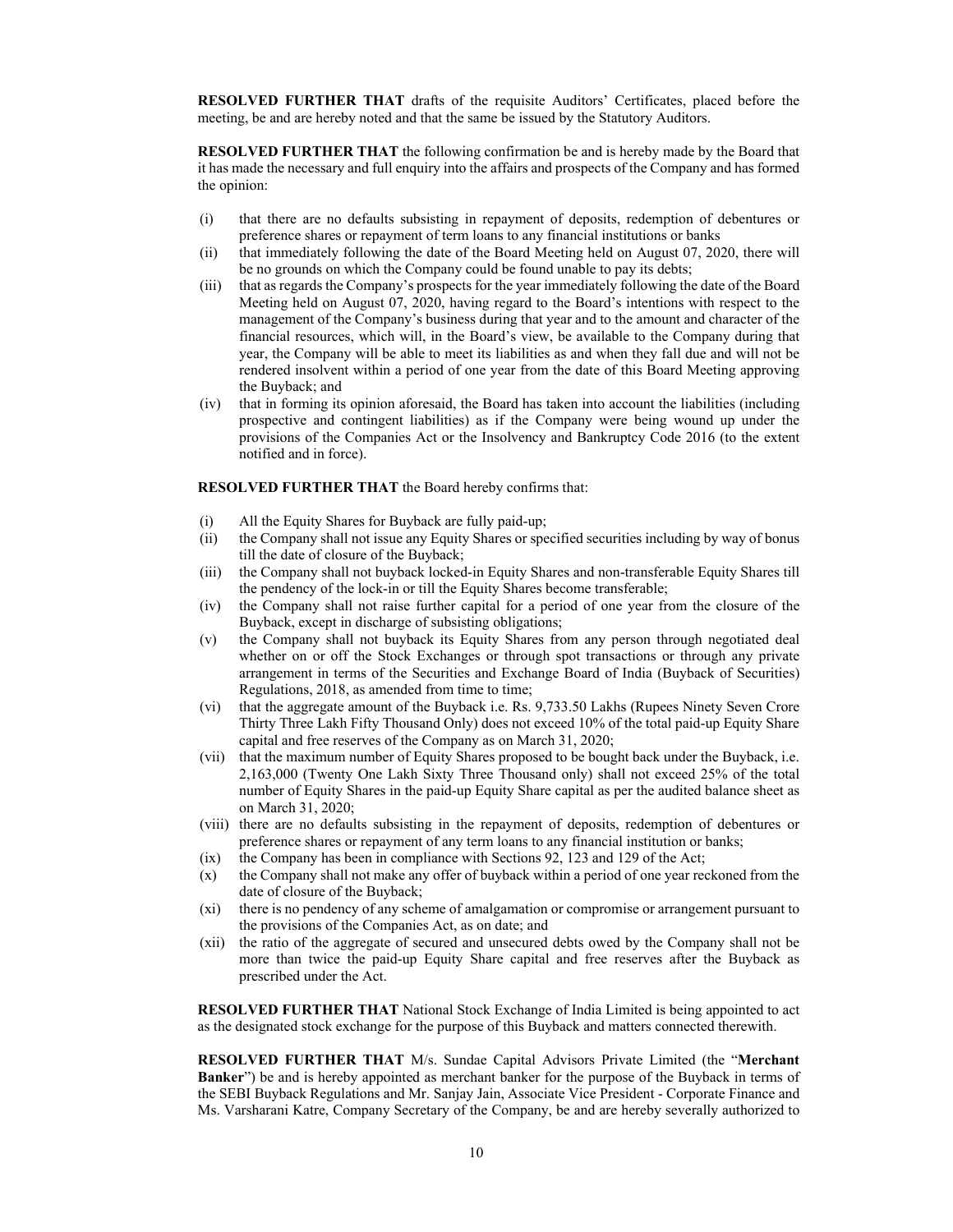finalize the remuneration payable to them and the terms and conditions relating to such appointment, and sign such documents as may be required in this regard.

**RESOLVED FURTHER THAT** Mr. Mohan A Chandavarkar, Managing Director, Mr. Nandan M Chandavarkar, Joint Managing Director, Mr. Ashok A Chandavarkar, Wholetime Director, Mr. Ameya A Chandavarkar, CEO - International Business & Wholetime Director, Ms. Nomita R Chandavarkar, Wholetime Director, Mr. Sanjay Jain, Associate Vice President - Corporate Finance and Ms. Varsharani Katre, Company Secretary of the Company be and are hereby severally authorized to provide deposit of acceptable securities held by and in the name of the Company with appropriate margin for the purpose of escrow account required in compliance with the SEBI Buyback Regulations and to mark lien in favor of Sundae Capital Advisors Private Limited, Merchant Banker to the Buyback (the "**Merchant Banker**") and to authorize the Merchant Banker to sell such lien marked mutual fund units for the purpose of payment obligation under the Buyback

**RESOLVED FURTHER THAT** Eureka Stock & Share Broking Services Limited be and is hereby appointed as the Stock Broker / Buyer Broker for the Buyback of Equity Shares in accordance with the SEBI Buyback Regulations and Mr. Sanjay Jain, Associate Vice President - Corporate Finance and Ms. Varsharani Katre, Company Secretary of the Company be and are hereby severally authorized to finalize the remuneration payable to them and the terms and conditions relating to such appointment, and sign such documents as may be required in this connection.

**RESOLVED FURTHER THAT** in compliance with the Buyback Regulations, M/s Link Intime India Private Limited be appointed as the Registrar for the Buyback at such remuneration as mutually agreed with them.

**RESOLVED FURTHER THAT** Ms. Varsharani Katre, Company Secretary of the Company be and is hereby appointed as Compliance Officer under the SEBI Buyback Regulations who shall co-ordinate the activities for the Buyback with the SEBI, the Merchant Banker, Appointed Broker, Stock Exchanges, shareholders of the Company, Reserve Bank of India and other connected intermediaries and regulatory authorities, if required, and establishment of Investor Service Centre through M/s. Link Intime India Private Limited, the Registrar and Share Transfer Agents of the Company.

**RESOLVED FURTHER THAT** Mr. Mohan A Chandavarkar, Managing Director, Mr. Nandan M Chandavarkar, Joint Managing Director, Mr. Ashok A Chandavarkar, Wholetime Director, Mr. Ameya A Chandavarkar, CEO - International Business & Wholetime Director, Ms. Nomita R Chandavarkar, Wholetime Director, Mr. Sanjay Jain, Associate Vice President - Corporate Finance and Ms. Varsharani Katre, Company Secretary of the Company, be and are hereby severally authorized to apply with National Depository Securities Limited and / or Central Depository Services (India) Limited for necessary corporate action for extinguishment of equity shares bought back in dematerialized form.

**RESOLVED FURTHER THAT** for the purpose of giving effect to this resolution, Mr. Mohan A Chandavarkar, Managing Director, Mr. Nandan M Chandavarkar, Joint Managing Director, Mr. Ashok A Chandavarkar, Wholetime Director, Mr. Ameya A Chandavarkar, CEO - International Business & Wholetime Director, Ms. Nomita R Chandavarkar, Wholetime Director, Mr. Sanjay Jain, Associate Vice President - Corporate Finance and Ms. Varsharani Katre, Company Secretary of the Company be and are hereby severally authorized to accept and make any alteration(s), modification(s) to the terms and conditions as it may deem necessary, concerning any aspect of the Buyback, in accordance with the statutory requirements as well as to give such directions as may be necessary or desirable, to settle any questions, difficulties or doubts that may arise and generally, to do all acts, deeds, matters and things as it may, in absolute discretion deem necessary, expedient, usual or proper in relation to or in connection with or for matters consequential to the Buyback.

**RESOLVED FURTHER THAT** a copy of this resolution be submitted to the concerned authorities as and when necessary."

### **5. DETAILS OF THE PUBLIC ANNOUNCEMENT**

In accordance with the provisions of the Regulation 7(i) of the SEBI Buyback Regulations, the Company has made a Public Announcement for the Buyback of Equity Shares which was published on August 11, 2020 in all editions of Business Standard (English national daily, Hindi national daily) and Loksatta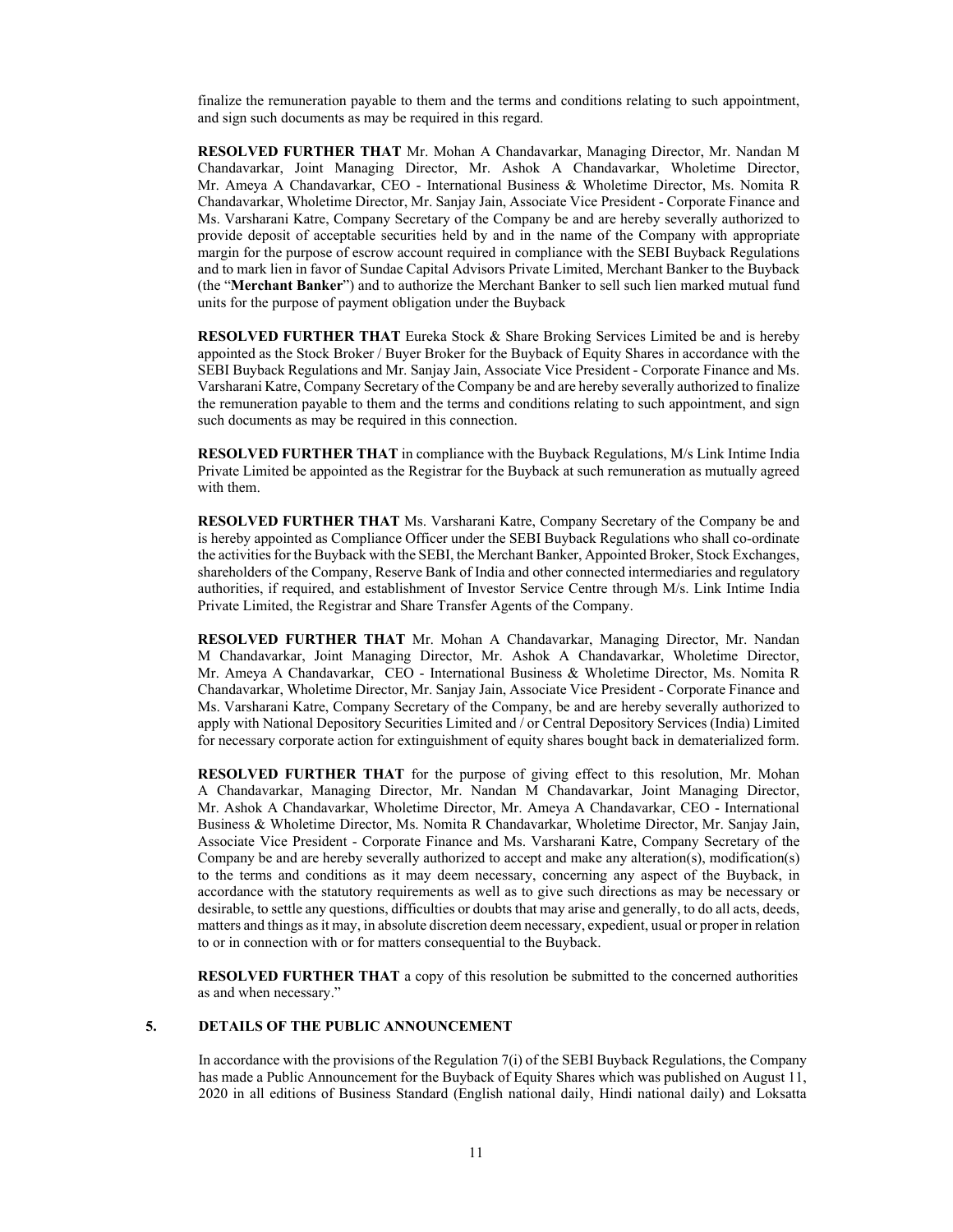(Aurangabad Marathi language daily) with wide circulation within two working days from the date of passing of the resolution by the Board, i.e. August 07, 2020, approving the Buyback.

A copy of the Public Announcement is available on the SEBI website at www.sebi.gov.in.

### **6. DETAILS OF THE BUYBACK OFFER**

- 6.1 The Board of Directors of the Company, at its meeting held on August 07, 2020 had, subject to the approval of statutory, regulatory or governmental authorities as may be required under applicable laws, approved a buyback of 2,163,000 Equity Shares of the Company for an aggregate amount not exceeding Rs. 9,733.50 Lakhs (Rupees Ninety Seven Crore Thirty Three Lakh Fifty Thousand only) (the "**Buyback Size**") excluding expenses incurred or to be incurred for the Buyback like filing fees payable to the SEBI, merchant banker fees, stock exchange fee for usage of their platform for Buyback, transaction costs viz. brokerage, applicable taxes inter- alia including tax on distributed income to shareholders, Securities Transaction Tax, Goods and Services Tax, Stamp duty, etc., public announcement publication expenses, printing and dispatch expenses and other incidental and related expenses ("**Transaction Cost**") (representing 6.31% and 6.30% of the aggregate of the paid up share capital and free reserves as per the audited standalone and consolidated financial statements, respectively as on March 31, 2020) at a price of Rs. 450 (Rupees Four Hundred Fifty only) (the "**Buyback Price**") per Equity Share from the existing Members / Shareholders holding equity shares of the Company on a proportionate basis through the "Tender Offer" route as prescribed under the SEBI Buyback Regulations read with SEBI Circular CIR/CFD/POLICYCELL/1/2015 dated April 13, 2015 read with circular no. CFD/DCR2/CIR/P/2013/131 dated December 09, 2016 and in accordance with the Act & the Rules made thereunder (the "**Buyback**"). The Buyback Size in within the limits as specified under the proviso to Regulation 5(i)(b) of the SEBI Buyback Regulations.
- 6.2 The Buyback shall be undertaken on a proportionate basis from the Shareholders as on August 21, 2020 (the "**Record Date**") through the Tender Offer route prescribed under Regulation 4(iv)(a) of the SEBI Buyback Regulations. Additionally, the Buyback shall be, subject to applicable laws, facilitated by tendering of Equity Shares by such Shareholders and settlement of the same, through the stock exchange mechanism as specified by SEBI in the circular bearing number CIR/ CFD/POLICY CELL/1/2015 dated April 13, 2015 read with circular no. CFD/DCR2/CIR/P/2013/131 dated December 09, 2016 (the "**SEBI Circulars**").
- 6.3 In terms of the SEBI Buyback Regulations, under Tender Offer route, the Promoter and the Promoter Group of the Company has the option to participate in the Buyback. In this regard, The Promoters and the Promoter Group entities vide their individual letters dated August 05, 2020 have informed the Company regarding their intention to participate in the Buyback. The extent of their participation in the Buyback has been detailed in Clause 9.2 of this Letter of Offer.
- 6.4 The Buyback is in accordance with the provisions contained in the Article 13 of the Articles of Association of the Company, Section 68, 69, 70 and 179 and all other applicable provisions, if any of the Companies Act 2013, Companies (Share Capital and Debentures) Rules, 2014 to the extent applicable, the Companies (Management and Administration) Rules, 2014 and the provisions of the SEBI Buyback Regulations to the extent applicable. The Buyback is subject to the approvals, permissions and sanctions of statutory, regulatory or Governmental authorities as may be required under applicable laws from time to time, including but not limited to the approvals of SEBI, NSE and BSE, wherever applicable.
- 6.5 The aggregate Paid-up equity capital and Free Reserves of the Company as on March 31, 2020 was Rs. 154,182.61 Lakhs (Rupees One Thousand Five Hundred Forty One Crore Eighty Two Lakhs Sixty One Thousand only) based on the audited standalone financial statements and Rs. 154,461.22 Lakhs (Rupees One Thousand Five Hundred Forty Four Crore Sixty One Lakh Twenty Two Thousand only) based on the audited consolidated financial statements and under the provisions of the Act, the funds deployed for Buyback approved by the Board of Directors will not exceed 10% of the Paid-up capital and Free Reserves of the Company under Board approval route. Further, as per the SEBI Buyback Regulations, such amount shall not exceed 10% of the networth of the Company on standalone and consolidated basis, both. Accordingly, the maximum amount that can be utilized in the present Buyback is Rs. 15,418.26 Lakhs (Rupees One Hundred Fifty Four Crore Eighteen Lakh Twenty Six Thousand only). The aggregate amount proposed to be utilised for the Buyback is upto Rs. 9,733.50 Lakhs (Rupees Ninety Seven Crore Thirty Three Lakhs Fifty Thousand only) excluding expenses incurred or to be incurred for the Buyback like filing fees payable to the SEBI, merchant banker fees, stock exchange fee for usage of their platform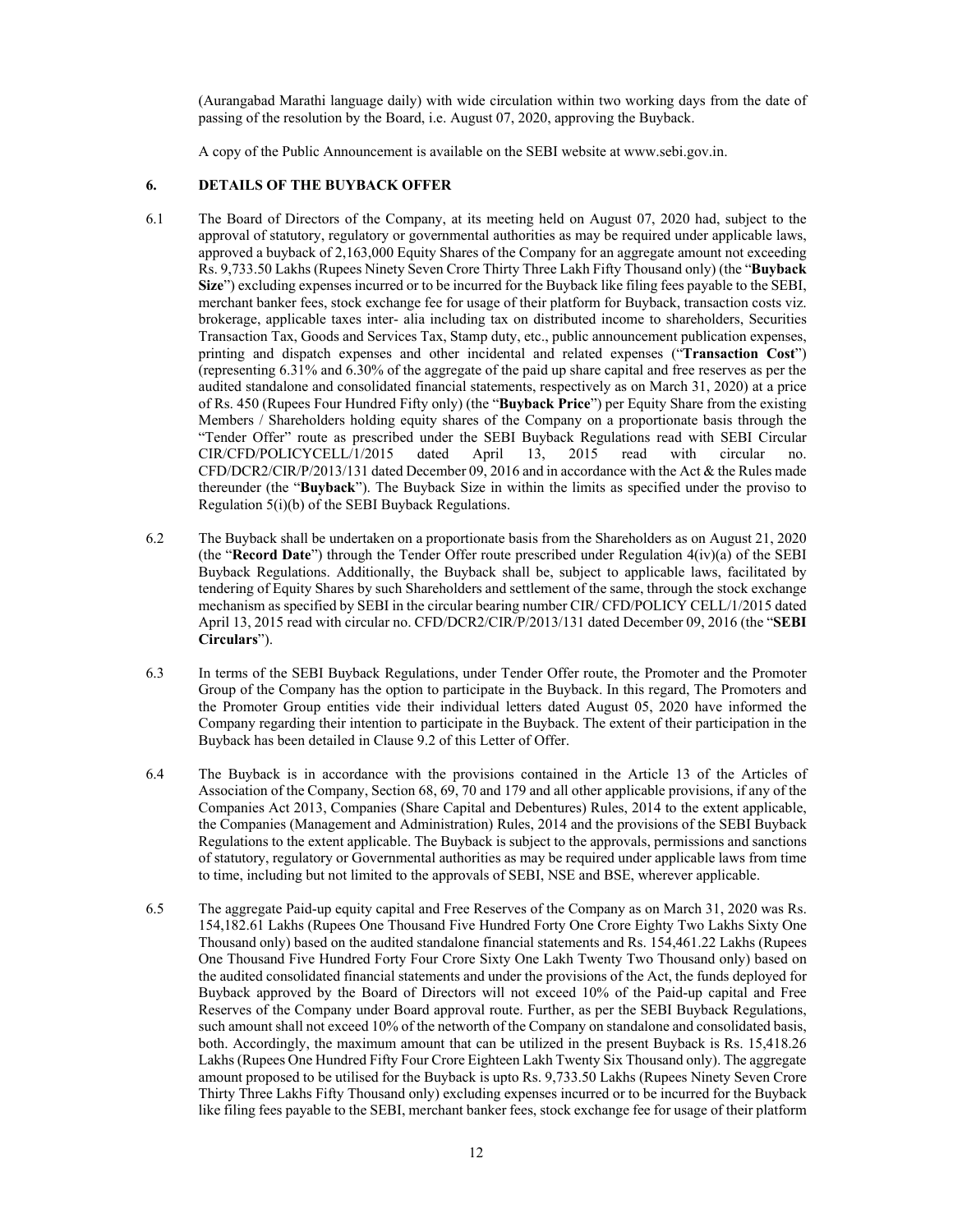for Buyback, transaction costs viz. brokerage, applicable taxes inter- alia including tax on distributed income to shareholders, Securities Transaction Tax, Goods and Services Tax, Stamp duty, etc., public announcement publication expenses, printing and dispatch expenses and other incidental and related expenses, which is within the maximum amount as aforesaid.

- 6.6 Further, under the Act, the number of equity shares that can be bought back in any financial year cannot exceed 25% of the total paid-up equity share capital of the Company in that financial year. Since the Company proposes to Buyback 2,163,000 Equity Shares through this buyback in the financial year 2020- 21, which represents 1.27% of the total number of equity shares in the total paid up equity share capital of the Company, the same is within the aforesaid 25% limit.
- 6.7 The Buyback Price of Rs. 450 per Equity Share represents (a) a premium of approx. 40.89% and 40.85% over the closing prices on the NSE and BSE respectively on August 03, 2020, being the working day immediately preceding the date on which Company intimated the Stock Exchanges of the date of meeting of the Board of Directors wherein the proposal for Buyback was considered; (b) a premium of approx. 64.82% and 63.95% over the volume weighted average price of the Equity Shares on the NSE and BSE respectively during the 60 working days preceding August 04, 2020, being the day on which Company intimated the Stock Exchanges of the date of meeting of the Board of Directors wherein the proposal for Buyback was considered; and (c) a premium of approx. 29.61% and 28.57% over the 52 week high price of the Equity Shares on NSE and BSE respectively, immediately before the date of the Board Meeting in which the Buyback was approved.
- 6.8 Pursuant to the proposed Buyback and depending on the response to the Buyback, the voting rights of the Promoter Group in the Company may increase or decrease from the existing shareholding of the total equity capital and voting rights of the Company. The Promoter Group of the Company are already in control over the Company and therefore such further increase or decrease in voting rights of the Promoter Group will not result in any change in control over the Company.
- 6.9 Details of shareholding of the Promoters of the Company

| Sr.              | <b>Name of the Shareholder</b>      | <b>No. of Equity</b> | <b>No. of Equity</b> | Percentage of       |
|------------------|-------------------------------------|----------------------|----------------------|---------------------|
| No.              |                                     | shares held          | <b>Shares</b> in     | <b>Equity Share</b> |
|                  |                                     |                      | <b>Demat Form</b>    | Capital             |
| 1.               | Mrs. Meera Ramdas Chandavarkar      | 33,043,676           | 33,043,676           | 19.33               |
| $\overline{2}$ . | Mr. Ameya Ashok Chandavarkar        | 10,358,940           | 10,358,940           | 6.06                |
| 3.               | Ms. Nomita Ramdas Chandavarkar      | 5,491,237            | 5,491,237            | 3.21                |
| 4.               | Mr. Nandan Mohan Chandavarkar       | 5,262,059            | 5,262,059            | 3.08                |
| 5.               | Mrs. Aditi C. Bhanot                | 1,159,521            | 1,159,521            | 0.68                |
| 6.               | Leo Advisors Private Limited in the | 15,589,763           | 15,589,763           | 9.12                |
|                  | capacity as Trustee of Ameya        |                      |                      |                     |
|                  | Family Discretionary Trust          |                      |                      |                     |
| 7.               | Virgo Advisors Private Limited in   | 10,393,272           | 10,393,272           | 6.08                |
|                  | the capacity as Trustee of Aditi    |                      |                      |                     |
|                  | <b>Family Discretionary Trust</b>   |                      |                      |                     |
| 8.               | Nandan Mohan Chandavarkar in the    | 18,702,799           | 18,702,799           | 10.94               |
|                  | capacity as Trustee of Sandhya      |                      |                      |                     |
|                  | Mohan Chandavarkar Trust            |                      |                      |                     |
| 9.               | Nandan Mohan Chandavarkar in the    | 18,378,643           | 18,378,643           | 10.75               |
|                  | capacity as Trustee of Mohan Anand  |                      |                      |                     |
|                  | Chandavarkar Trust                  |                      |                      |                     |
| 10.              | Mr. Mohan Anand Chandavarkar        |                      |                      |                     |
| 11.              | Mrs. Sandhya Mohan Chandavarkar     |                      |                      |                     |
| 12.              | Mr. Ashok Anand Chandavarkar        |                      |                      |                     |
| 13.              | Mrs. Mangala Ashok Chandavarkar     |                      |                      |                     |
|                  | Total                               | 118,379,910          | 118,379,910          | 69.24               |

6.9.1 The aggregate shareholding of the Promoters and the Promoter Group of the Company as on date is as follows: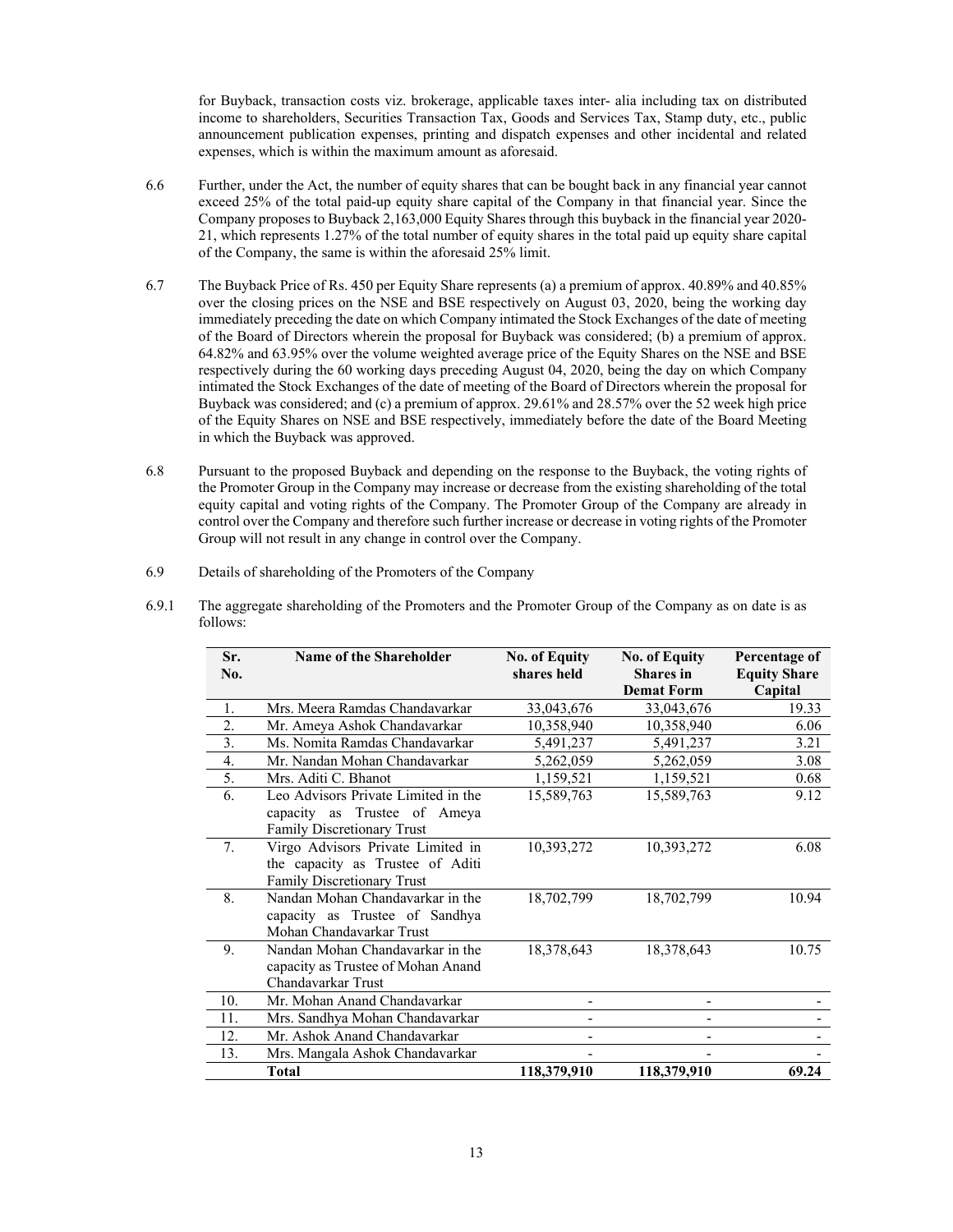Mr. Mohan Anand Chandavarkar, Mrs. Sandhya Mohan Chandavarkar, Mr. Ashok Anand Chandavarkar and Mrs. Mangala Ashok Chandavarkar are also the Promoters of the Company but do not hold any equity shares.

6.9.2 No shares were either purchased or sold by the Promoter and Promoter Group, during the period of 6 months preceding the date of the Board Meeting at which the proposal for Buyback was approved, i.e. August 07, 2020.

# **7. AUTHORITY FOR THE BUYBACK**

The Buyback is being undertaken by the Company in accordance with Article 13 of the Articles of Association of the Company, the provisions of section 68, 69, 70, 179 and other applicable provisions of the Companies Act, the Rules thereunder and the SEBI Buyback Regulations. The Buyback is subject to such other approvals and permissions, as may be required from statutory, regulatory or governmental authorities under applicable law.

The Board at its meeting dated August 07, 2020, passed a resolution approving the Buyback of Equity Shares of the Company. Since the Buyback Size is less than 10% (ten percent) of the paid-up capital and free reserves (including securities premium account) of the Company under the board of directors approval route, as provided under the proviso to Section  $68(2)(b)$  of the Act the approval of the Equity Shareholders of the Company is not required.

# **8. NECESSITY OF THE BUYBACK**

Buyback is the purchase of its own Equity Shares by the Company. The objective is to maximize returns to investors, to reduce total number of shares and enhance overall shareholders value by returning cash to shareholders in an efficient and investor friendly manner. The Board of Directors of the Company at its meeting held on August 07, 2020 considered the accumulated Free Reserves as well as cash liquidity reflected in the audited accounts for the Financial Year ended March 31, 2020 and benefits to the members holding Equity Shares of the Company and decided to allocate a sum of Rs. 9,733.50 Lakhs (Rupees Ninety Seven Crore Thirty Three Lakhs Fifty Thousand only) (which is 6.31% and 6.30% of the total paid-up equity capital and free reserves, as per the standalone and consolidated financial statements, respectively, of the Company for the year ended March 31, 2020), excluding expenses incurred or to be incurred for the Buyback like filing fees payable to the SEBI, merchant banker fees, stock exchange fee for usage of their platform for Buyback, transaction costs viz. brokerage, applicable taxes inter- alia including tax on distributed income to shareholders, Securities Transaction Tax, Goods and Services Tax, Stamp duty, etc., public announcement publication expenses, printing and dispatch expenses and other incidental and related expenses, which is within the maximum amount as aforesaid, for returning to the members holding Equity shares through Buyback.

The Company's management strives to increase Shareholder's value and the Buyback would result in, amongst other things:

- (a) The Buyback will result in reduction in the overall capital employed in the business, which will, in turn lead to higher earnings per share and enhanced return on equity and return on capital employed, return on net worth, return on assets, etc and long term increase in shareholders' value;
- (b) The Buyback will help the Company to distribute surplus cash to its Members holding equity shares broadly in proportion to their shareholding, thereby, enhancing the overall return to Members;
- (c) The Buyback, which is being implemented through the Tender Offer route as prescribed under the SEBI Buyback Regulations, would involve allocation of 15% of the outlay to Small Shareholders. The Company believes that this reservation of 15% for Small Shareholders would benefit a large number of public shareholders, who would get classified as "Small Shareholder"; and
- (d) The Buyback gives an option to the Members holding equity shares of the Company, who can choose to participate and get cash in lieu of Equity Shares to be accepted under the Buyback Offer or they may choose to not participate and enjoy a resultant increase in their percentage shareholding, post the Buyback Offer, without additional investment.

# **9. MANAGEMENT DISCUSSION AND ANALYSIS AND THE LIKELY IMPACT OF BUYBACK ON THE COMPANY**

9.1 The Buyback is not likely to cause any material impact on the earnings of the Company except a reduction in the amount available for investment, which the Company could have otherwise deployed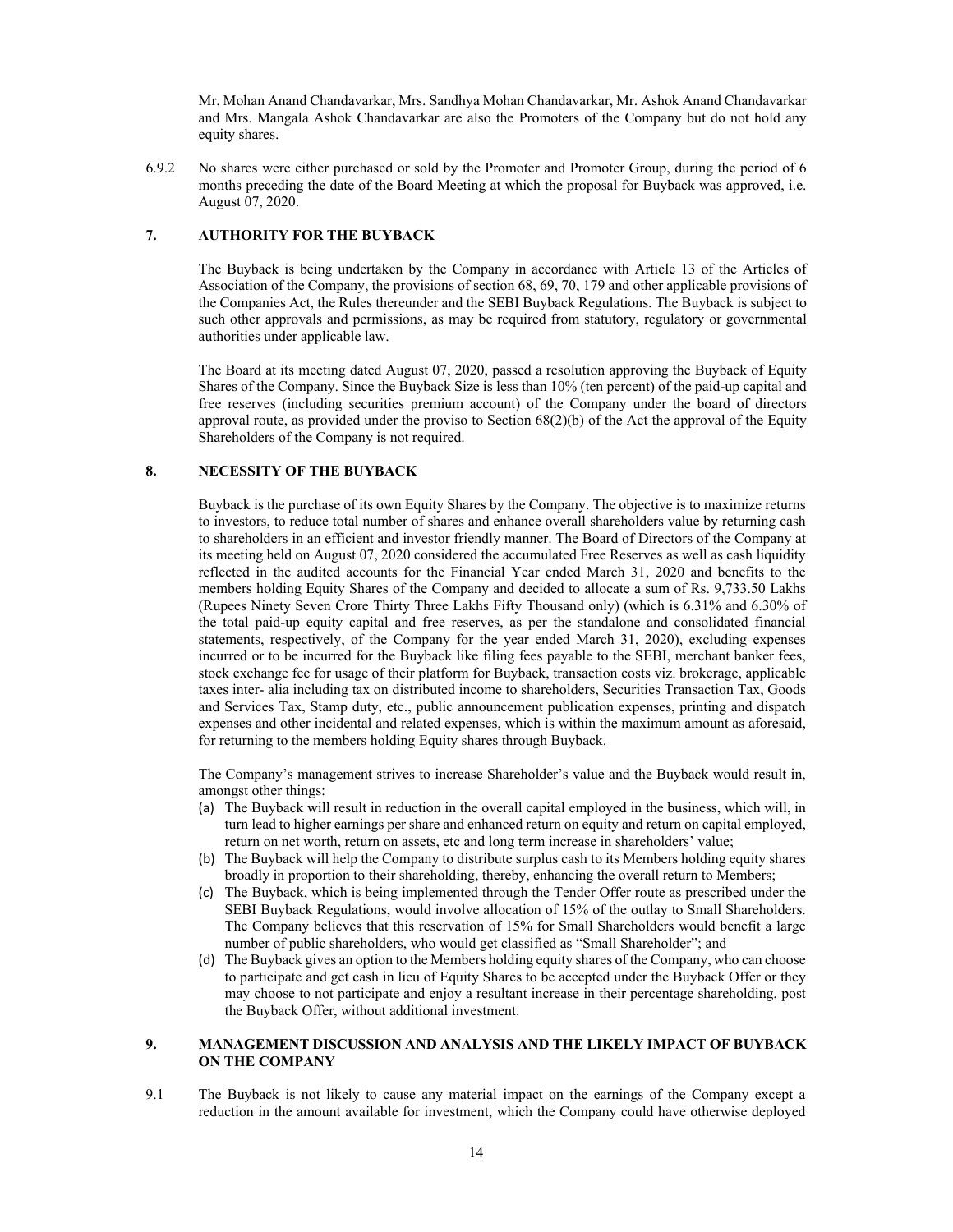towards generating investment income. The Buyback will optimize returns to the shareholders and enhance overall shareholders value. The Buyback is not expected to impact growth opportunities for the Company.

- 9.2 In terms of the SEBI Buyback Regulations, under Tender Offer route, the Promoter Group has the option to participate in the Buyback. In this regard, all the Promoters and the Promoter Group entities vide their individual letters dated August 05, 2020 have informed the Company regarding their intention to participate in the Buyback and offer to tender their pro rata entitlement against the shares held by them as on the Record Date and may also tender such additional number of shares, as they may decide subsequently depending upon publicly available information at the time of such decision making, in compliance with the SEBI Buyback Regulations. However, the Promoter and Promoter Group shall not tender more than 118,379,910 Equity Shares under the Buyback, being the total number of Equity Shares held by them.
- 9.3 The details of the date and price of acquisition of the Equity Shares that Promoter & Promoter Group intends to tender are set out below:

| (1)                                                                      | Mrs. Meera Ramdas Chandavarkar                             |                                   |                                                                    |                                                      |                                                         |
|--------------------------------------------------------------------------|------------------------------------------------------------|-----------------------------------|--------------------------------------------------------------------|------------------------------------------------------|---------------------------------------------------------|
| Date of transaction                                                      | Nature of<br><b>Transaction</b>                            | No. of<br>Equity<br><b>Shares</b> | Issue /<br>Acquisition/<br><b>Sale Price</b><br>(Rs. Per<br>share) | <b>Face Value</b><br>(Amount<br>in Rs. per<br>Share) | <b>Consideration</b><br>(Cash, other than<br>cash, etc) |
| Balance as on June 30,<br>2006 (net of shares)<br>sold post this date) * |                                                            | 19,271,676                        | -                                                                  | 1.00                                                 | $\qquad \qquad -$                                       |
| September 24, 2015                                                       | Allotment                                                  | 13,764,000                        |                                                                    | 1.00                                                 | Pursuant to merger                                      |
| August 08, 2017                                                          | Buy                                                        | 8,000                             | 180.00                                                             | 1.00                                                 | Cash consideration                                      |
|                                                                          | $\mathbf{a} \mathbf{a}$ $\mathbf{a} \mathbf{a} \mathbf{a}$ | $\cdot$ $\cdot$ $\cdot$ $\cdot$   |                                                                    |                                                      |                                                         |

\* Details prior to June 30, 2006 are not available.

#### (ii) Mr. Ameya Ashok Chandavarkar

| Date of transaction    | Nature of<br><b>Transaction</b> | No. of<br>Equity<br><b>Shares</b> | Issue /<br><b>Acquisition</b><br>Price (Rs.<br>Per share) | <b>Face Value</b><br>(Amount<br>in Rs. per<br>Share) | <b>Consideration</b><br>(Cash, other than<br>cash, etc) |
|------------------------|---------------------------------|-----------------------------------|-----------------------------------------------------------|------------------------------------------------------|---------------------------------------------------------|
| Balance as on June 30, | $\overline{\phantom{a}}$        | 3,436,356                         | $\overline{\phantom{a}}$                                  | 1.00                                                 | $\overline{\phantom{a}}$                                |
| 2006 (net of shares)   |                                 |                                   |                                                           |                                                      |                                                         |
| sold post this date)*  |                                 |                                   |                                                           |                                                      |                                                         |
| September 08, 2011     | Inter-se Transfer               | 610,000                           |                                                           | 1.00                                                 | Gift                                                    |
| December 30, 2011      | Inter-se Transfer               | 309,750                           |                                                           | 1.00                                                 | Gift                                                    |
| September 24, 2015     | Allotment                       | 6,002,834                         |                                                           | 1.00                                                 | Pursuant to merger                                      |

\* Details prior to June 30, 2006 are not available.

#### (iii) Ms. Nomita Ramdas Chandavarkar

| Date of transaction    | Nature of<br><b>Transaction</b>                    | No. of<br>Equity<br><b>Shares</b> | Issue /<br><b>Acquisition</b><br>Price (Rs.<br>Per share) | <b>Face Value</b><br>(Amount<br>in Rs. per<br>Share) | Consideration<br>(Cash, other than<br>cash, etc) |
|------------------------|----------------------------------------------------|-----------------------------------|-----------------------------------------------------------|------------------------------------------------------|--------------------------------------------------|
| Balance as on June 30, |                                                    | 903,237                           |                                                           | 1.00                                                 | $\overline{\phantom{a}}$                         |
| 2006 (net of shares)   |                                                    |                                   |                                                           |                                                      |                                                  |
| sold post this date)*  |                                                    |                                   |                                                           |                                                      |                                                  |
| September 24, 2015     | Allotment                                          | 4,588,000                         |                                                           | 1.00                                                 | Pursuant to merger                               |
|                        | * Details prior to June 30, 2006 are not available |                                   |                                                           |                                                      |                                                  |

etails prior to June 30, 2006 are not availab

### (iv) Mr. Nandan Mohan Chandavarkar

| Date of transaction | Nature of          | No. of        | <b>Issue</b>             | <b>Face Value</b> | <b>Consideration</b> |
|---------------------|--------------------|---------------|--------------------------|-------------------|----------------------|
|                     | <b>Transaction</b> | Equity        | <b>Acquisition</b>       | (Amount           | (Cash, other than    |
|                     |                    | <b>Shares</b> | Price (Rs.               | in Rs. per        | cash, etc)           |
|                     |                    |               | Per share)               | Share)            |                      |
| November 21, 2009   | Inter-se transfer  | 4.204.297     | $\overline{\phantom{0}}$ | . 00              | Gift                 |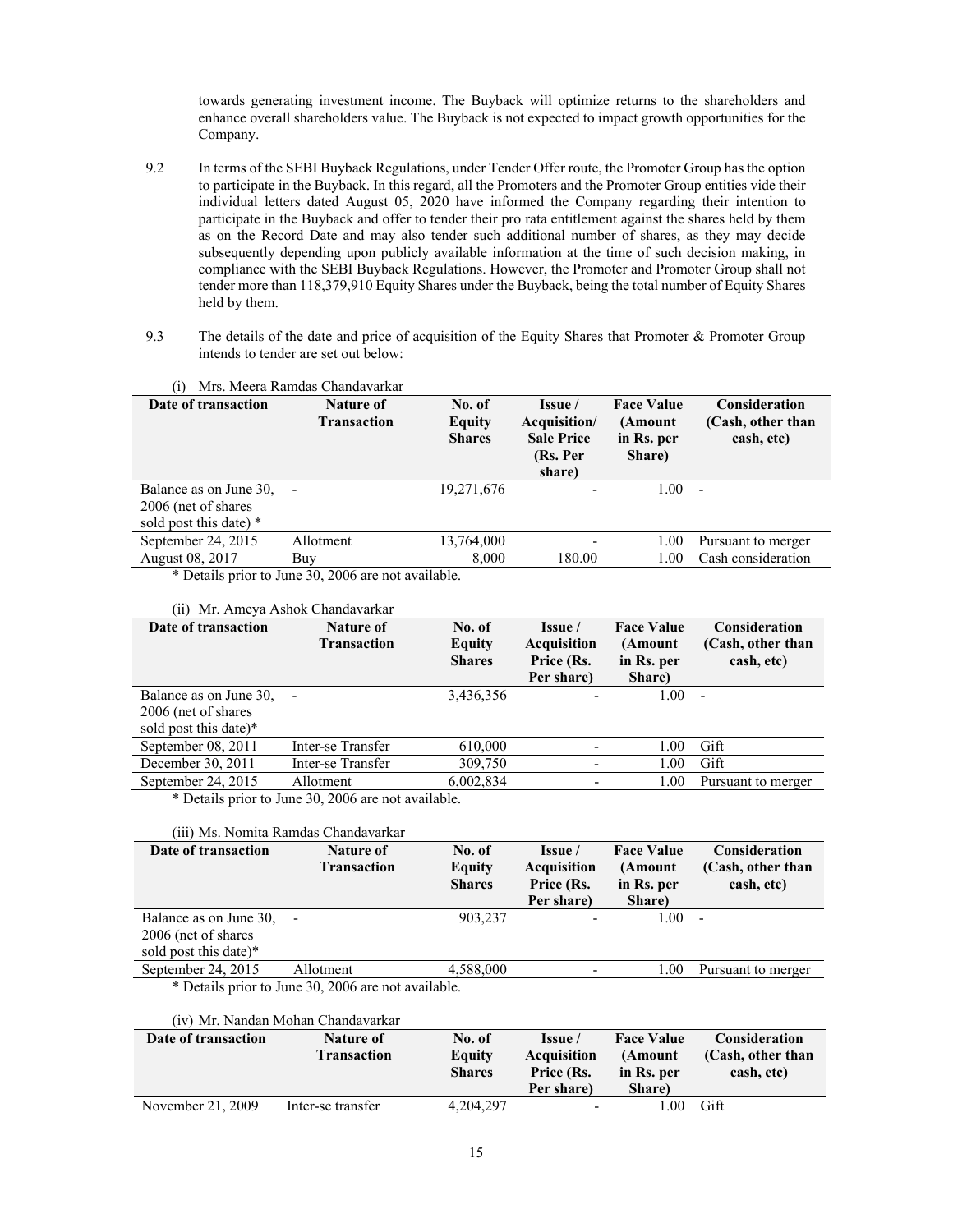| Date of transaction     | <b>Nature of</b><br><b>Transaction</b>                                                      | No. of<br><b>Equity</b><br><b>Shares</b> | Issue /<br><b>Acquisition</b><br>Price (Rs.<br>Per share) | <b>Face Value</b><br>(Amount<br>in Rs. per<br>Share) | Consideration<br>(Cash, other than<br>cash, etc)    |
|-------------------------|---------------------------------------------------------------------------------------------|------------------------------------------|-----------------------------------------------------------|------------------------------------------------------|-----------------------------------------------------|
| September 24, 2015      | Allotment                                                                                   | 1,057,762                                |                                                           | 1.00                                                 | Pursuant to merger                                  |
| (v) Mrs. Aditi C Bhanot |                                                                                             |                                          |                                                           |                                                      |                                                     |
| Date of transaction     | <b>Nature of Transaction</b>                                                                | No. of<br><b>Equity</b><br><b>Shares</b> | Issue /<br><b>Acquisition</b><br>Price (Rs.<br>Per share) | <b>Face Value</b><br>(Amount<br>in Rs. per<br>Share) | Consideration<br>(Cash, other<br>than cash,<br>etc) |
| March 31, 2015          | Inter-se transfer                                                                           | 1,159,521                                |                                                           | Nil                                                  | Gift<br>1.00                                        |
|                         | (vi) Leo Advisors Private Limited                                                           |                                          |                                                           |                                                      |                                                     |
| Date of transaction     | <b>Nature of Transaction</b>                                                                | No. of<br><b>Equity</b><br><b>Shares</b> | Issue /<br><b>Acquisition</b><br>Price (Rs.<br>Per share) | <b>Face Value</b><br>(Amount<br>in Rs. per<br>Share) | Consideration<br>(Cash, other<br>than cash,<br>etc) |
| March 28, 2017          | Inter-se transfer through bulk<br>deal on stock exchange                                    | 15,589,763                               |                                                           | 203.55                                               | 1.00<br>Cash                                        |
|                         | (vii) Virgo Advisors Private Limited                                                        |                                          |                                                           |                                                      |                                                     |
| Date of transaction     | <b>Nature of Transaction</b>                                                                | No. of<br><b>Equity</b><br><b>Shares</b> | Issue /<br><b>Acquisition</b><br>Price (Rs.<br>Per share) | <b>Face Value</b><br>(Amount<br>in Rs. per<br>Share) | Consideration<br>(Cash, other<br>than cash,<br>etc) |
| March 28, 2017          | Inter-se transfer through bulk<br>deal on stock exchange                                    | 10,393,272                               |                                                           | 203.55                                               | 1.00<br>Cash                                        |
| (viii)                  | Nandan Mohan Chandavarkar in the capacity as Trustee of Sandhya Mohan Chandavarkar Trust    |                                          |                                                           |                                                      |                                                     |
| Date of transaction     | <b>Nature of Transaction</b>                                                                | No. of<br><b>Equity</b><br><b>Shares</b> | Issue /<br><b>Acquisition</b><br>Price (Rs.<br>Per share) | <b>Face Value</b><br>(Amount<br>in Rs. per<br>Share) | Consideration<br>(Cash, other<br>than cash,<br>etc) |
| November 28, 2018       | Inter-se transfer                                                                           | 18,702,799                               |                                                           | Nil                                                  | Gift<br>1.00                                        |
|                         | (ix) Nandan Mohan Chandavarkar in the capacity as Trustee of Mohan Anand Chandavarkar Trust |                                          |                                                           |                                                      |                                                     |
| Date of transaction     | <b>Nature of Transaction</b>                                                                | No. of<br><b>Equity</b><br><b>Shares</b> | Issue /<br><b>Acquisition</b><br>Price (Rs.<br>Per share) | <b>Face Value</b><br>(Amount<br>in Rs. per<br>Share) | Consideration<br>(Cash, other<br>than cash,<br>etc) |
| November 28, 2018       | Inter-se transfer                                                                           | 18,378,643                               |                                                           | Nil                                                  | Gift<br>1.00                                        |

Mr. Mohan Anand Chandavarkar, Mrs. Sandhya Mohan Chandavarkar, Mr. Ashok Anand Chandavarkar and Mrs. Mangala Ashok Chandavarkar are also the Promoters of the Company but do not hold any equity shares.

9.4 Consequent to the Buyback and based on the number of Shares bought back from the shareholders, the shareholding pattern of the Company would undergo a consequential change. Pursuant to the proposed Buyback and depending on the response to the Buyback, the voting rights of the Promoter Group in the Company may increase or decrease from the existing Shareholding of the total equity capital and voting rights of the Company. Assuming response to the Buyback is to the extent of 100% (full acceptance) from all the Shareholders up to their Buyback Entitlement, the aggregate shareholding of the Promoter Group, post the Buyback may increase to  $\lceil \bullet \rceil\%$  from 69.24% prior to the Buyback, and the aggregate shareholding of the public in the Company post Buyback may decrease to  $\lceil \cdot \cdot \rceil$ % from 30.76% prior to the Buyback.

The Promoter Group of the Company are already in control over the Company and therefore such further increase or decrease in voting rights of the Promoter Group will not result in any change in control over the Company.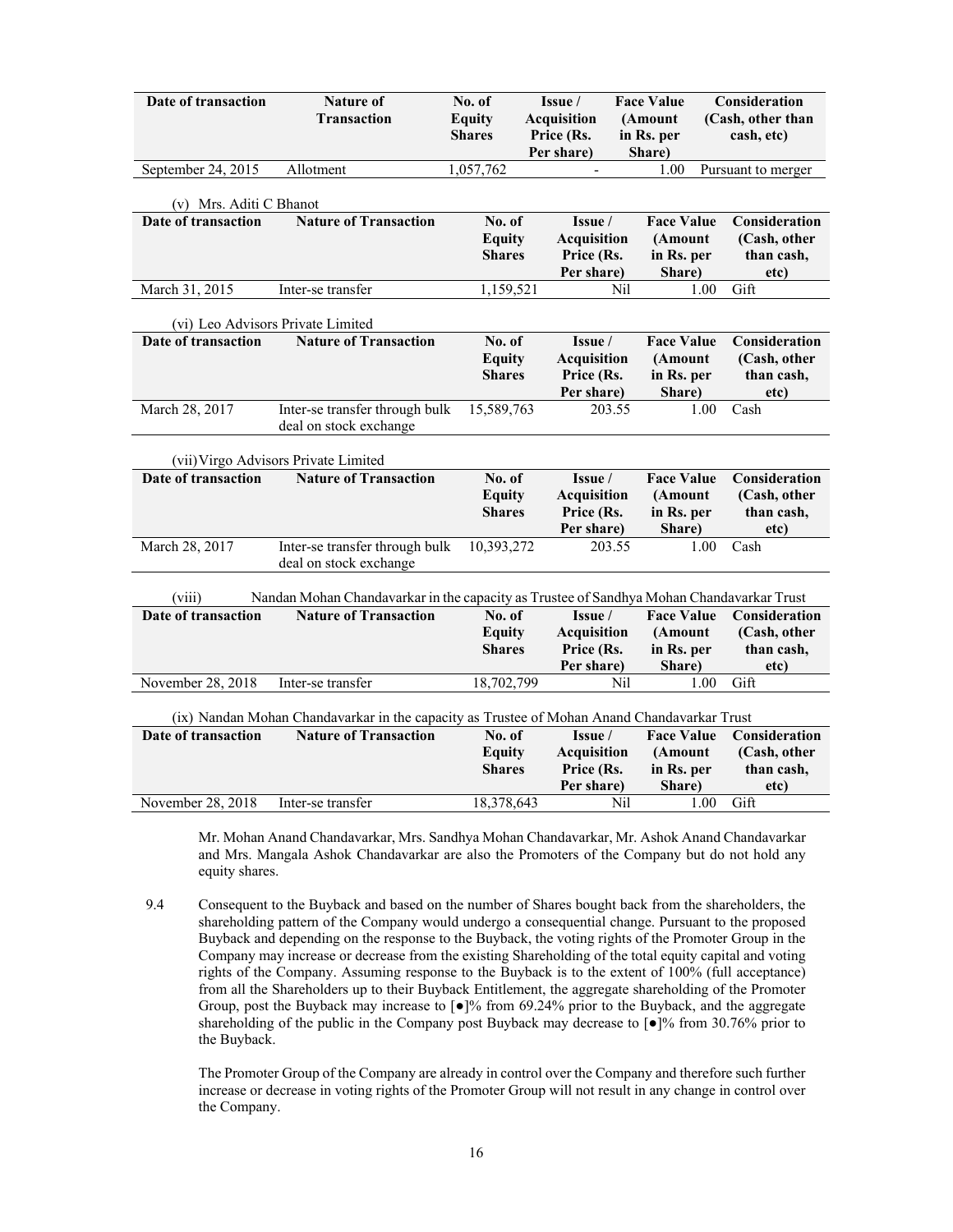- 9.5 The post Buyback, both on standalone and consolidated basis, debt-equity ratio of the Company will be below the maximum allowable limit of 2:1 specified under the Act.
- 9.6 In compliance with Regulation 24(i)(b) of SEBI Buyback Regulations, the Company shall not issue any equity shares or other equity securities (including by way of bonus) till the date of closure of the Buyback. The Company shall not raise further capital for a period of one year from the closure of the Buyback.
- 9.7 Salient financial parameters consequent to the Buyback based on the audited financial statements for the year ended March 31, 2020, of the Company are as under:

| <b>Ratios</b>                                             | <b>Pre Buyback</b> | <b>Post Buyback</b> |
|-----------------------------------------------------------|--------------------|---------------------|
| Net Worth $(Rs.$ in crores) $(a)$                         | 1,542.59           | 1,445.03            |
| Return on Networth $(\%$ age) (b)                         | 16.00%             | 17.08%              |
| Earnings Per Share (in Rs.) $(c)$                         | 14.34              | 14.62               |
| <b>Basic</b>                                              |                    |                     |
| Diluted                                                   |                    |                     |
| Book Value per Share (in Rs.) (d)                         | 90.21              | 85.61               |
| Price / Earnings multiple as per latest audited Financial | 22.43              | 22.00               |
| Statements <sup>(e)</sup>                                 |                    |                     |
| Total Debt / Equity Ratio <sup>(f)</sup>                  | 0.0002             | 0.0002              |

#### (a) Standalone Financial Statements

### (b) Consolidated Financial Statements

| $\sqrt{2}$<br><b>Ratios</b>                               | <b>Pre Buyback</b> | <b>Post Buyback</b> |
|-----------------------------------------------------------|--------------------|---------------------|
| Net Worth $(Rs.$ in crores) $(a)$                         | 1,545.38           | 1,447.82            |
| Return on Networth $(\%$ age) $(b)$                       | 15.52%             | 16.57%              |
| Earnings Per Share (in Rs.) $(c)$                         | 13.94              | 14.21               |
| <b>Basic</b>                                              |                    |                     |
| Diluted                                                   |                    |                     |
| Book Value per Share (in Rs.) (d)                         | 90.37              | 85.77               |
| Price / Earnings multiple as per latest audited Financial | 23.08              | 22.64               |
| Statements <sup>(e)</sup>                                 |                    |                     |
| Total Debt / Equity Ratio <sup>(f)</sup>                  | 0.0002             | 0.0002              |

Note:

- (a) Net worth is calculated as aggregate value of the paid-up share capital and all reserves created out of the profits and securities premium account, after deducting the aggregate value of the accumulated losses, deferred expenditure and miscellaneous expenditure not written off, as per the audited standalone financial statements as on March 31, 2020, but does not include reserves created out of revaluation of assets, write-back of depreciation and amalgamation.
- (b) Return on Net Worth = Profit after tax / Net Worth
- (c) Earnings per Share = Profit after Tax / Average number of shares outstanding for the period. Earnings per Share post Buyback is computed based on the number of equity shares outstanding after assuming full acceptance
- (d) Book value per Share = Net Worth / Number of shares at the end of the period
- (e) Price / Earnings multiple as per latest Audited Standalone Financial Statements = Market Value per Share / Basic Earnings per Share Market Value has been taken as Rs. 321.70 (closing price on NSE as of August 04, 2020, being the day on which Company intimated the Stock Exchanges of the date of meeting of the Board of Directors wherein the proposal for Buyback was considered, for both pre and post buyback)
- (f) Total Debt / Equity Ratio = Total Debt / Net Worth

# **10. BASIS FOR CALCULATING BUYBACK PRICE**

10.1 The Equity Shares of the Company are proposed to be bought back at a price of Rs. 450 per Equity Share. The Buyback Price has been arrived at after considering various factors, including, but not limited to the trends in the volume weighted average prices of the Equity Shares of the Company on BSE Limited and National Stock Exchange of India Limited, where the equity shares of the Company are listed, the networth of the Company, price earnings ratio, industry multiple and the possible impact of the Buyback on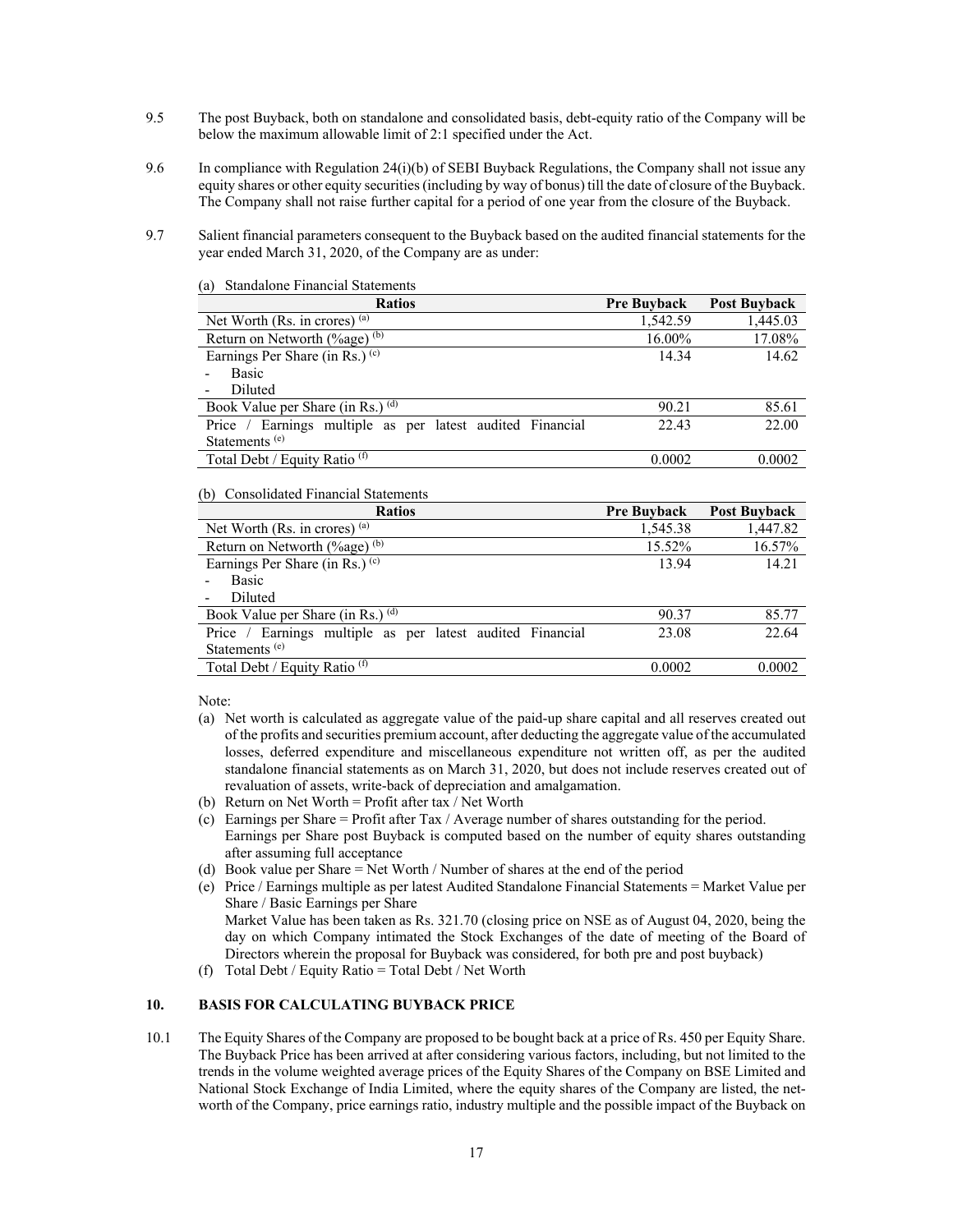the key financial ratios of the Company.

- 10.2 The Buyback Price of Rs. 450 per Equity Share represents (a) a premium of approx. 40.89% and 40.85% over the closing prices on the NSE and BSE respectively on August 03, 2020, being the working day immediately preceding the date on which Company intimated the Stock Exchanges of the date of meeting of the Board of Directors wherein the proposal for Buyback was considered; (b) a premium of approx. 64.82% and 63.95% over the volume weighted average price of the Equity Shares on the NSE and BSE respectively during the 60 working days preceding August 04, 2020, being the day on which Company intimated the Stock Exchanges of the date of meeting of the Board of Directors wherein the proposal for Buyback was considered; and (c) a premium of approx. 29.61% and 28.57% over the 52 week high price of the Equity Shares on NSE and BSE respectively, immediately before the date of the Board Meeting in which the Buyback was approved.
- 10.3 The closing market price of the Equity Shares as on August 03, 2020, being the working day immediately preceding the date on which Company intimated Stock Exchanges of the date of meeting of the Board of Directors wherein the proposal for the Buyback was considered was Rs. 319.40 on NSE and Rs. 319.50 on BSE.
- 10.4 The basic and diluted earnings per Equity Share of the Company, both, on standalone basis pre Buyback was Rs. 14.34 as on March 31, 2020 which is expected to increase to Rs. 14.62, (assuming no dilutive equity shares exists), post Buyback assuming full acceptance under the Buyback Offer.
- 10.5 The Return on Networth, on standalone basis, of the Company was 16.00% as on March 31, 2020 which is expected to increase to 17.08% after the Buyback assuming full acceptance under the Buyback Offer.

# **11. SOURCES OF FUNDS FOR THE BUYBACK**

- 11.1 Assuming full acceptance, the funds that would be utilized by the Company for the purpose of the Buyback would be Rs. 9,733.50 Lakhs (Rupees Ninety Seven Crore Thirty Three Lakh Fifty Thousand only) (expenses incurred or to be incurred for the Buyback like filing fees payable to the SEBI, merchant banker fees, stock exchange fee for usage of their platform for Buyback, transaction costs viz. brokerage, applicable taxes inter- alia including tax on distributed income to shareholders, Securities Transaction Tax, Goods and Services Tax, Stamp duty, etc., public announcement publication expenses, printing and dispatch expenses and other incidental and related expenses).
- 11.2 The Buyback shall be made out of the Free Reserves of the Company as at March 31, 2020 based on the audited standalone and consolidated financial statements of the Company for the year ended March 31, 2020. The Company shall transfer a sum equal to the nominal value of the Equity Shares so bought back through the Buyback to the Capital Redemption Reserve Account and the details of such transfer shall be disclosed in its subsequent audited Balance Sheet.
- 11.3 The funds for the Buyback will be sourced from internal accruals of the Company. The Company does not intend to raise any debt for the explicit purposes of the Buyback. Thus, borrowed funds will not be used for the Buyback. However, if required, the Company may borrow funds in the ordinary course of its business.
- 11.4 This Buyback is not likely to cause any material impact on the earnings of the Company, except a reduction in the amount available for investment, which the Company could have otherwise deployed towards generating investment income.

# **12. DETAILS OF THE ESCROW ACCOUNT AND THE AMOUNT DEPOSITED THEREIN**

12.1 In accordance with the with Regulation 9(xi) of the SEBI Buyback Regulations, the Company has appointed Axis Bank Limited as the Escrow Agent for the aforementioned Buyback, and the Company, the Manager to the Buyback and the Escrow Agent have entered into an Escrow Agreement pursuant to which the Escrow Account in the name and style "FDC Limited - Buyback Escrow Account" bearing account number [●] has been opened with the Escrow Agent. Pursuant to the Escrow Agreement, the Acquirer will deposit, atleast one day before opening of the Offer, a sum of Rs. 97.50 Lakhs (Rupees Ninety Seven Lakh Fifty Thousand Only) in cash in the Escrow Account which is equivalent to 1.002% of the Buyback Size. The Manager has been empowered to operate the Escrow Account in accordance with the SEBI Buyback Regulations.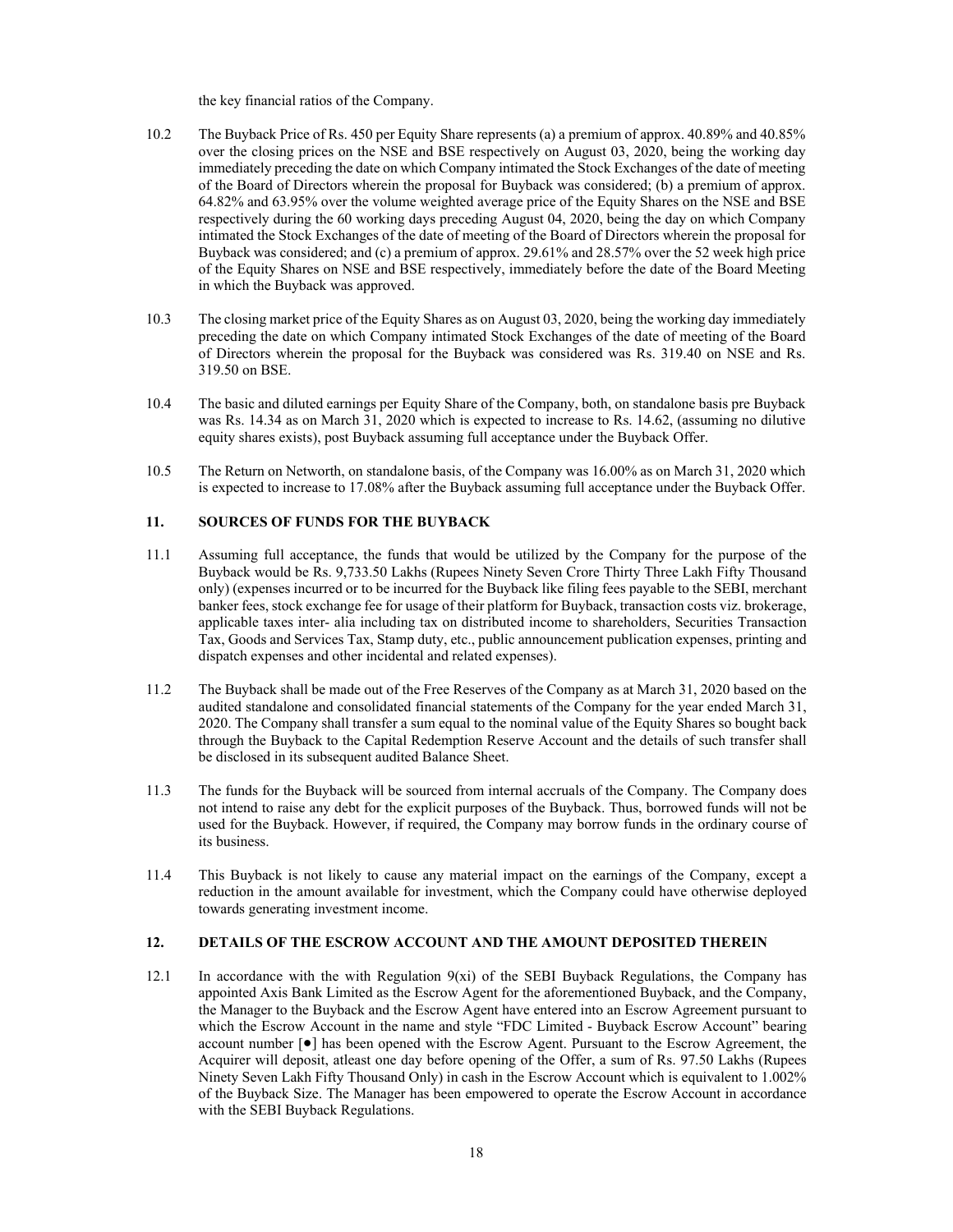12.2 Further, the Company has also provided acceptable securities with appropriate margin pledged / lien marked in favour of the Manager to the Buyback in accordance with Regulation  $9(xi)(iii)(c)$  of the SEBI Buyback Regulations. The details of the units for which lien has been created in favour of the Manager to the Buyback are as under:  $\mathcal{L}$  in lakhs).

|                                                         |               |                                                                        |                                                   | (Rs. in lakhs)                     |  |
|---------------------------------------------------------|---------------|------------------------------------------------------------------------|---------------------------------------------------|------------------------------------|--|
| Name of Mutual Fund & Scheme                            | No. of Units  | <b>Net Asset Value</b><br>(per unit) (as on<br><b>August 06, 2020)</b> | <b>Market Value</b><br>(as on August<br>06, 2020) | Lien created on                    |  |
| Kotak Banking and PSU Debt Direct -                     | 1,331,788.46  | 50.1086                                                                | 667.34                                            | $\lceil \bullet \rceil$            |  |
| Growth                                                  |               |                                                                        |                                                   |                                    |  |
| Kotak Banking and PSU Debt - Growth                     | 1,716,171.05  | 49.0664                                                                | 842.06                                            | $\lceil \bullet \rceil$            |  |
| Kotak Bond Short Term Plan-(Growth)                     | 1,254,154.60  | 39.8666                                                                | 499.99                                            | $\bullet$ $\vdash$                 |  |
| Kotak Medium Term Fund Regular                          | 3,383,316.19  | 16.6487                                                                | 563.28                                            | $\lceil \bullet \rceil$            |  |
| Growth                                                  |               |                                                                        |                                                   |                                    |  |
| Kotak Emerging Equity Scheme - Growth                   | 1,138,595.45  | 38.5100                                                                | 438.47                                            | $\left\lceil \bullet \right\rceil$ |  |
| Kotak Focused Equity Fund-Regular plan                  | 5,000,000.00  | 10.2600                                                                | 513.00                                            | $\lceil \bullet \rceil$            |  |
| - Growth Option                                         |               |                                                                        |                                                   |                                    |  |
| Kotak Balanced Advantage Fund Growth                    | 3,000,000.00  | 11.5080                                                                | 345.24                                            | $\left[ \bullet \right]$           |  |
| Kotak Dynamic Bond Fund Regular Plan                    | 1,914,410.53  | 28.3045                                                                | 541.86                                            | $\lceil \bullet \rceil$            |  |
| Growth                                                  |               |                                                                        |                                                   |                                    |  |
| Kotak Credit Risk Fund - Growth                         | 2,616,746.13  | 22.4357                                                                | 587.09                                            | $\left[\bullet\right]$             |  |
| L&T Banking and PSU Debt Fund - Direct                  | 2,052,404.734 | 19.5425                                                                | 401.09                                            | $\overline{[\bullet]}$             |  |
| Plan - Growth Option                                    |               |                                                                        |                                                   |                                    |  |
| L&T Banking and PSU Debt Fund - Direct                  | 1,706,589.483 | 19.5425                                                                | 333.51                                            | $\lceil \bullet \rceil$            |  |
| Plan - Growth Option                                    |               |                                                                        |                                                   |                                    |  |
| L&T Triple Ace Bond Fund - Direct Plan -<br>Growth Plan | 1,158,702.902 | 58.6447                                                                | 679.52                                            | $\lceil \bullet \rceil$            |  |
| L&T Triple Ace Bond Fund - Direct Plan -                | 38,4843.33    | 58.6447                                                                | 225.69                                            | $\lceil \bullet \rceil$            |  |
| Growth Plan                                             |               |                                                                        |                                                   |                                    |  |
| L&T Low Duration Fund -Direct Plan-                     | 2,779,414.544 | 22.1551                                                                | 615.78                                            | $\lceil \bullet \rceil$            |  |
| Growth Option                                           |               |                                                                        |                                                   |                                    |  |
| L&T Triple Ace Bond Fund - Regular                      | 1,941,766.425 | 55.9812                                                                | 1,087.02                                          | $\left[\bullet\right]$             |  |
| Plan -Growth Plan                                       |               |                                                                        |                                                   |                                    |  |
| <b>L&amp;T</b> Low Duration Fund Growth                 | 1,738,505.581 | 21.5597                                                                | 374.82                                            | $\left\lceil \bullet \right\rceil$ |  |
| L&T Money Market Fund Growth                            | 2,819,531.206 | 20.3763                                                                | 574.52                                            | $\bullet$ $\vdash$                 |  |
| L&T Money Market Fund Growth                            | 3,129,420.306 | 20.3763                                                                | 637.66                                            | $\left[ \bullet \right]$           |  |
| Aditya Birla Sunlife Short Term                         | 235,934.75    | 35.1432                                                                | 82.92                                             | $\left[\bullet\right]$             |  |
| Opportunities Fund - Growth                             |               |                                                                        |                                                   |                                    |  |
| Aditya Birla Sun Life Medium Term Plan                  | 2,542,782.31  | 22.5902                                                                | 574.42                                            | $\lbrack \bullet \rbrack$          |  |
| - Growth - Regular Plan                                 |               |                                                                        |                                                   |                                    |  |
| Aditya Birla Sun Life Medium Term Plan                  | 2,316,165.91  | 22.5902                                                                | 523.23                                            | $\lbrack \bullet \rbrack$          |  |
| - Growth - Regular Plan                                 |               |                                                                        |                                                   |                                    |  |
| Total $\rightarrow$                                     |               |                                                                        | 11,108.50                                         |                                    |  |

The aforesaid units of mutual funds are owned by the Company and have been lien marked exclusively in favour of the Manager to the Buyback with authority to the Manager to the Buyback to redeem the units and realize the value of units in accordance with the SEBI Buyback Regulations. Except the lien marked in favour of the Manager to the Buyback for the purpose of this Buyback, the aforesaid securities are free from any lien or encumbrance(s). The lien on units of Mutual Funds has been confirmed in favour of the Manager to the Buyback as mentioned in the abovementioned table. The market value of the units of mutual funds as aforesaid as on August 06, 2020 (the date immediately preceding the date of Board Meeting in which the Buyback was approved) is equivalent to 114.13% of the Buyback Size. The aggregate of the market value of securities after providing appropriate haircut for margin (i.e. 20%) and the deposit of Rs. 97.50 lakhs to be made in the Escrow Account will be equivalent to Rs. 9,354.59 Lakhs, which is in excess of the minimum requirement of 25% of the Buyback Size (i.e. Rs. 2,433.38 Lakhs) in terms of Regulation 9(xi)(a) and Regulation 9(xi)(b)(ii) of the SEBI Buyback Regulations. In the event of any deficit on realisation of the value of the securities, the merchant banker shall be liable to make good any such deficit.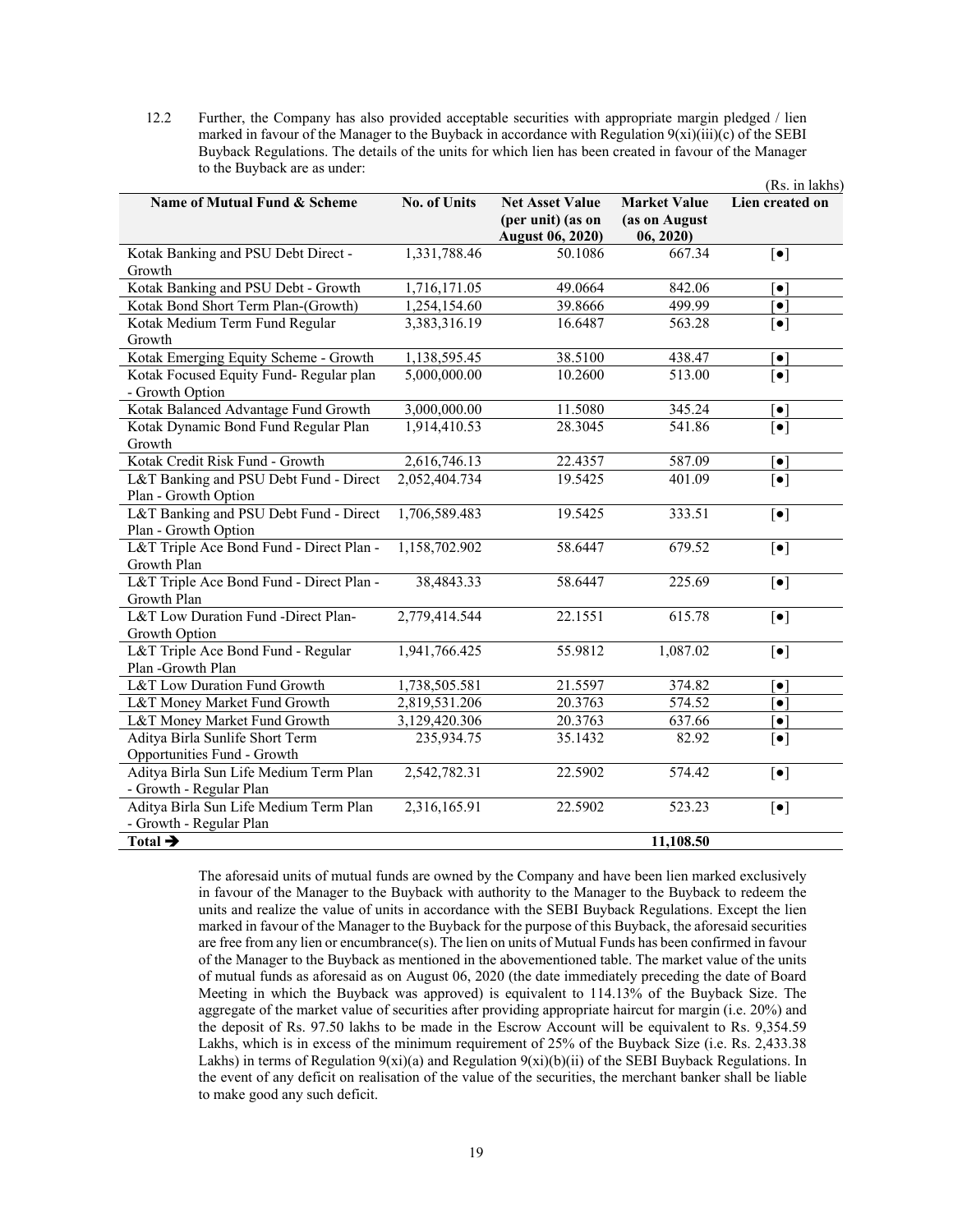- 12.3 Based on the resolution of the Board passed on August 07, 2020 in this regard and other facts / documents, Mr. K V Sahasrabudhe (Mem. No.: 106172), Proprietor, K V S & Company, Chartered Accountant, having their office at B-34, Ground Floor, Rolex Shopping Centre, Station Road, Goregaon (West), Mumbai - 400 062, have certified, vide their certificate dated August 07, 2020 (UDIN: 20106172AAAADI9600) that the Company has adequate firm and financial resources to meet the financial obligations under buyback offer.
- 12.4 The company will, immediately after the date of closure of this Buyback offer, deposit in a special account such sum as would together with 90% of the amount lying in the Escrow Account make up the entire sum due and payable as consideration for the Buyback. The Company may transfer the funds from the Escrow Account to the special account in accordance with the provisions of Regulation 10(i) of the SEBI Buyback Regulations.
- 12.5 The Manager to the Buyback confirms that it is satisfied that firm arrangements for fulfilling the obligations under the Buyback are in place and that the Company has the ability to implement the Buyback in accordance with the SEBI Buyback Regulations.

# **13. CAPITAL STRUCTURE AND SHAREHOLDING PATTERN**

(a) As on the date of this Letter of Offer, the Share Capital Structure of the Company is as follows:

| <b>Particulars</b>                                                  | Amount (Rs. in crores) |
|---------------------------------------------------------------------|------------------------|
| <b>Authorised Capital</b>                                           |                        |
| 294,200,000 Equity Shares of Re. 1/- each                           | 29.42                  |
| 3,000 8% Non - Cumulative Redeemable Preference shares of Rs. 100/- | 0.03                   |
| each                                                                |                        |
| <b>Total Authorised Share Capital</b>                               | 29.45                  |
| <b>Issued Capital</b>                                               |                        |
| $170.973.084$ Equity shares of Re. $1/-$ each                       | 17.10                  |
| <b>Subscribed and Paid Up Capital</b>                               |                        |
| $170,973,084$ Equity shares of Re. $1/-$ each                       | 17 16                  |

(b) Assuming full acceptance in the Buyback, the Share Capital Structure of the Company post Buyback would be as follows:

| <b>Particulars</b>                                                  | Amount (Rs. in crores) |
|---------------------------------------------------------------------|------------------------|
| <b>Authorised Capital</b>                                           |                        |
| $294,200,000$ Equity Shares of Re. 1/- each                         | 29.42                  |
| 3,000 8% Non - Cumulative Redeemable Preference shares of Rs. 100/- | 0.03                   |
| each                                                                |                        |
| <b>Total Authorised Share Capital</b>                               | 29.45                  |
| <b>Issued Capital</b>                                               |                        |
| 168,810,084 Equity shares of Re. 1/- each                           | 16.88                  |
| <b>Subscribed and Paid Up Capital</b>                               |                        |
| 168,810,084 Equity shares of Re. 1/- each                           | 16.88                  |

## **Confirmations**

- 1. The Company has not undertaken any Buyback of its Equity Shares in the last one Year from the date of the meeting of the Board in which the proposal for this Buyback was approved by the Board, i.e. August 07, 2020.
- 2. The Company's Equity Shares are fully Paid-up and there are no partly Paid-up Equity Shares with calls-in-arrears.
- 3. The Company will not issue any Equity Shares including by way of bonus, from the date of Public Announcement till the date of closure of this Buyback in accordance with Regulation 24(i)(b) of the SEBI Buyback Regulations.
- 4. Further as on the date, there is no pending scheme of amalgamation or compromise or arrangement pursuant to any provisions of the Act.
- (c) The details of the buyback of securities undertaken by the Company in the last three years is as under: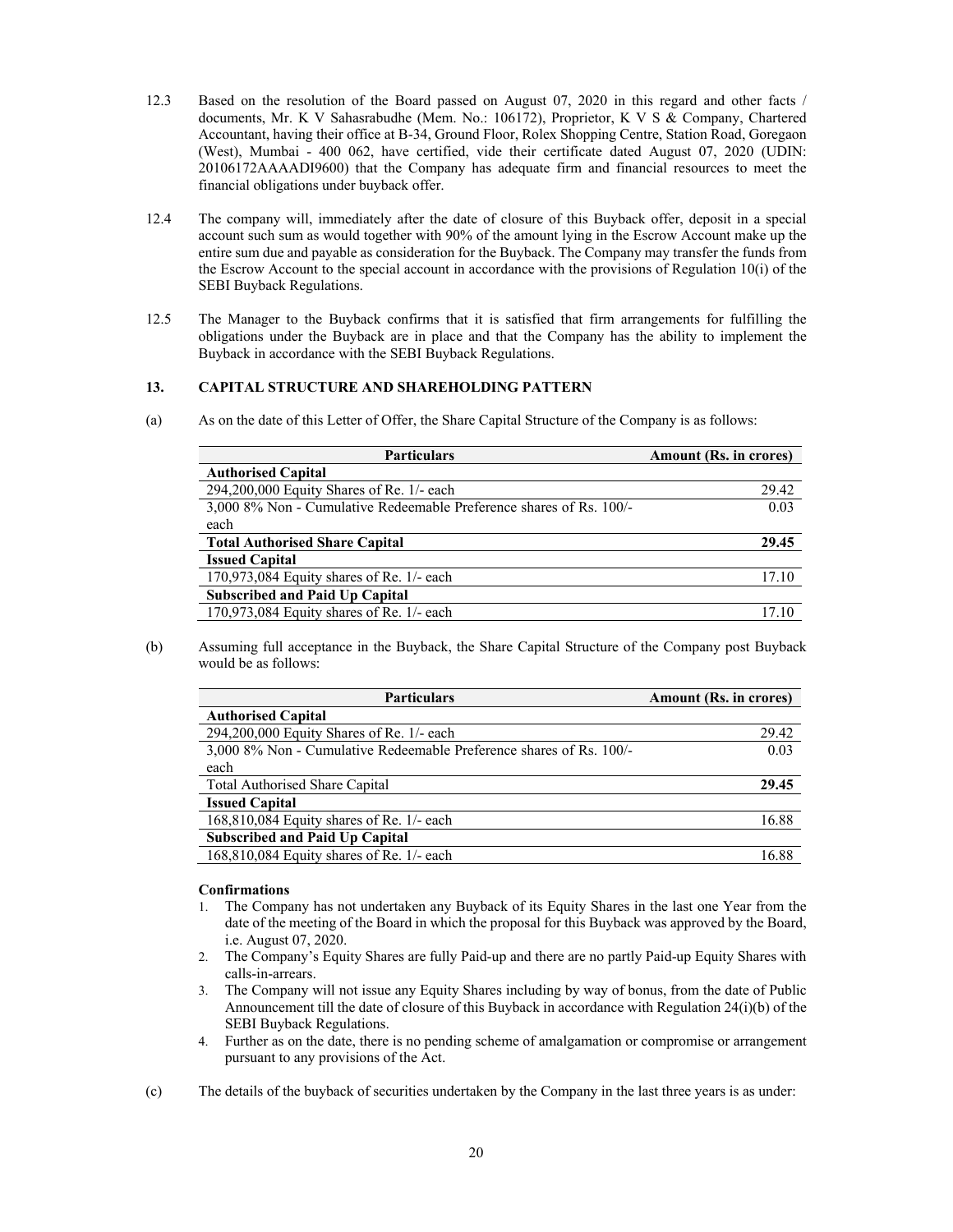| Year ended in which<br><b>Buyback closed</b> | Date of opening of<br>previous Buyback | Date of closing of<br>previous Buyback | No. of shares<br>bought back | Amount<br>utilized |
|----------------------------------------------|----------------------------------------|----------------------------------------|------------------------------|--------------------|
| 2017-18                                      | March 12, 2018                         | March 23, 2018                         | 3,430,000                    | Rs. 120.05 cr      |
| 2019-20                                      | July 01, 2019                          | July 12, 2019                          | 3.430.000                    | Rs. 120.05 cr      |

The payment to shareholders whose shares were accepted in the previous buyback was made on July 19, 2019. The present buyback has been approved by the Board of Directors of the Company after completion of one year from the date of expiry of buyback period of the previous buyback offer in compliance with the provisions of Regulation 4(vii) of the SEBI Buyback Regulations.

(d) The pre and post Buyback shareholding pattern of the Company is as follows:

| <b>Category of Shareholders</b>     | <b>Pre Buyback Shareholding Pattern</b><br>(as on June 30, 2020) |           | <b>Post Buyback Shareholding</b><br>Pattern * |                          |
|-------------------------------------|------------------------------------------------------------------|-----------|-----------------------------------------------|--------------------------|
|                                     | <b>No. of Shares</b>                                             | % Holding |                                               | % Holding                |
| <b>Promoters Shareholding</b>       |                                                                  |           |                                               |                          |
| Indian                              | 11,83,79,910                                                     | 69.24     | $\bullet$                                     | $\bullet$                |
| Foreign                             |                                                                  |           |                                               |                          |
| Sub Total (A)                       | 11,83,79,910                                                     | 69.24     | $\bullet$                                     | $\lceil \bullet \rceil$  |
| <b>Public Shareholding</b>          |                                                                  |           |                                               |                          |
| <b>Institutions</b>                 |                                                                  |           |                                               |                          |
| Mutual Funds / UTI                  | 80,68,638                                                        | 4.72      |                                               |                          |
| Financial Institutions / Banks      | 50                                                               | 0.00      |                                               |                          |
| <b>Insurance Companies</b>          | 6,02,704                                                         | 0.35      |                                               |                          |
| <b>Alternative Investment Funds</b> | 60,000                                                           | 0.04      |                                               |                          |
| FII/FPI                             | 90,85,842                                                        | 5.31      |                                               |                          |
| Others                              |                                                                  |           | $\lceil \bullet \rceil$                       | $\lceil \bullet \rceil$  |
| <b>Non Institutions</b>             |                                                                  |           |                                               |                          |
| NBFCs registered with RBI           | 18,36,650                                                        | 1.07      |                                               |                          |
| Individuals                         | 2,59,18,425                                                      | 15.16     |                                               |                          |
| Others                              | 70,20,865                                                        | 4.11      |                                               |                          |
| Sub Total (B)                       | 5,25,93,174                                                      | 30.76     | $\bullet$                                     | $\left[ \bullet \right]$ |
| Grand Total (A)+(B)                 | 17,09,73,084                                                     | 100.00    | 168,810,084                                   | 100.00                   |

\* Assuming response to the Buyback Offer to the fullest extent. However, the actual shareholding pattern post Buyback would depend upon the actual number of Equity shares bought back from each such shareholder.

- (e) The company has [●] shareholders as on Record date i.e. August 21, 2020.
- (f) As per the provisions of the Act and the SEBI Buyback Regulations, the Company will not be allowed to issue fresh Equity Shares for a period of one year or such other period after the completion of the Buyback as may be amended by any statutory modification(s) or re-enactment of the Act or SEBI Buyback Regulations for the time being in force. However, this restriction would not apply to issuance of bonus shares or shares issued in the discharge of subsisting obligations such as conversion of warrants, stock option schemes, sweat equity or conversion of preference shares or debentures into Equity Shares.
- (g) The aggregate shareholding of the Promoters, Promoter Group and Persons who are in control of the Company is 118,379,910 Equity Shares of face value Re. 1/- each representing 69.24% of the existing equity Paid up equity share capital of the Company. Assuming response to the Buyback to the fullest extent, the aggregate shareholding of the Promoters and Promoter Group of the Company, post Buyback will increase to  $\lceil \bullet \rceil$ % of the post Buyback equity share capital of the Company.
- (h) The Promoter and Promoter Group has not sold or purchased any equity shares of the Company during the period of 12 months preceding the date of the Public Announcement and also from the date of public announcement to the date of the letter of offer.

# **14. BRIEF INFORMATION ABOUT THE COMPANY**

# **14.1 HISTORY OF THE COMPANY**

The Company was initially set up as a partnership firm in 1936 by Late Shri Anand Laxman Chandavarkar and was engaged in the import of pharmaceutical dosage forms, specialized infant foods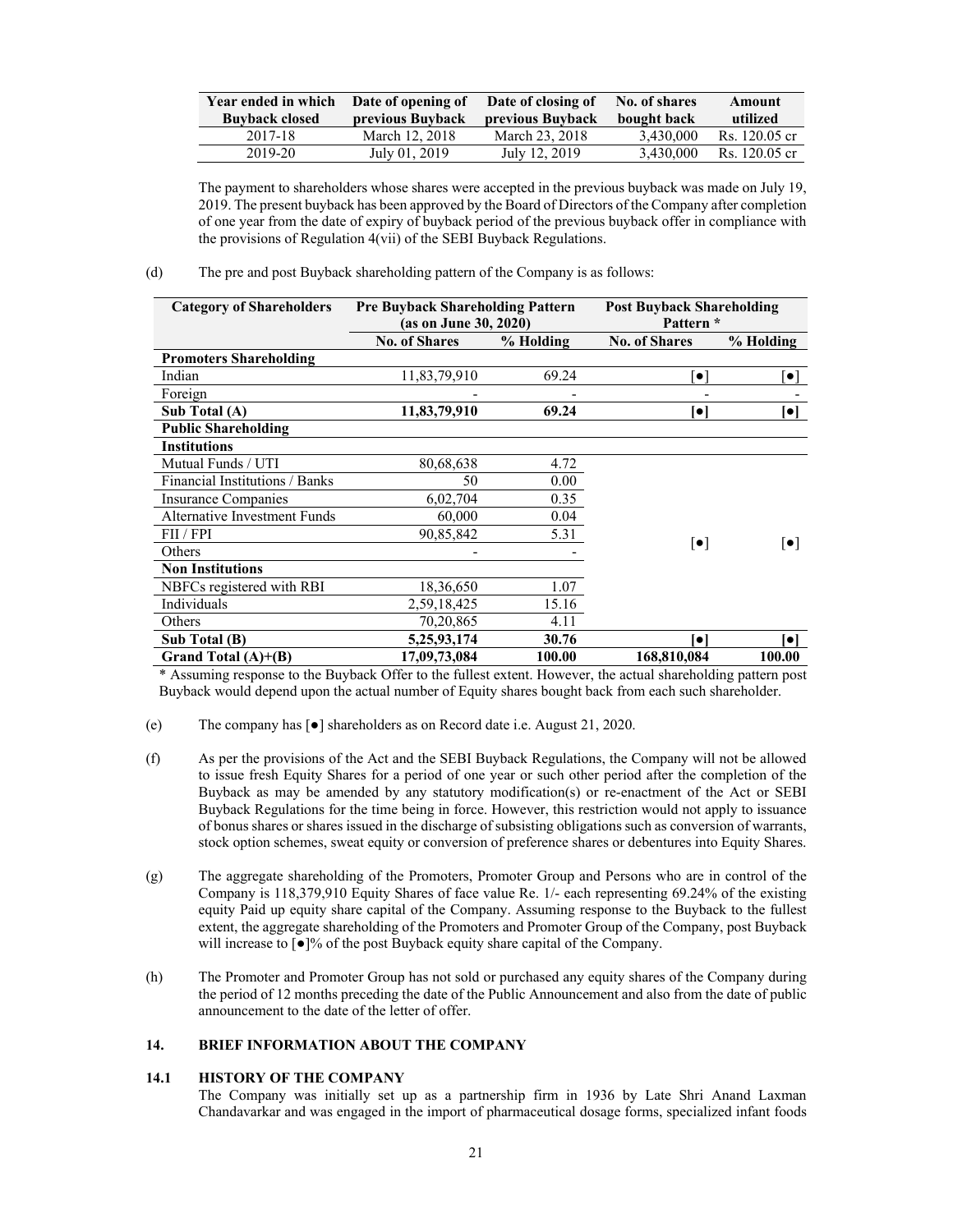and surgical goods. Subsequently, in 1940, it was incorporated as a private limited Company under the name The Fairdeal Corporation (Private) Limited and in 1986 its name was changed to FDC Private Limited. Thereafter it became a deemed public limited Company in 1988 and was later on converted into a public limited Company in 1994. The registered office of the Company is situated at B-8 M.I.D.C. Industrial Estate, Waluj- 431 136, Dist. Aurangabad.

### **14.2 OVERVIEW OF THE BUSINESS**

The Company has a diversified portfolio of products with presence in various therapeutic groups such as Oral Rehydration Salts, Ophthalmology, Dermatology, Anti-biotics, Anti-virals, Cardiovascular and Anti-diabetes. FDC Limited markets more than 300 products in India and exports many of these to over 50 countries. The Company is a multi plant, multi locational Company having its research center located at Jogeshwari, Mumbai and manufacturing facilities at Roha, Waluj, and Sinnar in Maharashtra, Verna in Goa and Baddi in Himachal Pradesh. The Company has a widespread marketing and distribution network spread across the country. The Company also exports to many countries around the globe.

#### **Growth of the Business over a period of time:**

The total income of the Company, on standalone basis, for the year ended March 31, 2019 was Rs. 113,067.38 Lakhs which for the year ended March 31, 2020 increased to Rs. 141,375.05 Lakhs registering a growth of 25.04%. Further, the net profit (before other comprehensive income) of the Company, on standalone basis, for the year ended March 31, 2019 was Rs. 17,153.63 Lakhs which for the financial year ended March 31, 2020 increased to Rs. 24,677.86 Lakhs, registering a growth of 43.86% year-on-year basis.

# **14.3 HISTORY OF THE EQUITY SHARE CAPITAL OF THE COMPANY**

The details of changes in the share capital of the Company since incorporation as certified by the Company are as follows:

| <b>Date of Allotment</b>                    | Number of<br><b>Equity</b><br><b>Shares</b> | Face<br>Value<br>(Rs.) | <b>Issue</b><br>Price<br>(Rs.) | <b>Nature of consideration</b>                                            | <b>Cumulative</b><br>Number of<br><b>Equity</b><br><b>Shares</b> | <b>Cumulative</b><br>Paid-up<br>share capital<br>(Rs.) |
|---------------------------------------------|---------------------------------------------|------------------------|--------------------------------|---------------------------------------------------------------------------|------------------------------------------------------------------|--------------------------------------------------------|
| Prior to IPO                                | 7,275,000                                   | 10                     | ÷.                             |                                                                           | 7,275,000                                                        | 7,275,000                                              |
| April 16, 1996                              | 2,780,700                                   | 10                     | 100                            | Initial Public Offer                                                      | 10,055,700                                                       | 10,055,700                                             |
| June 27, 1997                               | (315,200)                                   | 10                     | NA                             | Forfeiture of shares due to non<br>payment of allotment money             | 9,740,500                                                        | 9,740,500                                              |
| November 28,<br>1997                        | 300                                         | 10                     | 100                            | Re-issue of forfeited shares                                              | 9,740,800                                                        | $\overline{9,740,800}$                                 |
| June 26, 1998                               | 400                                         | 10                     | 100                            | Re-issue of forfeited shares                                              | 9,741,200                                                        | 9,741,200                                              |
| June 02, 2001                               | 97,412,000                                  | $\mathbf{1}$           | NA                             | Sub-division of face value of<br>shares from Rs. 10 each to Re.<br>1 each | 97,412,000                                                       | 97,412,000                                             |
| July 05 2002 to<br>July 19, 2002            | (1,681,449)                                 | 1                      | NA                             | Buyback of equity shares by<br>the Company                                | 95,730,551                                                       | 95,730,551                                             |
| May 08, 2004                                | 95,730,551                                  | 1                      | Nil                            | Bonus issued in the ratio of 1:1                                          | 191,461,102                                                      | 191,461,102                                            |
| November 24,<br>2008 to August 11,<br>2009  | (5, 182, 573)                               |                        | NA                             | Buyback of equity shares by<br>the Company through open<br>market         | 186,278,529                                                      | 186,278,529                                            |
| February 18, 2011<br>to January $25, 2012$  | (3,358,102)                                 | $\mathbf{1}$           | NA                             | Buyback of equity shares by<br>the Company through open<br>market         | 182,920,427                                                      | 182,920,427                                            |
| September 03,<br>2012 to August 14,<br>2013 | (5,087,343)                                 | $\mathbf{1}$           | NA                             | Buyback of equity shares by<br>the Company through open<br>market         | 177,833,084                                                      | 177,833,084                                            |
| September 22,<br>2015                       | (55,385,000)                                | $\mathbf{1}$           | NA                             | Shares extinguished pursuant<br>to the Scheme of Arrangement              | 177,833,084                                                      | 177,833,084                                            |
| September 24,<br>2015                       | 55,385,000                                  | 1                      | NA                             | Shares issued pursuant to the<br>Scheme of Arrangement                    |                                                                  |                                                        |
| March 28, 2018 *                            | (3,430,000)                                 | 1                      | NA                             | Buyback of equity shares by<br>the Company through tender<br>offer        | 174,403,084                                                      | 174,403,084                                            |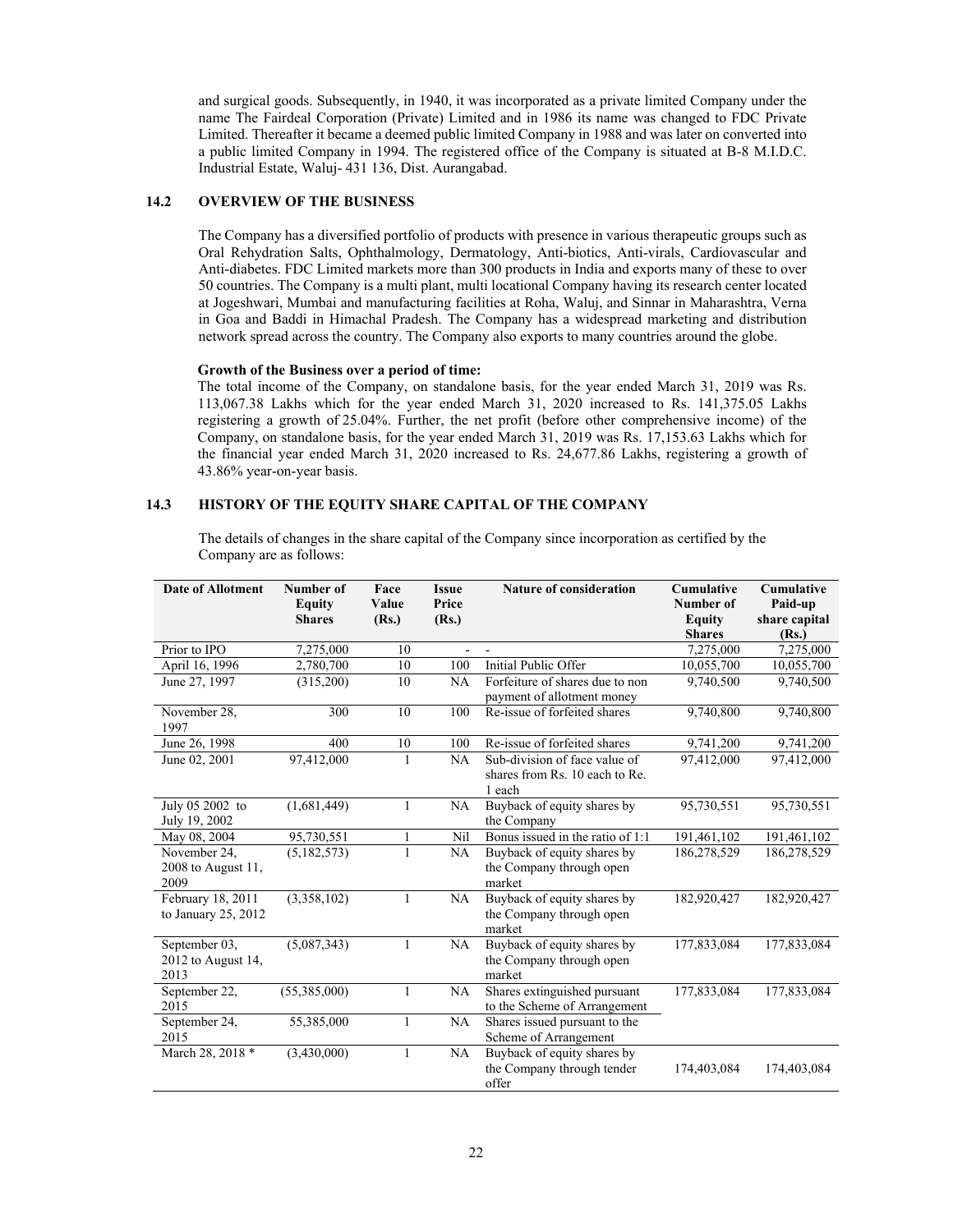| Date of Allotment | Number of<br>Equity<br><b>Shares</b> | Face<br>Value<br>(Rs.) | Issue<br>Price<br>(Rs.) | <b>Nature of consideration</b>                                     | <b>Cumulative</b><br>Number of<br>Equity<br><b>Shares</b> | <b>Cumulative</b><br>Paid-up<br>share capital<br>(Rs.) |
|-------------------|--------------------------------------|------------------------|-------------------------|--------------------------------------------------------------------|-----------------------------------------------------------|--------------------------------------------------------|
| July 19, 2019 *   | (3,430,000)                          |                        | NA                      | Buyback of equity shares by<br>the Company through tender<br>offer | 170.973.084                                               | 170.973.084                                            |

\* Date of payment to the shareholders under Buyback through tender offer.

# **14.4 DETAILS OF THE BOARD OF DIRECTORS OF THE COMPANY**

a. Details of the Board of Directors of the Company as on the date of the Public Announcement

| Name and DIN of the<br><b>Director</b>                                                 | <b>Designation</b>            | <b>Oualifications</b>                                                                                                                     | Date of<br>Appointment /<br>Reappointment | Age | <b>Directorships in Other</b><br>Companies                                                                                                                                                                                                                                                    |
|----------------------------------------------------------------------------------------|-------------------------------|-------------------------------------------------------------------------------------------------------------------------------------------|-------------------------------------------|-----|-----------------------------------------------------------------------------------------------------------------------------------------------------------------------------------------------------------------------------------------------------------------------------------------------|
| Mr. Mohan Anand<br>Chandavarkar<br>DIN: 00043344<br>Occupation :<br>Industrialist      | Managing<br>Director          | <b>Bachelor</b> of Science<br>(Hons.) Degree                                                                                              | 01/04/2009                                | 84  | Nil                                                                                                                                                                                                                                                                                           |
| Mr. Nandan Mohan<br>Chandavarkar<br>DIN: 00043511<br>Occupation:<br>Industrialist      | Joint<br>Managing<br>Director | Bachelor of Pharmacy<br>Degree                                                                                                            | 30/09/1993                                | 54  | Nil                                                                                                                                                                                                                                                                                           |
| Mr. Ashok Anand<br>Chandavarkar<br>DIN: 00042719<br>Occupation :<br>Industrialist      | Wholetime<br>Director         | Bachelor of<br>Engineering<br>(Mechanical)                                                                                                | 01/03/2011                                | 78  | Virgo<br><b>Advisors</b><br>Private<br>ä,<br>Limited<br>Leo<br><b>Advisors</b><br>Private<br>ä,<br>Limited                                                                                                                                                                                    |
| Mr. Ameya Ashok<br>Chandavarkar<br>DIN: 00043238<br>Occupation:<br>Industrialist       | Wholetime<br>Director         | Graduate in<br><b>Information Systems</b><br>and Marketing<br>Management, USA<br>and MBA from<br><b>INSEAD</b> in France<br>and Singapore | 01/04/2002                                | 42  | Virgo<br><b>Advisors</b><br>Private<br>Ξ<br>Limited<br>Leo<br><b>Advisors</b><br>Private<br>Limited                                                                                                                                                                                           |
| Ms. Nomita Ramdas<br>Chandavarkar<br>DIN: 00042332<br>Occupation:<br>Industrialist     | Wholetime<br>Director         | Bachelor of<br>Commerce Degree                                                                                                            | 02/06/2014                                | 55  | <b>DSS Out Sourcing Solutions</b><br>$\overline{a}$<br>Private Limited                                                                                                                                                                                                                        |
| CA. Swati Sandesh<br>Mayekar<br>DIN: 00245261<br>Occupation:<br>Professional           | Director                      | FCA, ACS &<br><b>Bachelor</b> of General<br>Law                                                                                           | 06/09/2014                                | 63  | Uniphos Enterprises Limited<br>ä,<br>Prodigy<br>Finvest<br>Private<br>ä,<br>Limited<br>Mayekars Oral Care Private<br>$\blacksquare$<br>Limited<br>Encode Advanced Dentistry<br>Private Limited<br>Equipoise<br>Capital<br>Management Private Limited<br>Matra Technologies Private<br>Limited |
| CA. Uday Kumar<br>Gurkar<br>DIN: 01749610<br>Occupation :<br>Professional              | Director                      | FCA & ACS                                                                                                                                 | 01/04/2016                                | 66  | Nil                                                                                                                                                                                                                                                                                           |
| Mr. Melarkode Ganesan<br>Parameswaran<br>DIN: 00792123<br>Occupation :<br>Professional | Director                      | PhD (Mumbai<br>University) (2012),<br>Advanced<br>Management Program<br>from Harvard<br>Business School in<br>(2014)                      | 10/05/2019                                | 65  | Galaxy Surfactants Limited<br>$\Box$<br><b>THG</b><br>Publishing<br>Private<br>ä,<br>Limited<br>Qube Cinema Technologies<br>Private Limited<br>Rediff.com India Limited                                                                                                                       |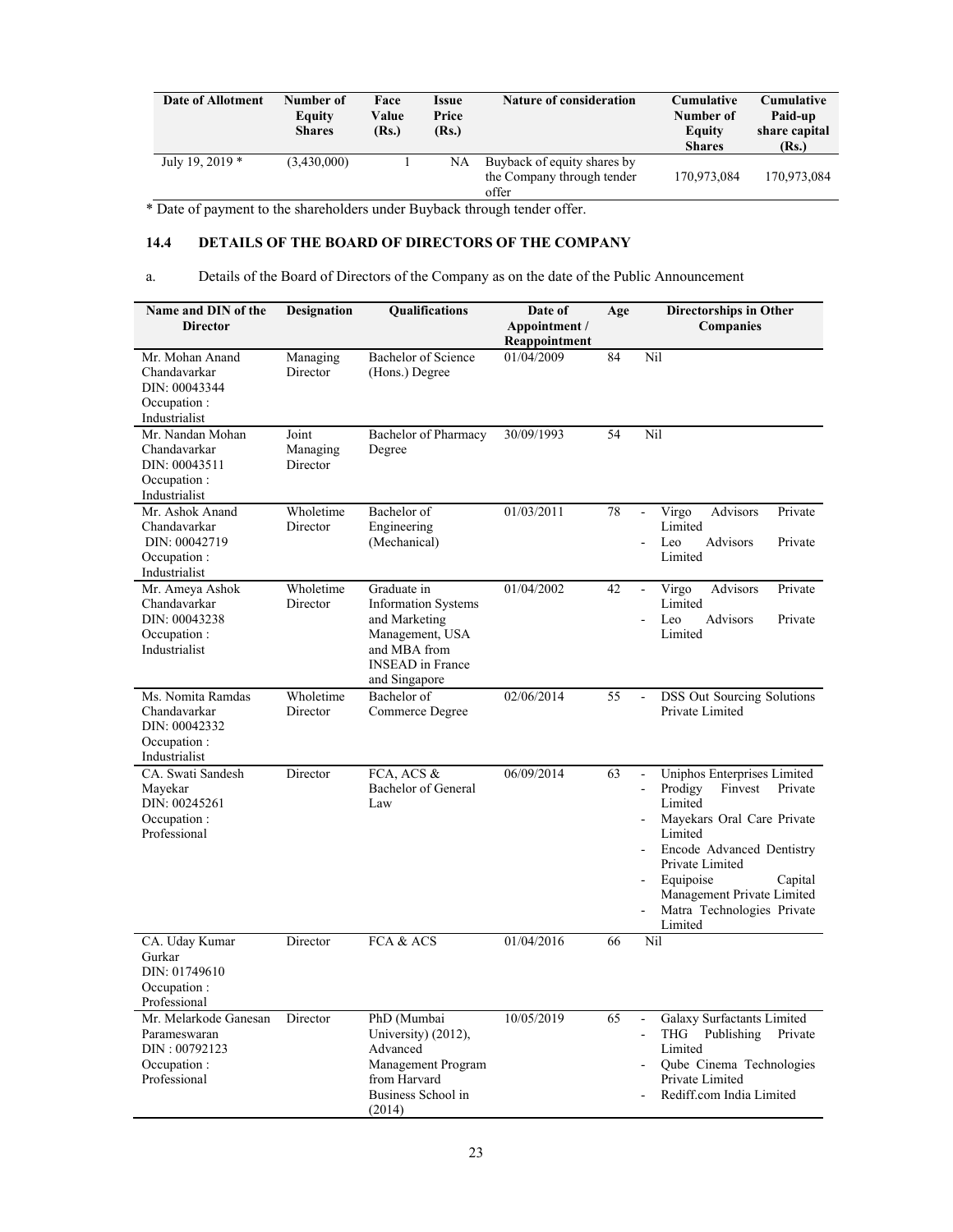| Name and DIN of the<br><b>Director</b>                                             | <b>Designation</b> | <b>Qualifications</b>                                                                                               | Date of<br>Appointment /<br>Reappointment | Age | <b>Directorships in Other</b><br><b>Companies</b> |
|------------------------------------------------------------------------------------|--------------------|---------------------------------------------------------------------------------------------------------------------|-------------------------------------------|-----|---------------------------------------------------|
| Ms. Usha Athreya<br>Chandrasekhar<br>DIN: 06517876<br>Occupation :<br>Professional | Director           | <b>B.Sc</b> St.Xaviers<br>College Mumbai,<br>M.Sc from Bombay<br>University, LLB from<br>Government Law<br>College. | 10/05/2019                                | 65  | Nil                                               |
| Dr. Mahesh Bijlani<br>DIN: 0008447258<br>Occupation :<br>Professional              | Director           | MBBS, MS (Gen<br>Surgery), DNB (Gen.<br>Surgery), FKAC<br>(MIS) Germany                                             | 10/05/2019                                | 52  | Nil                                               |

# b. Changes in the Board of Directors of the Company during the last three years

| <b>Name of the Director</b> | Appointment   | <b>Effective</b> | <b>Reasons</b>                               |
|-----------------------------|---------------|------------------|----------------------------------------------|
|                             | / Resignation | Date             |                                              |
| Mr. Melarkode Ganesan       | Appointment   | May 10, 2019     | Broadbase the Board                          |
| Parameswaran                |               |                  |                                              |
|                             |               |                  |                                              |
| Ms. Usha Athreya            | Appointment   | May 10, 2019     | Broadbase the Board                          |
| Chandrasekhar               |               |                  |                                              |
| Dr. Mahesh Bijlani          | Appointment   | May 10, 2019     | Broadbase the Board                          |
| Dr. Rahim H. Muljiani       | Resignation   | April 01, 2019   | Voluntarily resigned from the Board as the   |
|                             |               |                  | present age of the Director exceeds 75 years |
|                             |               |                  | (in compliance with SEBI LODR Regulations)   |
| CA. Vinod G. Yennemadi      | Resignation   | April 01, 2019   | Voluntarily resigned from the Board as the   |
|                             |               |                  | present age of the Director exceeds 75 years |
|                             |               |                  | (in compliance with SEBI LODR Regulations)   |
| Dr. Satish S. Ugrankar      | Resignation   | April 01, 2019   | Voluntarily resigned from the Board          |

The Buyback will not result in any benefit to any Director of the Company or to the Promoter Group of the Company except to the extent of their intention to participate in the Buyback, including Additional Shares tendered, and the change in their shareholding as per the response received in the Buyback, as a result of the extinguishment of Equity Shares which will lead to a reduction in the Equity Share capital post Buyback.

# **15. FINANCIAL INFORMATION ABOUT THE COMPANY**

15.1 The salient financial information of the Company as extracted from the audited Financial Statements for the last three financial years ended March 31, 2020, March 31, 2019 and March 31, 2018 are as given below:

|                                               |                             |                       | (Rs. In Crores)       |
|-----------------------------------------------|-----------------------------|-----------------------|-----------------------|
| <b>Particulars</b>                            | <b>Financial year ended</b> |                       |                       |
|                                               | <b>March 31, 2020</b>       | <b>March 31, 2019</b> | <b>March 31, 2018</b> |
|                                               | (Audited)                   | (Audited)             | (Audited)             |
| <b>Equity Share Capital</b>                   | 17.1                        | 17.52                 | 17.52                 |
| Reserves and Surplus                          | 1,525.49                    | 1,415.47              | 1,244.32              |
| Net worth (excluding other comprehensive      | 1,542.59                    | 1,432.99              | 1,261.84              |
| income and revaluation reserves)              |                             |                       |                       |
| <b>Total Income</b>                           | 1,413.75                    | 1,130.67              | 1,121.46              |
| Profit before Depreciation, Interest and Tax& | 366.23                      | 274.84                | 270.35                |
| exceptional items                             |                             |                       |                       |
| Interest                                      | 3.41                        | 1.43                  | 1.4                   |
| Depreciation                                  | 37.36                       | 33.14                 | 35.04                 |
| Exceptional items                             | $\theta$                    | 3.97                  | $\mathbf{0}$          |
| <b>Profit before Tax</b>                      | 325.46                      | 236.3                 | 233.91                |
| Tax                                           | 78.68                       | 64.76                 | 65.59                 |
| <b>Profit After Tax</b>                       | 246.78                      | 1.71.54               | 168.31                |

## **(a) Standalone Financial Statements**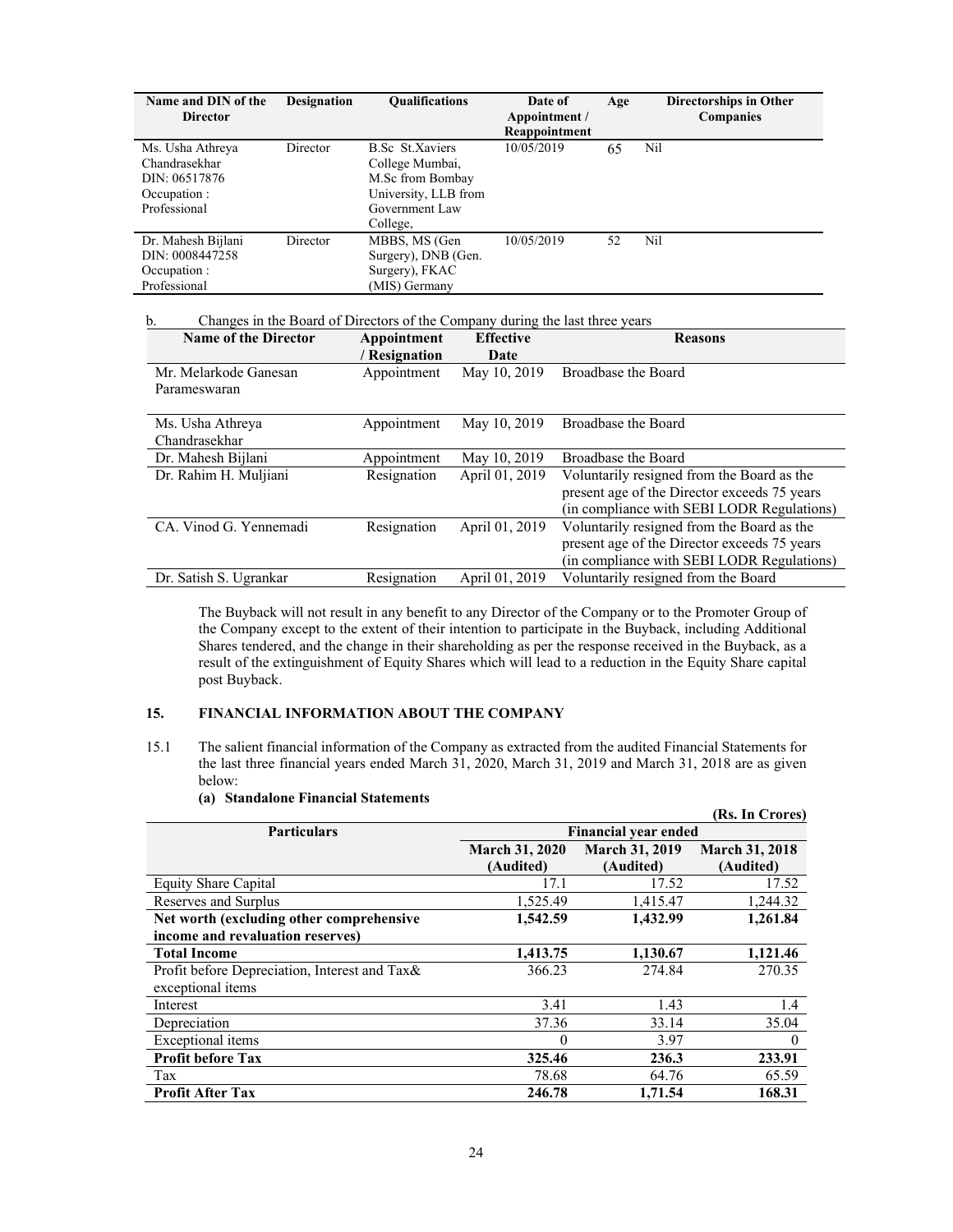# **Key Financial Ratios**

| <b>Particulars</b>                      | <b>Financial year ended</b>        |                                |                                    |  |
|-----------------------------------------|------------------------------------|--------------------------------|------------------------------------|--|
|                                         | <b>March 31, 2020</b><br>(Audited) | March 31,<br>2019<br>(Audited) | <b>March 31, 2018</b><br>(Audited) |  |
| Earnings per Share (EPS)- Basic (Rs.)   | 14.34                              | 9.84                           | 9.47                               |  |
| Earnings per Share (EPS)- Diluted (Rs.) | 14.34                              | 9.84                           | 9.47                               |  |
| Book Value Per Share (Rs.)              | 90.21                              | 81.79                          | 72.02                              |  |
| Return on Networth $(\% )$              | 16.00%                             | 11.97%                         | 13.34%                             |  |
| Debt Equity Ratio                       | 0.0002                             | 0.0003                         | 0.0005                             |  |

### **(b) Consolidated Financial Statements**

|                                               |                             |                       | (Rs. In Crores)       |  |  |
|-----------------------------------------------|-----------------------------|-----------------------|-----------------------|--|--|
| <b>Particulars</b>                            | <b>Financial year ended</b> |                       |                       |  |  |
|                                               | <b>March 31, 2020</b>       | <b>March 31, 2019</b> | <b>March 31, 2018</b> |  |  |
|                                               | (Audited)                   | (Audited)             | (Audited)             |  |  |
| <b>Equity Share Capital</b>                   | 17.1                        | 17.52                 | 17.52                 |  |  |
| Reserves and Surplus                          | 1528.28                     | 1,425.16              | 1,255.76              |  |  |
| Net worth (excluding other comprehensive      | 1,545.38                    | 1,442.68              | 1,273.28              |  |  |
| income and revaluation reserves)              |                             |                       |                       |  |  |
| <b>Total Income</b>                           | 1,413.09                    | 1,134.17              | 1,134.05              |  |  |
| Profit before Depreciation, Interest and Tax& | 360.83                      | 272.42                | 277.17                |  |  |
| exceptional items                             |                             |                       |                       |  |  |
| Interest                                      | 3.42                        | 1.44                  | 1.40                  |  |  |
| Depreciation                                  | 37.46                       | 33.24                 | 35.14                 |  |  |
| Exceptional items                             | 0                           | 1.11                  |                       |  |  |
| <b>Profit before Tax</b>                      | 319.95                      | 236.64                | 240.63                |  |  |
| Tax                                           | 80.08                       | 66.85                 | 67.12                 |  |  |
| <b>Profit After Tax</b>                       | 239.87                      | 169.79                | 173.51                |  |  |

| <b>Key Financial Ratios</b>             |                                    |                                |                                    |  |  |
|-----------------------------------------|------------------------------------|--------------------------------|------------------------------------|--|--|
| <b>Particulars</b>                      | <b>Financial year ended</b>        |                                |                                    |  |  |
|                                         | <b>March 31, 2020</b><br>(Audited) | March 31,<br>2019<br>(Audited) | <b>March 31, 2018</b><br>(Audited) |  |  |
| Earnings per Share (EPS)- Basic (Rs.)   | 13.94                              | 9.74                           | 9.76                               |  |  |
| Earnings per Share (EPS)- Diluted (Rs.) | 13.94                              | 9.74                           | 9.76                               |  |  |
| Book Value Per Share (Rs.)              | 90.37                              | 82.35                          | 72.68                              |  |  |
| Return on Networth $(\% )$              | 15.52%                             | 11.77%                         | 13.63%                             |  |  |
| Debt Equity Ratio                       | 0.0002                             | 0.0004                         | 0.0005                             |  |  |

Note (for Clause 15.1 (a) & (b) above):

(1) Net worth is calculated as aggregate value of the paid-up share capital and all reserves created out of the profits and securities premium account, after deducting the aggregate value of the accumulated losses, deferred expenditure and miscellaneous expenditure not written off, as per the audited financial statements as on March 31, 2020, but does not include reserves created out of revaluation of assets, other comprehensive income, write-back of depreciation and amalgamation.

(2) Book value per Share = Net Worth (excluding Revaluation Reserves and other Comprehensive income) / Number of Shares at the end of the period

(3) Return on Net Worth = Profit After Tax/ Net Worth (excluding revaluation reserves and other Comprehensive income)

(4) Total Debt Equity Ratio = Total Debt / Net Worth (excluding revaluation reserves and other Comprehensive

15.2 The Company shall comply with the SEBI (Substantial Acquisition of Shares and Takeovers) Regulations, 2011, wherever and if applicable. The Company hereby declares that it has complied with sections 68, 69 and 70 of the Companies Act and the Companies (Share Capital and Debentures) Rules, 2014.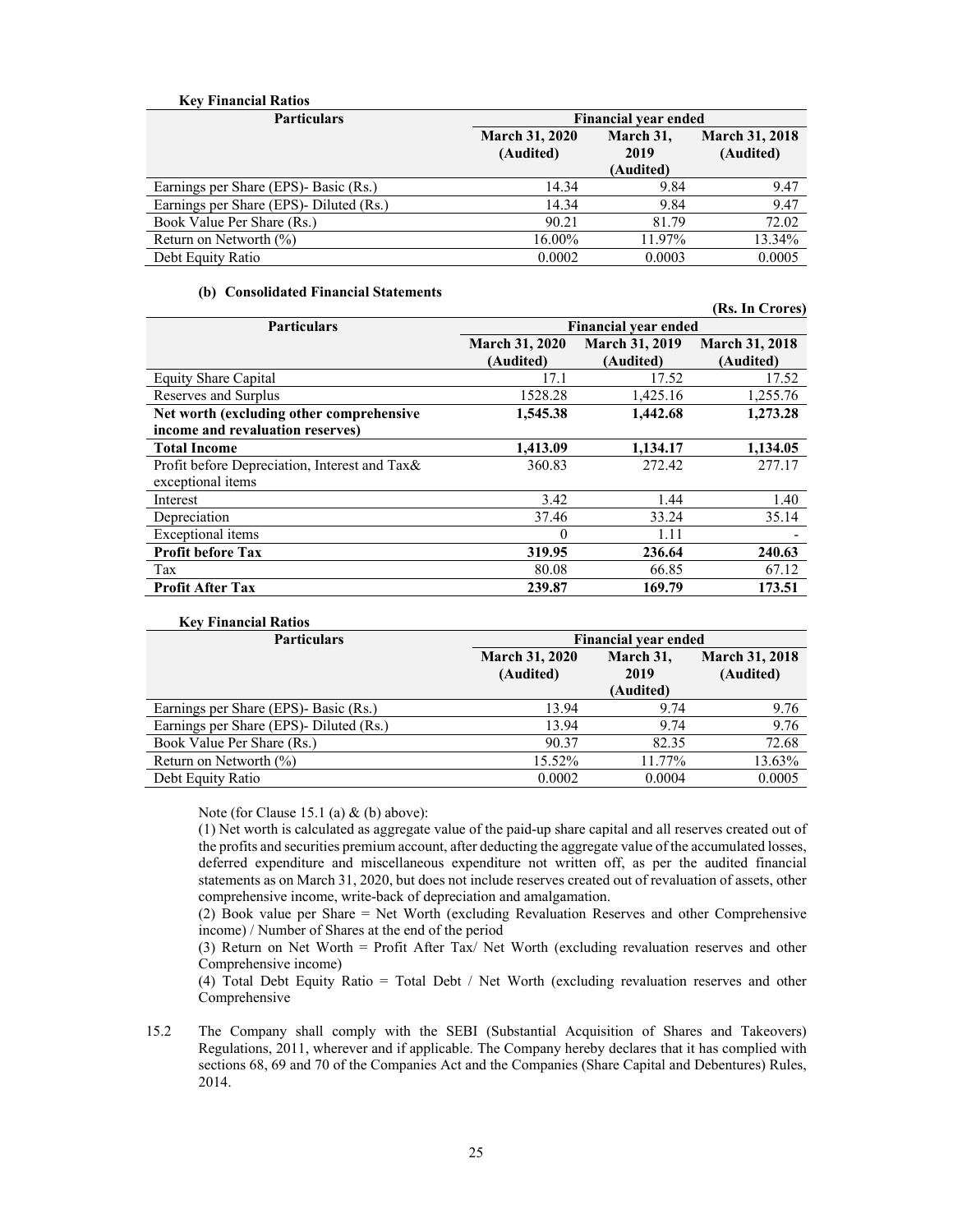# **16. STOCK MARKET DATA**

- 16.1 The Equity Shares of the Company are currently listed and traded on NSE and BSE.
- 16.2 The closing market price of the Equity Shares as on August 03, 2020, being the working day immediately preceding the date on which Company intimated Stock exchanges of the date of meeting of the Board of Directors wherein the proposal for the Buyback was considered was Rs. 319.40 on NSE and Rs. 319.50 on BSE.
- 16.3 The closing market price of the Equity Shares as on August 06, 2020, being the working day immediately preceding the date of meeting of the Board of Directors wherein the proposal for the Buyback was considered was Rs. 335.95 on NSE and Rs. 336.05 on BSE.
- 16.4 The high, low, average market price and total volume of Equity Shares traded in the last three Years (January to December periods) and the monthly high, low, average market price and total volume of Equity Shares traded for the six months preceding the month in which Public Announcement given on NSE & BSE are set out below:

| 16.4.1 | NSE |
|--------|-----|
|        |     |

| Period           |        | High     |           |        | Low      |          | Weighted | <b>Total</b>    | <b>Total</b> |
|------------------|--------|----------|-----------|--------|----------|----------|----------|-----------------|--------------|
|                  | Price  | Date     | No. of    | Price  | Date     | No. of   | Average  | <b>Traded</b>   | Traded       |
|                  | (Rs.)  |          | shares    | (Rs.)  |          | shares   | Price    | <b>Quantity</b> | Value (Rs.   |
|                  |        |          | traded    |        |          | traded   |          | in the          | Lakhs) in    |
|                  |        |          |           |        |          |          |          | Period          | the Period   |
| <b>July 2020</b> | 302.00 | 31.07.20 | 20,24,263 | 236.60 | 10.07.20 | 5,94,317 | 271.12   | 2.17.26.149     | 58,903.28    |
| June 2020        | 297.80 | 30.06.20 | 16,61,012 | 241.00 | 12.06.20 | 2,01,620 | 268.62   | 1,37,44,585     | 36,920.11    |
| May 2020         | 258.00 | 08.05.20 | 1,75,938  | 230.00 | 18.05.20 | 74,170   | 246.07   | 27,94,617       | 6,876.80     |
| April 2020       | 272.00 | 13.04.20 | 10,38,159 | 189.55 | 01.04.20 | 52,048   | 239.20   | 88, 36, 856     | 21,137.69    |
| March 2020       | 246.00 | 05.03.20 | 24.13.810 | 175.00 | 19.03.20 | 2,04,597 | 221.89   | 92,12,953       | 20.442.75    |
| February         | 270.00 | 25.02.20 | 2,98,243  | 218.00 | 03.02.20 | 51,330   | 251.21   | 46,69,661       | 11,730.70    |
| 2020             |        |          |           |        |          |          |          |                 |              |
| Year 2019        | 219.90 | 31.12.19 | 71.833    | 148.30 | 21.02.19 | 85.184   | 182.09   | 1.94.33.037     | 35,386.36    |
| Year 2018        | 319.80 | 07.03.18 | 11,72,669 | 170.90 | 26.12.19 | 16,767   | 250.85   | 1,69,52,962     | 42,526.85    |
| Year 2017        | 269.90 | 26.12.17 | 16,01,893 | 163.25 | 31.08.17 | 96,900   | 205.56   | 2,07,78,225     | 42,711.74    |
|                  |        |          |           |        |          |          |          |                 |              |

Source: www.nseindia.com

#### 16.4.2 **BSE**

| Period           |        | High     |           |        | Low      |        | Weighted | <b>Total</b>       | <b>Total Traded</b> |
|------------------|--------|----------|-----------|--------|----------|--------|----------|--------------------|---------------------|
|                  | Price  | Date     | No. of    | Price  | Date     | No. of | Average  | <b>Traded</b>      | Value (Rs.          |
|                  | (Rs.)  |          | shares    | (Rs.)  |          | shares | Price    | <b>Ouantity</b> in | Lakhs) in the       |
|                  |        |          | traded    |        |          | traded |          | the Period         | Period              |
| <b>July 2020</b> | 301.80 | 31.07.20 | 1,39,178  | 236.05 | 10.07.20 | 23,635 | 271.88   | 12.10.276          | 3,290.48            |
| June 2020        | 297.70 | 30.06.20 | 60,767    | 241.10 | 16.06.20 | 23,166 | 269.53   | 6,13,267           | 1,652.96            |
| May 2020         | 257.40 | 11.05.20 | 2.465     | 230.00 | 18.05.20 | 2,760  | 245.92   | 1, 12, 495         | 276.65              |
| April 2020       | 270.20 | 13.04.20 | 57.806    | 191.00 | 01.04.20 | 2,583  | 241.54   | 3,63,672           | 878.42              |
| March 2020       | 245.90 | 05.03.20 | 11,44,951 | 165.65 | 24.03.20 | 5,719  | 221.24   | 33,43,306          | 7,396.77            |
| February         | 269.20 | 25.02.20 | 25,058    | 222.00 | 03.02.20 | 923    | 251.87   | 2,57,487           | 648.53              |
| 2020             |        |          |           |        |          |        |          |                    |                     |
| Year 2019        | 219.95 | 27.05.19 | 36,824    | 148.20 | 15.02.19 | 3,957  | 182.16   | 26,09,958          | 4,754.24            |
| Year 2018        | 319.00 | 07.03.18 | 1.26.924  | 169.50 | 11.12.18 | 8,686  | 223.63   | 30,82,920          | 6.894.25            |
| Year 2017        | 269.80 | 26.12.17 | 280,542   | 164.00 | 31.08.17 | 7,611  | 203.87   | 3,07,98,903        | 62,788.20           |

Source: www.bseindia.com

For the purpose of aforesaid tables:

- Year is a calendar year commencing from January 01 and ending on December 31.
- Weighted Average Price (Total Turnover / Total Traded Quantity) for all trading days during the said period
- ‐ High price is the maximum of the daily high prices and Low price is the minimum of the daily low prices of the Equity Shares of our Company for the year, or the month, as the case may be
- ‐ In case of two days with the same high / low, the date with higher volume has been considered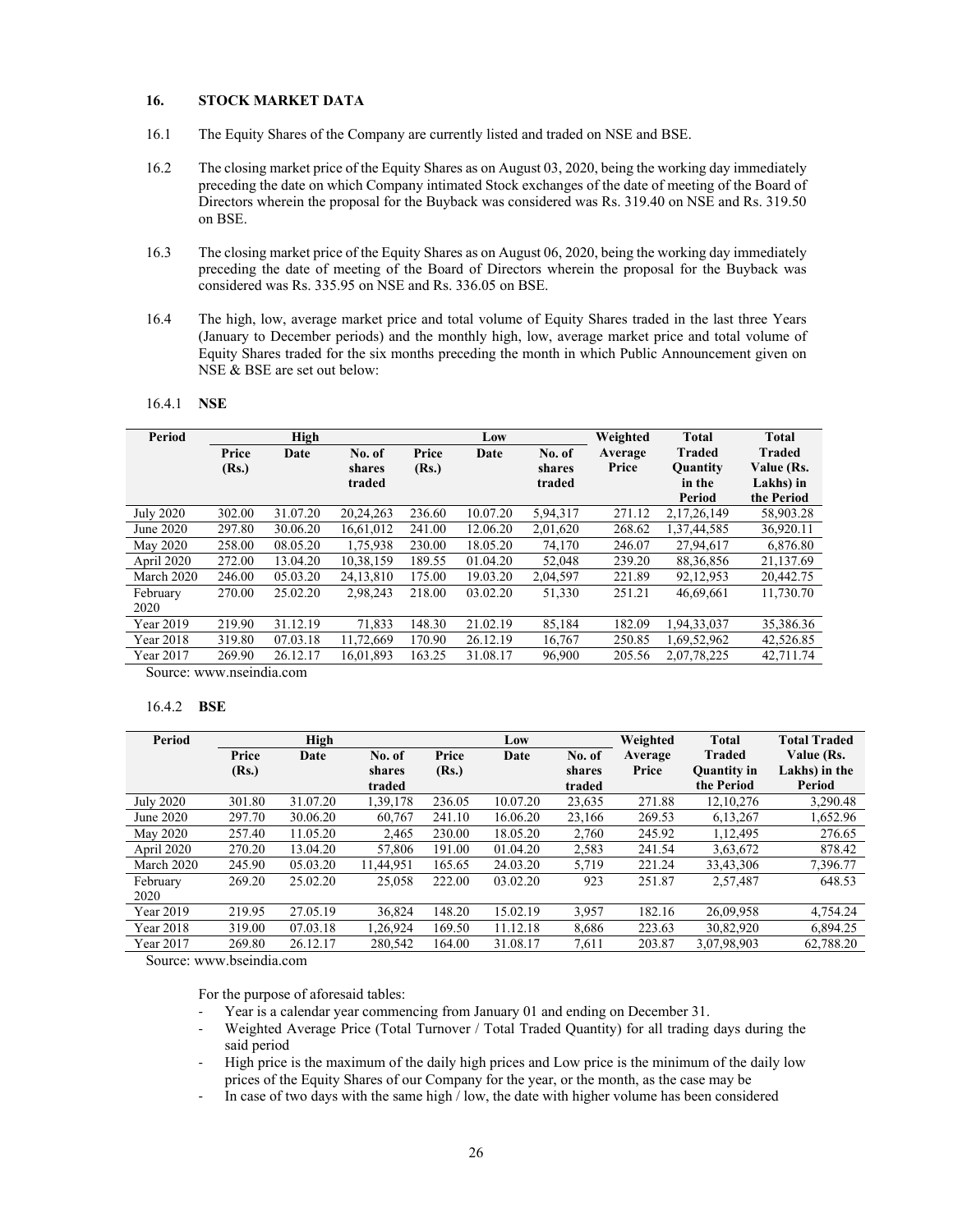# **17. DETAILS OF STATUTORY APPROVALS**

- 17.1 The Buyback Offer is subject to approval, if any required, under the provisions of the Companies Act, the SEBI Buyback Regulations, SEBI and/or such other applicable rules and regulations in force.
- 17.2 Buyback from Non-Resident Shareholders will be subject to approvals, if any, of the appropriate authorities as applicable. Non-Resident Indians ("**NRI**") and erstwhile Overseas Corporate Bodies ("**OCB**") must obtain all approvals required to tender the Equity Shares held by them in this Buyback (including without limitation the approval from the RBI). It is the obligation of such non-resident shareholders, NRI, OCB shareholders, to obtain such approvals and submit such approvals along with the Tender Form, so as to enable them to tender equity shares in the Buyback and for the Company to purchase such Equity Shares, tendered. The Company will have the right to make payment to the Eligible Shareholder in respect of whom no prior RBI approval is required and not accept Equity Shares from the Eligible Shareholder in respect of whom prior RBI approval is required in the event copies of such approvals are not submitted. The Company will make due compliances of applicable rules and regulations under FEMA Regulations.
- 17.3 As on date, there are no other statutory or regulatory approvals required to implement the Buyback, other than that indicated above. If any statutory or regulatory approval becomes applicable subsequently, the Buyback will be subject to such statutory or regulatory approval(s). In the event of any delay in receipt of any statutory / regulatory approvals, changes to the proposed timetable of the Buyback, if any, shall be intimated to the Stock Exchanges.
- 17.4 The Buyback has been approved by the Board of Directors in their meeting held on August 07, 2020.

### **18. DETAILS OF REGISTRAR TO THE BUYBACK**

Eligible Persons who wish to tender their Equity Shares in the Buyback Offer can either send it by registered post/courier or hand deliver the Tender Form and TRS generated by the Exchange Bidding System along with all the relevant documents to the Registrar to the Buyback, super scribing the envelope as **"FDC Limited - Buyback 2020".** 

In case of query, the shareholders may contact the registrar during working hours i.e. 10 am and 5 pm all working days except Saturday, Sunday and public holidays.

| Name                                  | Link Intime India Private Limited         |
|---------------------------------------|-------------------------------------------|
| Address                               | C-101, 1st Floor, 247 Park, L. B. S. Marg |
|                                       | Vikhroli (West), Mumbai - 400 083         |
| Phone                                 | +91 22 4918 6200                          |
| Fax                                   | $+91$ 22 4918 6195                        |
| <b>Contact Person</b>                 | Mr. Sumeet Deshpande                      |
| SEBI Registration No.                 | INR000004058                              |
| Period for<br>Validity<br><b>SEBI</b> | Permanent                                 |
| Registration                          |                                           |

The Company has appointed the following as the Registrar to the Buyback:

**THE TENDER FORM AND OTHER RELEVANT DOCUMENTS SHOULD NOT BE SENT TO THE COMPANY OR TO THE MANAGER TO THE BUYBACK.**

# **19. PROCESS AND METHODOLOGY FOR THE BUYBACK**

The Company proposes to Buyback up to 2,163,000 Equity Shares, representing 1.27% of the total issued and Paid-up equity capital of the Company, at a price of Rs. 450 per Equity Share payable in cash for an amount aggregating up to Rs. 9,733.50 Lakhs excluding expenses incurred or to be incurred for the Buyback like filing fees payable to the SEBI, merchant banker fees, stock exchange fee for usage of their platform for Buyback, transaction costs viz. brokerage, applicable taxes inter- alia including tax on distributed income to shareholders, Securities Transaction Tax, Goods and Services Tax, Stamp duty, etc., public announcement publication expenses, printing and dispatch expenses and other incidental and related expenses being up to 6.31% and 6.30% of the fully paid-up equity capital and free reserves, as per the audited standalone and consolidated financial statements, of the Company for the year ended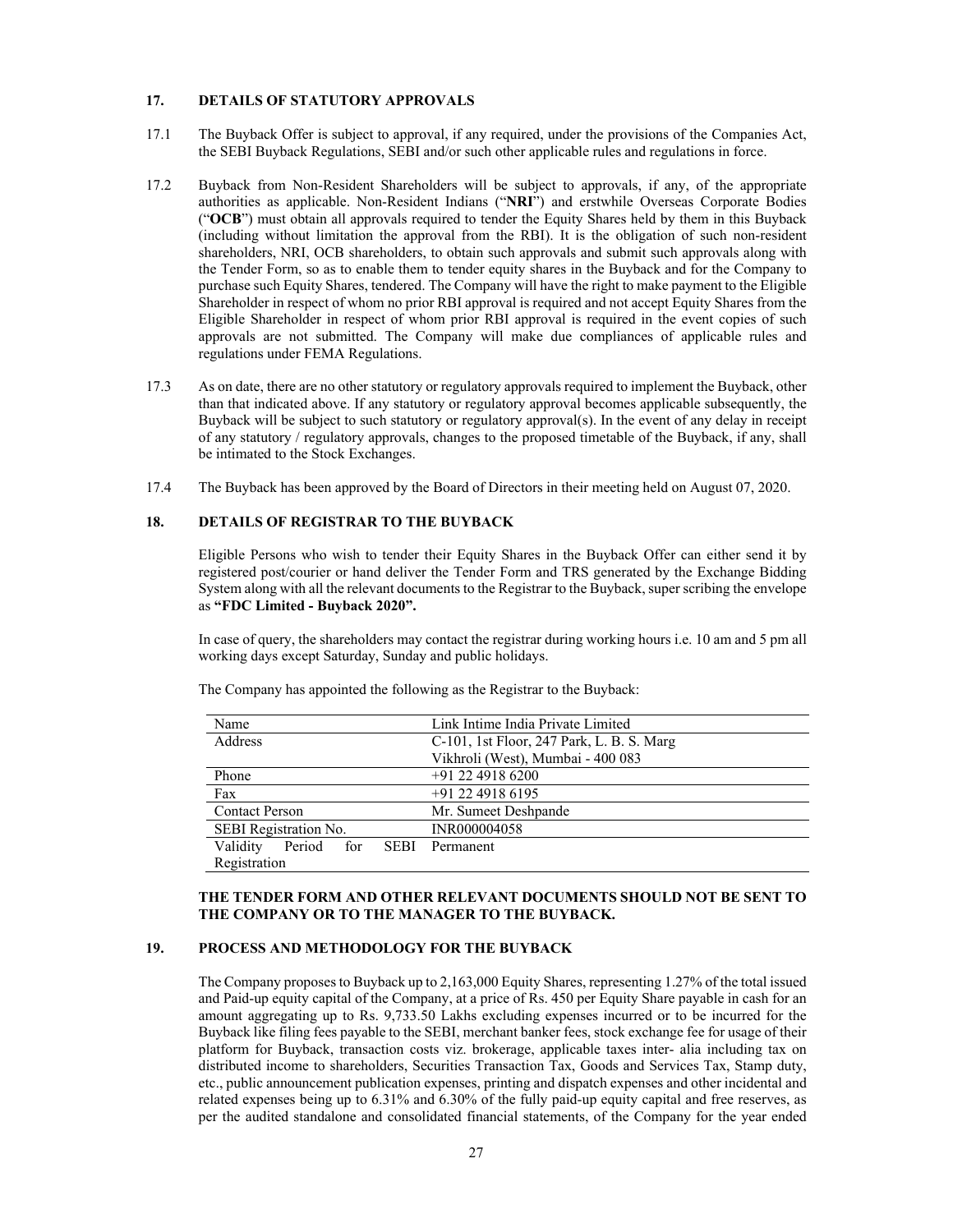March 31, 2020, from the Eligible Shareholders on a proportionate basis through Tender Offer in accordance with the provisions of the Act, the Rules thereunder and the SEBI Regulations. The Buyback is subject to receipt of any approvals of statutory, regulatory or governmental authorities as may be required under applicable laws, including SEBI and the Stock Exchanges.

The Company expresses no opinion as to whether Eligible Shareholders should participate in the Buyback and, accordingly, Eligible Shareholders are advised to consult their own advisors to consider participation in the Buyback.

The aggregate shareholding of the Promoter Group is 118,379,910 Equity Shares which represents 69.24% of the existing equity share capital of the Company. In terms of the SEBI Buyback Regulations, under the Tender Offer, the Promoters of the Company have the option to participate in the Buyback. The Promoter and the Promoter Group entities vide their individual letters dated August 07, 2020 have informed the Company regarding their intention to participate in the Buyback and offer to tender at least such number of Equity Shares which would be equal to the proportionate entitlement of the Promoter Group out of the Equity Shares held by them as on the Record Date under the Buyback. In addition, the Promoter Group may also tender additional number of shares, as Promoter Group may decide subsequently, depending upon the publicly available information at the time of such decision making, in compliance with the SEBI Buyback Regulations. However, the Promoter and Promoter Group shall not tender more than 118,379,910 Equity Shares under the Buyback, being the total number of Equity Shares held by them collectively.

Assuming response to Buyback is to the extent of 100% (full acceptance) from all Shareholders up to their Buyback Entitlement, the aggregate Shareholding of the promoters, post Buyback may increase to [●]% from 69.24%.

### **Record Date and Ratio of Buyback as per the Buyback Entitlement in each Category:**

The Board had fixed August 21, 2020 as the Record Date for the purpose of determining the Buyback Entitlement and the names of the Shareholders, who are eligible to participate in the Buyback Offer.

The Equity Shares proposed to be bought back by the Company shall be divided in two categories: (i) Reserved category for Small Shareholders ("Reserved Category"); and (ii) General Category for other Eligible Shareholders ("General Category").

As defined in the SEBI Buyback Regulations, a "Small Shareholder" is a Shareholder who holds Equity Shares having market value, on the basis of closing price of shares on the recognized stock exchange in which the highest trading volume in respect of such shares, as on Record Date is not more than Rs. 200,000/- (Rupees Two Lakhs Only).

As on the Record Date, the closing price on  $\lceil \bullet \rceil$ , being the stock exchange having the highest trading volume, was Rs. [•] per Equity Share, accordingly all Shareholders holding not more than [•] Equity Shares as on the Record Date are classified as 'Small Shareholders' for the purpose of the Buyback Offer.

Based on the above definition, there are  $\lceil \bullet \rceil$  Small Shareholders with aggregate shareholding of  $\lceil \bullet \rceil$ Shares, as on the Record Date, which constitutes [●]% of the outstanding Paid up equity share capital of the Company and [●]% of the number of Equity Shares which are proposed to be bought back under this Buyback.

In order to ensure that the same Eligible Shareholder with multiple demat accounts/folios do not receive a higher entitlement under the Small Shareholder category, the Equity Shares held by such Eligible Shareholder with a common PAN shall be clubbed together for determining the category (Small Shareholder or General Category) and the Buyback Entitlement. In case of joint shareholding, the Equity Shares held in cases where the sequence of the PANs of the joint shareholders is identical shall be clubbed together. In case of Eligible Shareholders holding physical shares, where the sequence of PANs is identical and where the PANs of all joint shareholders are not available, the Registrar to the Buyback will check the sequence of the names of the joint holders and club together the Equity Shares held in such cases where the sequence of the PANs and name of joint shareholders are identical. The shareholding of institutional investors like mutual funds, insurance companies, foreign institutional investors/foreign portfolio investors etc. with common PAN are not proposed to be clubbed together for determining their entitlement and will be considered separately, where these Equity Shares are held for different schemes/sub-accounts and have a different demat account nomenclature based on information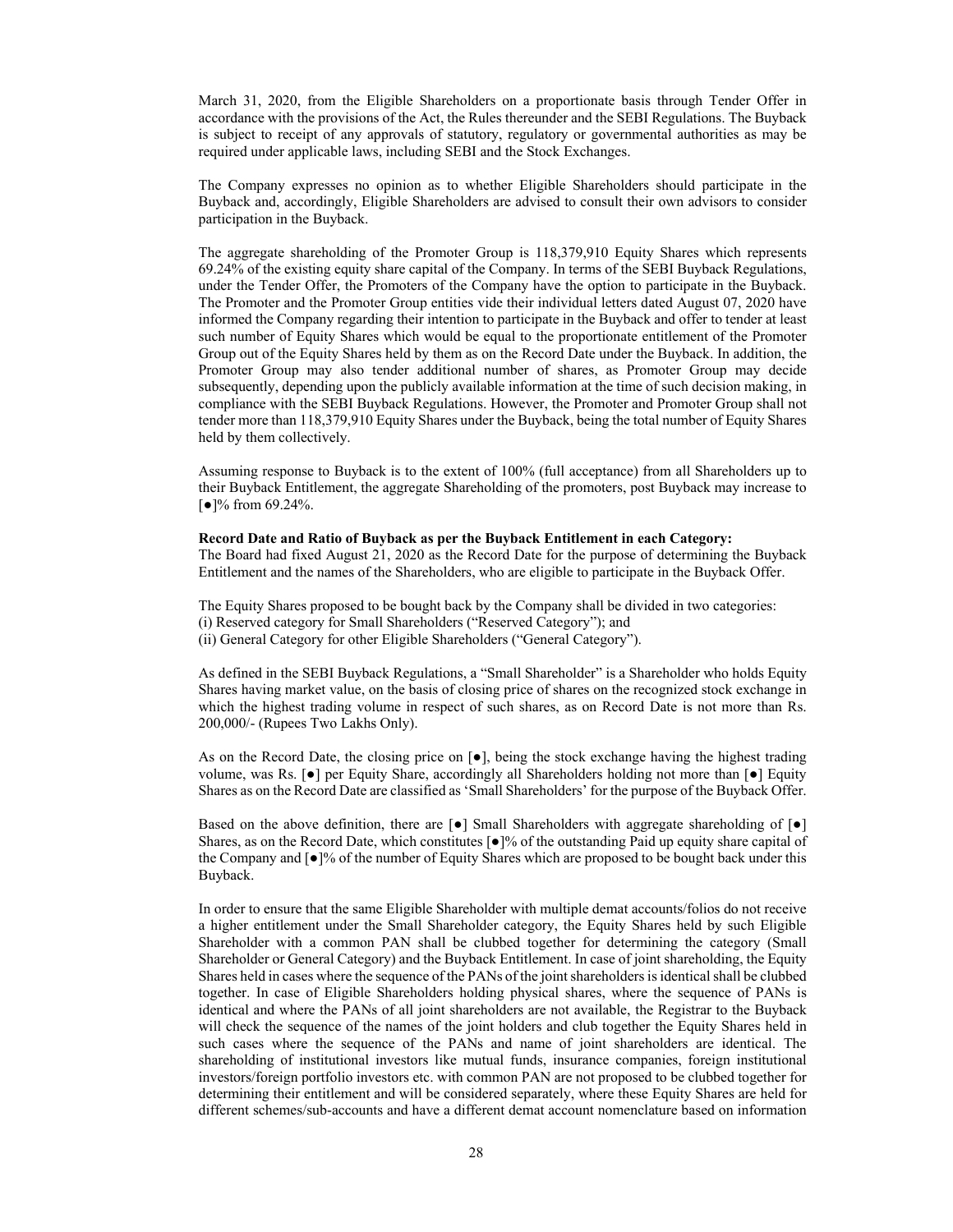prepared by the Registrar to the Buyback as per the shareholder records received from the Depositories. Further, the Equity Shares held under the category of "clearing members" or "corporate body margin account" or "corporate body - broker" as per the beneficial position data as on Record Date with common PAN are not proposed to be clubbed together for determining their entitlement and will be considered separately, where these Equity Shares are assumed to be held on behalf of clients.

In compliance with Regulation 6 of the SEBI Buyback Regulations, the reservation for the Small Shareholders, will be [●] Equity Shares ("**Reserved Portion**") which is higher of:

- i. Fifteen percent of the number of Equity Shares which the Company proposes to Buyback, being [●] Equity Shares; or
- ii. The number of Equity Shares entitled as per their shareholding as on Record Date, being [●] Equity Shares.

All the outstanding Equity Shares have been used for computing the entitlement of Small Shareholders since the Promoter also intends to offer Equity Shares held by them in the Buyback.

The Reserved Portion for Small Shareholders will be [●] Equity Shares (higher of (i) and (ii) above). Accordingly, General Category for all other Equity Shareholders shall consist of [●] Equity Shares (the "**General Portion**").

| <b>Category of Shareholders</b>          | <b>Ratio of Buyback</b> *                                                                     |
|------------------------------------------|-----------------------------------------------------------------------------------------------|
| Reserved category for Small Shareholders | $\lceil \bullet \rceil$ Equity Shares for every $\lceil \bullet \rceil$ Equity Shares held on |
|                                          | the Record Date                                                                               |
| General category for all other Eligible  | $\lceil \bullet \rceil$ Equity Shares for every $\lceil \bullet \rceil$ Equity Shares held on |
| Shareholders                             | the Record Date                                                                               |

Based on the above, the Buyback Entitlement ratio for both categories is decided as below:

\* The above Ratio of Buyback is approximate and providing indicative Buyback Entitlement. Any computation of entitled Equity Shares using the above Ratio of Buyback may provide a slightly different number due to rounding-off. The actual Buyback Entitlement for Reserved category for Small Shareholders is [●]% and General category for all other Eligible Shareholders is [●]%

### **Fractional Entitlements**

If the Buyback Entitlement under the Buyback, after applying the abovementioned ratios to the Equity Shares held on Record Date, is not a round number (i.e. not in the multiple of one Equity Share), then the fractional entitlement shall be ignored for computation of Buyback Entitlement to tender Equity Shares in the Buyback for both categories of Eligible Shareholders.

On account of ignoring the fractional entitlement, those Small Shareholders who hold 10 or less Equity Shares as on Record Date will be dispatched a Tender Form with zero entitlement. Such Small Shareholders are entitled to tender Additional Equity Shares as part of the Buyback and will be given preference in the Acceptance of one Equity Share, if such Small Shareholders have tendered for Additional Equity Shares.

### **Basis of Acceptance of Equity Shares validly tendered in the Reserved Category for Small Shareholders**

Subject to the provisions contained in this Letter of Offer, the Company will accept the Equity Shares tendered in the Buyback by the Small Shareholders in the Reserved Category in the following order of priority:

- a) Acceptance of 100% Equity Shares from Small Shareholders in the Reserved Category, who have validly tendered their Equity Shares to the extent of their Buyback Entitlement or the number of Equity Shares tendered by them, whichever is less.
- b) Post the Acceptance as described above, in case there are any Equity Shares left to be bought back from Small Shareholders in Reserved Category, the Small Shareholders who were entitled to tender Zero Equity Shares (on account of ignoring the fractional entitlement) and have tendered Additional Equity Shares as a part of the Buyback shall be given preference and one Equity Share each from the Additional Equity Shares tendered by these Small Shareholders shall be bought back in the Reserved Category.
- Post the Acceptance as described above, in case, there are Equity Shares left to be bought back in the Reserved category and there are any validly tendered unaccepted Equity Shares in the Reserved Category ("**Reserved Category Additional Shares**"), the Reserved Category Additional Shares shall be accepted in a proportionate manner and the Acceptance shall be made in accordance with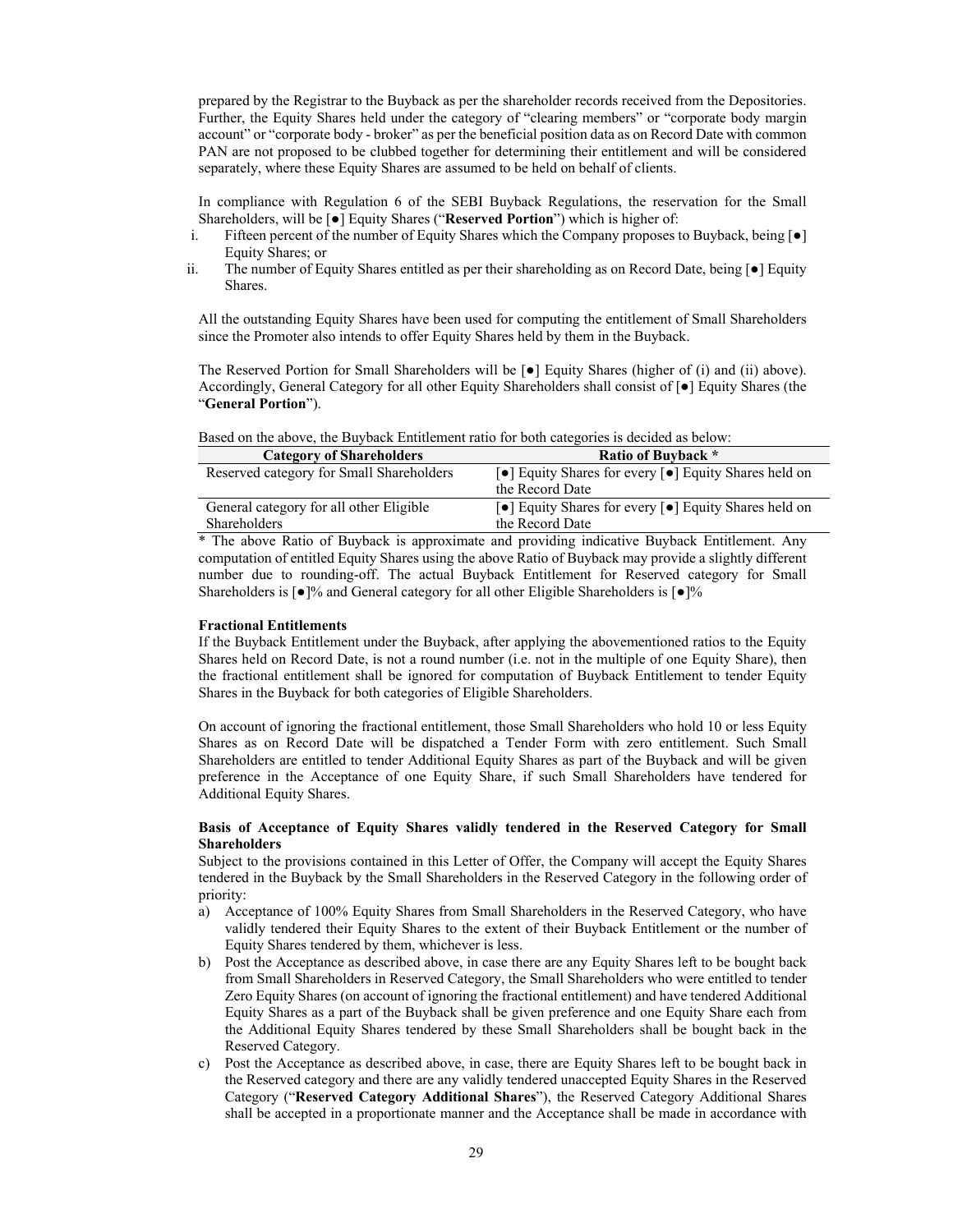the SEBI Buyback Regulations, i.e. valid Acceptance per Shareholder shall be equal to the Reserved Category Additional Shares by the Shareholder divided by the total Reserved Category Additional Shares and multiplied by the total number of Equity Shares remaining to be bought back in Reserved Category. For the purpose of this calculation, the Reserved Category Additional Shares taken into account for such Small Shareholders, from whom one Equity Share has been accepted in accordance with the clause above, shall be reduced by one.

#### **Adjustment for fractional results in case of proportionate Acceptance, as described above:**

- i. For any Small Shareholder, if the number of Additional Equity Shares to be accepted, calculated on a proportionate basis is not in the multiple of one and the fractional Acceptance is greater than or equal to 0.50, then the fraction would be rounded off to the next higher integer.
- ii. For any Small Shareholder, if the number of Additional Equity Shares to be accepted, calculated on a proportionate basis is not in the multiple of one and the fractional Acceptance is less than 0.50, then the fraction shall be ignored.

## **Basis of Acceptance of Equity Shares validly tendered in the General Category**

Subject to the provisions contained in this Letter of Offer, the Company will accept the Equity Shares tendered in the Buyback by all other Eligible Shareholders in the General Category in the following order of priority:

- a. Acceptance of 100% Equity Shares from other Eligible Shareholders in the General Category who have validly tendered their Equity Shares, to the extent of their Buyback Entitlement, or the number of Equity Shares tendered by them, whichever is less.
- b. Post the Acceptance as described above, in case there are any Equity Shares left to be bought back in the General Category, and there are validly tendered Additional Shares in the General Category ("the **General Category Additional Shares**"), the General Category Additional Shares shall be accepted in proportion of the Additional Equity Shares tendered by them and the Acceptance per shareholder shall be made in accordance with the SEBI Buyback Regulations, i.e. valid Acceptance per shareholder shall be equal to the General Category Additional Equity Shares validly tendered by the Eligible Shareholders divided by the total General Category Additional Equity Shares validly tendered in the General Category and multiplied by the total pending number of Equity Shares remaining to be Accepted in General Category.

#### **Adjustment for fractional results in case of proportionate acceptance as described above:**

- i. For any Eligible Shareholder, if the number of Additional Equity Shares to be accepted, calculated on a proportionate basis is not in the multiple of one and the fractional Acceptance is greater than or equal to 0.50, then the fraction would be rounded off to the next higher integer.
- ii. For any Eligible Shareholder, if the number of Additional Equity Shares to be accepted, calculated on a proportionate basis is not in the multiple of one and the fractional Acceptance is less than 0.50, then the fraction shall be ignored.

### **Basis of Acceptance of Equity Shares between Categories**

- a) In the event the Equity Shares tendered by the Small Shareholders in accordance with the process set out under the section entitled "*Basis of Acceptance of Equity Shares validly tendered in the Reserved Category for Small Shareholders*" is less than the Reserved Portion, Additional Equity Shares tendered by the Eligible Shareholders in the General Category over and above their Buyback Entitlement shall, in accordance with the Regulations, be accepted in proportion of the Additional Equity Shares tendered by them i.e. valid acceptances per shareholder shall be equal to the Additional Equity Shares validly tendered by an Eligible Shareholder in the General Category divided by the total Additional Equity Shares validly tendered in the General Category and multiplied by the Additional Equity Shares that can be accepted due to shortfall in the Reserved Portion.
- b) In the event the Equity Shares tendered by the Eligible Shareholders in the General Category in accordance with the process set out under the section entitled "*Basis of Acceptance of Equity Shares validly tendered in the General Category*" is less than the General Portion, Additional Equity Shares tendered by the Eligible Shareholders in the Reserved Category over and above their Buyback Entitlement shall, in accordance with the Regulations, be Accepted in proportion of the Additional Equity Shares tendered by them i.e. valid Acceptance per shareholder shall be equal to the Additional Equity Shares validly tendered by an Eligible Shareholder in the Reserved Category divided by the total Additional Equity Shares validly tendered in the Reserved Category and multiplied by the Additional Equity Shares that can be accepted due to shortfall in the General Portion.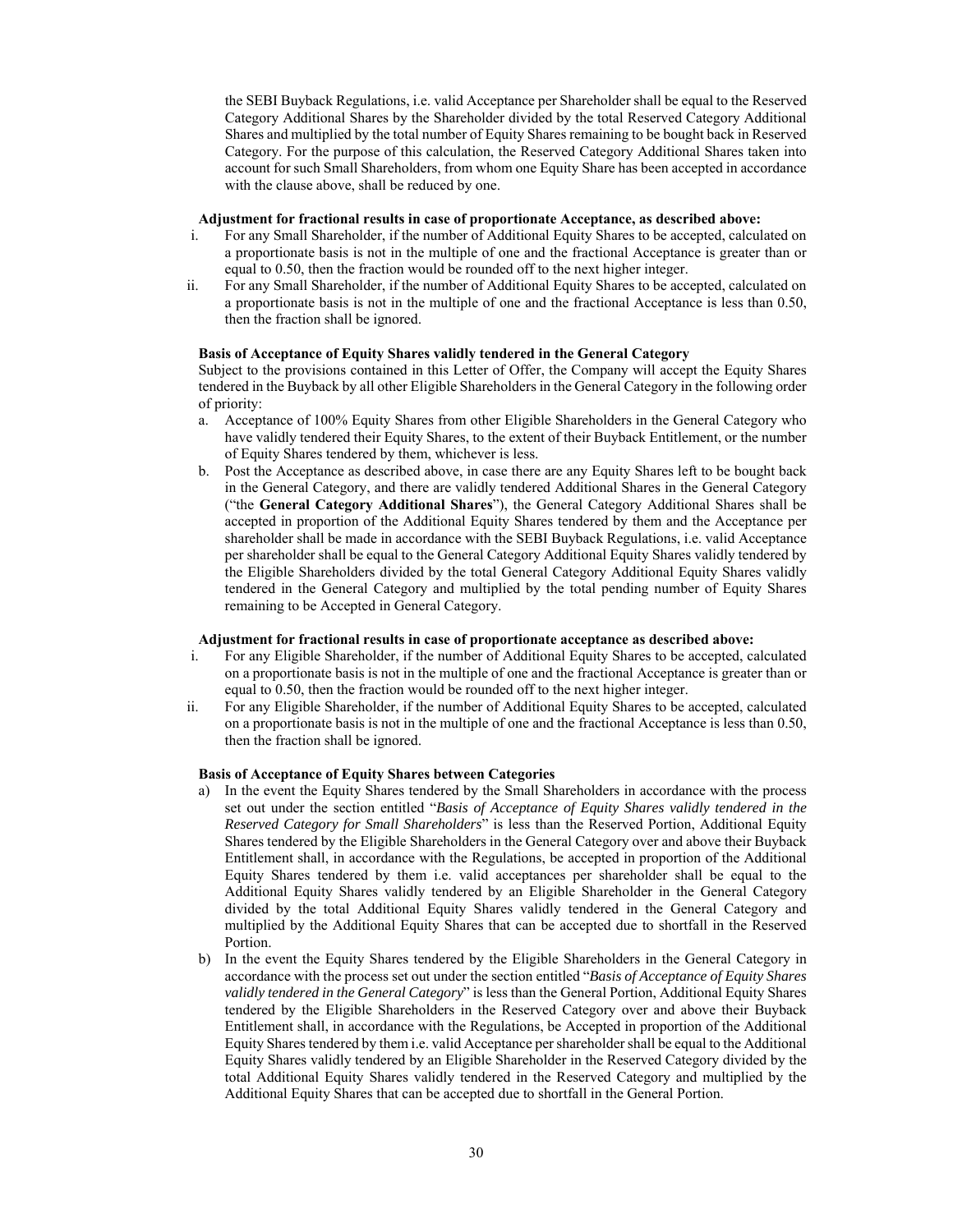c) In case there is any Small Shareholder who has received a Tender Form with zero Buyback Entitlement and who has tendered Additional Shares shall be eligible for priority acceptance of one Equity Share before Acceptance as mentioned above in this paragraph, out of the Shares left to be bought back in the General Category, provided no Acceptance could take place from such Shareholder in accordance with the section entitled "Basis of Acceptance of Equity Shares validly tendered in the Reserved Category for Small Shareholders".

#### **Adjustment for fractional results in case of proportionate acceptance as described above:**

- i. For any Eligible Shareholder, if the number of Additional Equity Shares to be accepted, calculated on a proportionate basis is not in the multiple of one and the fractional Acceptance is greater than or equal to 0.50, then the fraction would be rounded off to the next higher integer.
- ii. For any Eligible Shareholder, if the number of Additional Equity Shares to be accepted, calculated on a proportionate basis is not in the multiple of one and the fractional Acceptance is less than 0.50, then the fraction shall be ignored.

## **Miscellaneous**

**For avoidance of doubt, it is clarified that, in accordance with the clauses above:** 

- **(a) Equity Shares accepted under the Buyback from each Eligible Shareholder, shall be lower of the following:** 
	- **the number of Equity Shares tendered by the respective Shareholder or**
	- **the number of Equity Shares held by the respective Shareholder, as on the Record Date**
- **(b) Equity Shares tendered by any Shareholder over and above the number of Equity Shares held by such Shareholder as on the Record Date shall not be considered for the purpose of Acceptance.**

# **20. PROCEDURE FOR TENDER OFFER AND SETTLEMENT**

- 20.1 The Buyback is open to all Eligible Shareholder holding Equity Shares of the Company either in demat or physical mode, as on the Record date, i.e. August 21, 2020.
- 20.2 The Company proposes to affect the Buyback through Tender Offer, on a proportionate basis. This Letter of Offer, outlining the terms of the Offer as well as the detailed disclosures as specified in the SEBI Buyback Regulations, will be mailed/couriered to Equity Shareholders of the Company whose names appear on the register of members of the Company, or who are beneficial owners of Equity Shares as per the records of Depositories, on the Record Date.

**Eligible Shareholders who have registered their email ids with the Depositories / the Company, shall be dispatched the Letter of Offer through electronic means. If Eligible Shareholders wish to obtain a physical copy of the Letter of Offer, they may send a request to the Company or Registrar at the address or email id mentioned at the cover page of this Letter of Offer.** 

**Eligible Shareholders who have not registered their email ids with the Depositories / the Company, shall be dispatched the Letter of Offer through physical mode by registered post / speed post / courier. In case of non-receipt of the Letter of Offer and the Tender Form, please follow the procedure mentioned in Clause 20.25.** 

- 20.3 The Company will not accept any Equity Shares offered for Buyback where there exists any restraint order of a Court/ any other competent authority for transfer / disposal/ sale or where loss of share certificates has been notified to the Company or where the title to the Equity Shares is under dispute or otherwise not clear or where any other restraint subsists.
- 20.4 The Company shall comply with Regulation 24(v) of the SEBI Buyback Regulations which states that the Company shall not Buyback locked-in Equity Shares and non-transferable Equity Shares till the pendency of the lock-in or till the Equity Shares become transferable.
- 20.5 Eligible Shareholders will have to transfer the Equity Shares from the same demat account in which they were holding the Equity Shares as on the Record Date and in case of multiple demat accounts, Eligible Shareholders are required to tender the applications separately from each demat account. In case of any changes in the demat account in which the Equity Shares were held as on Record Date, such Eligible Shareholders should provide sufficient proof of the same to the Registrar, and such tendered shares may be accepted subject to appropriate verification and validation by the Registrar.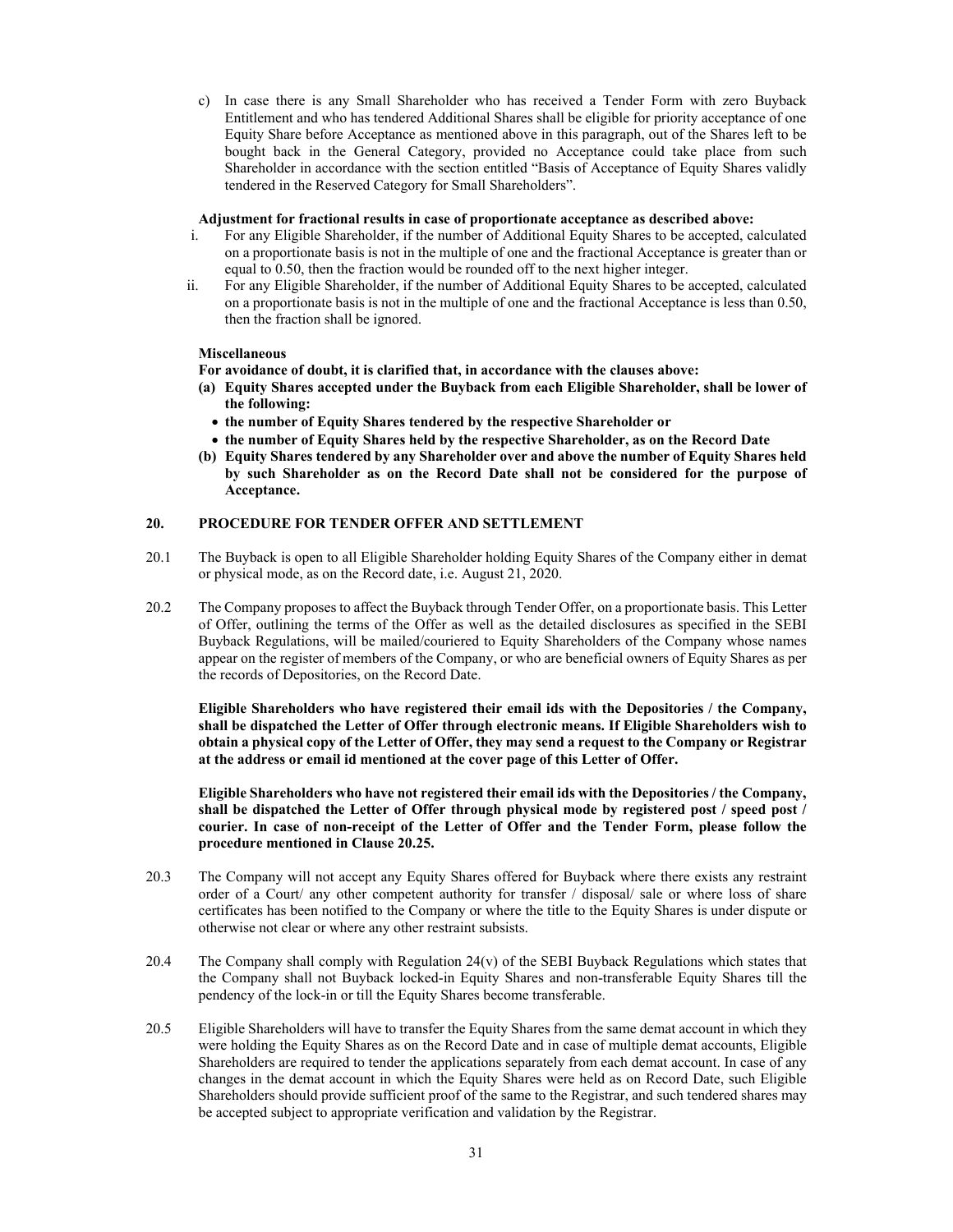- 20.6 The Company shall accept all the Equity Shares validly tendered for the Buyback by Eligible Shareholders, on the basis of their Buyback Entitlement as on the Record Date and also Additional Equity Shares if any tendered by Eligible Shareholders will be accepted as per Clause 19 under "Process and Methodology for the Buyback".
- 20.7 As disclosed in the section entitled "Process and Methodology for the Buyback" on page 27, the Equity Shares proposed to be bought as a part of the Buyback is divided into two categories; (a) Reserved Category for Small Shareholders; and (b) the General Category for other Eligible Shareholder, and the Buyback Entitlement of an Eligible Shareholder in each category shall be calculated accordingly.
- 20.8 After accepting the Equity Shares tendered on the basis of Buyback Entitlement, Equity Shares left to be bought as a part of the Buyback, if any, in one category shall first be accepted, in proportion to the Equity Shares tendered, over and above their Buyback Entitlement, by Eligible Shareholders in that category, and thereafter, from Eligible Shareholders who have tendered over and above their Buyback Entitlement, in any other category.
- 20.9 Shareholders' participation in Buyback will be voluntary. Shareholders can choose to participate, in part or in full, and get cash in lieu of the Equity Shares accepted under the Buyback or they may choose not to participate and enjoy a resultant increase in their percentage shareholding, post Buyback, without additional investment. Shareholders may also tender a part of their Buyback Entitlement. Shareholders also have the option of tendering Additional Shares (over and above their Buyback Entitlement) and participate in the shortfall created due to non-participation of some other Shareholders, if any. Acceptance of any Shares tendered in excess of the Buyback Entitlement by the Shareholder, shall be in terms of procedure outlined in this Letter of Offer.
- 20.10 The maximum tender under the Buyback by any Shareholder cannot exceed the number of Equity Shares held by the Shareholder as on the Record Date.
- 20.11 The Buyback shall be implemented by the Company using the "Mechanism for acquisition of shares through Stock Exchange" notified by SEBI circular No. CIR/CFD/POLICYCELL/1/2015 dated April 13, 2015 read with circular CFD/DCR2/CIR/P/2016/131 dated December 09, 2016 and following the procedure prescribed in the Companies Act and the SEBI Buyback Regulations and as may be determined by the Board and on such terms and conditions as may be permitted by law from time to time.
- 20.12 The Acceptance of the Offer made by the Company is entirely at the discretion of the Shareholders of the Company. The Company does not accept any responsibility for the decision of any Shareholder to either participate or to not participate in the Offer. The Company will not be responsible in any manner for any loss of Share certificate(s) and other documents during transit and the Shareholders are advised to adequately safeguard their interest in this regard.
- 20.13 For implementation of the Buyback, the Company has appointed Eureka Stock & Share Broking Services Limited as the registered broker to the Company (the "**Company Broker**") through whom the purchases and settlements in respect of the Buyback would be made by the Company. The details of the Company's Broker are as follows:



**Eureka Stock & Share Broking Services Limited** 

DN-51, Merlin Infinite 11th Floor Salt Lake, Sector V Kolkata - 700 091 Tel: +91 33 6628 0000 Fax: +91 33 2210 5184 Website: www.eurekasec.com

20.14 The Company will use the Acquisition Window of NSE, the Designated Stock Exchange to facilitate placing of sell orders by Shareholders who wish to tender their Equity Shares in the Buyback. The details of the platform will be as specified by NSE from time to time.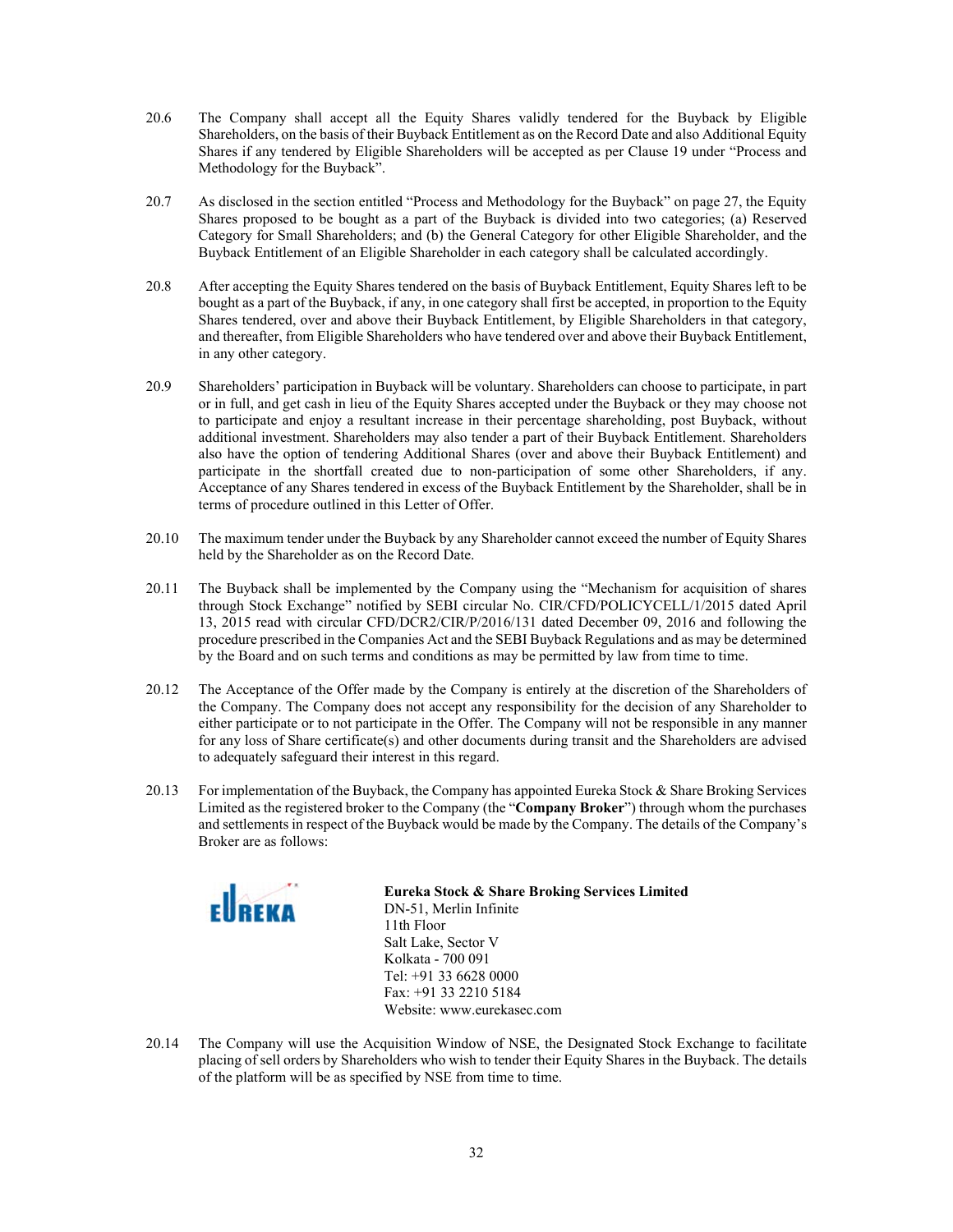20.15 In the event Shareholder Brokers(s) are not registered with any of the Stock Exchange(s) or if the Eligible Shareholders do not have any stock broker then that Eligible Shareholders can approach any stock broker registered with the Stock Exchange(s) and can make a bid by using quick unique client code (UCC) facility through that stock broker registered with the Stock Exchanges after submitting the details as may be required by the stock broker to be in compliance with the SEBI Buyback Regulations. In case Eligible Shareholders is not able to bid using quick UCC facility through any other stock broker registered with the Stock Exchange, then the Eligible Shareholders may approach Company's Broker viz. Eureka Stock & Share Broking Services Limited, to bid by using quick UCC facility. The Eligible Shareholders approaching a stock broker registered with the Stock Exchange(s) (with whom he does not have an account) may have to submit following details:

# **In case of Eligible Seller being an individual**

- **If Eligible Seller is registered with KYC Registration Agency ("KRA"): Forms required:**
- Central Know Your Client (CKYC) form including FATCA, IPV, OSV if applicable
- Know Your Client (KYC) form Documents required (all documents self-attested): o Bank details (cancelled cheque)
- Demat details only if Equity Shares are in demat mode (Demat Master / Latest Demat statement)

### **If Eligible Seller is not registered with KRA: Forms required:**

- CKYC form including FATCA, IPV, OSV if applicable
- KRA form
- KYC form Documents required (all documents self-attested):
	- o PAN card copy
	- o Address proof
	- o Bank details (cancelled cheque)
- Demat details only if Equity Shares are in demat mode (Demat master /Latest Demat statement)

It may be noted that other than submission of above forms and documents in person verification may be required.

### **In case of Eligible Seller is HUF:**

If Eligible Seller is registered with KYC Registration Agency ("KRA"): Forms required:

- Central Know Your Client (CKYC) form of KARTA including FATCA, IPV, OSV if applicable
- Know Your Client (KYC) form Documents required (all documents self-attested): o Bank details (cancelled cheque)
- Demat details only if Equity Shares are in demat mode (Demat Master / Latest Demat statement)

If Eligible Seller is not registered with KRA: Forms required:

- CKYC form of KARTA including FATCA, IPV, OSV if applicable
- KRA form
- Know Your Client (KYC) form Documents required (all documents self-attested):
	- o PAN card copy of HUF & KARTA
	- o Address proof of HUF & KARTA
	- o HUF declaration
	- o Bank details (cancelled cheque)
- Demat details only if Equity Shares are in demat mode (Demat master /Latest Demat statement)

It may be noted that other than submission of above forms and documents in person verification may be required.

# **In case of Eligible Seller other than Individual and HUF:**

If Eligible Seller is KRA registered: Form required

- Know Your Client (KYC) form Documents required (all documents certified true copy) o Bank details (cancelled cheque)
- Demat details only if Equity Shares are in demat mode (Demat master /Latest Demat statement)
- FATCA, IPV, OSV if applicable
- Latest list of Directors / authorised signatories / partners / trustees
- Latest shareholding pattern
- Board resolution
- Details of ultimate beneficial owner along with PAN card and address proof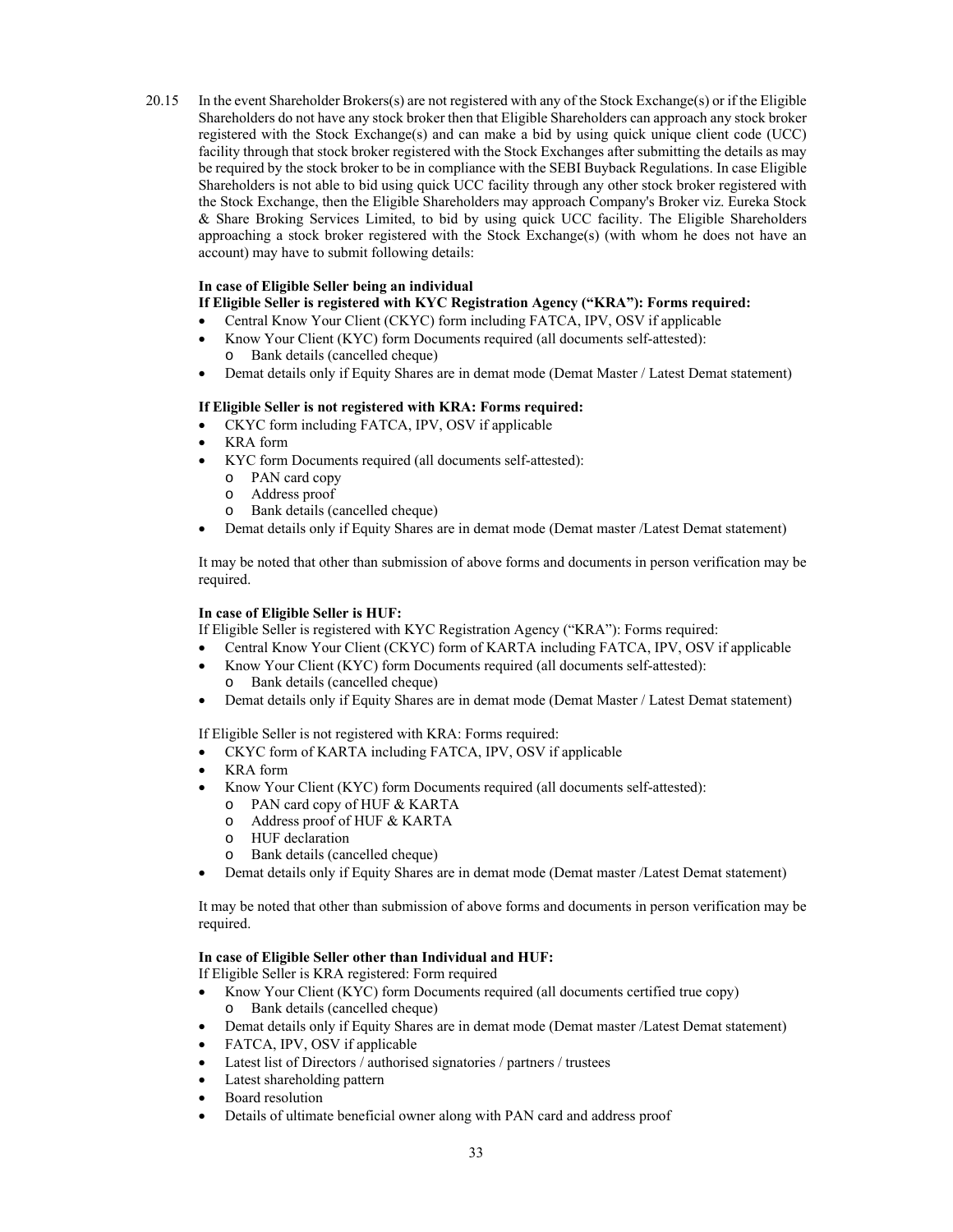Last 2 years financial statements

If Eligible Seller is not KRA registered: Forms required:

- KRA form
- Know Your Client (KYC) form Documents required (all documents certified true copy): o PAN card copy of company / firm / trust
	- o Address proof of company / firm / trust
	- o Bank details (cancelled cheque)
- Demat details only if Equity Shares are in demat mode (Demat Master /Latest Demat statement)
- FATCA, IPV, OSV if applicable
- Latest list of Directors / authorised signatories / partners / trustees
- PAN card copies & address proof of Directors / authorised signatories / partners / trustees
- Latest shareholding pattern
- Board resolution/partnership declaration
- Details of ultimate beneficial owner along with PAN card and address proof
- Last 2 years financial statements
- MOA/Partnership deed /trust deed

It may be noted that above mentioned list of documents is an indicative list. The requirement of documents and procedures may vary from broker to broker.

- 20.16 The reporting requirements for Non-Resident Shareholders under Reserve Bank of India, Foreign Exchange Management Act, 1999, as amended and the Foreign Exchange Management (Transfer or Issue of Security by a Person Resident Outside India) Regulations, 2017, as amended and any other rules, regulations, guidelines for remittance of funds shall be made by the Eligible Shareholder and / or the Shareholder Broker through which the Eligible Shareholder places the bid.
- 20.17 All Eligible Shareholders, through their respective Shareholder Broker(s) will be eligible to place orders in the Acquisition Window.
- 20.18 At the beginning of the tendering period, the order for buying Equity Shares shall be placed by the Company through the Company's Broker. During the tendering period, the order for selling the Equity shares will be placed by the shareholders through their respective Shareholder Broker during normal trading hours of the secondary market.
- 20.19 Shareholder Broker(s) can enter orders for Equity Shares in demat form.
- 20.20 Modification / cancellation of orders and multiple bids from a single Eligible Shareholder will be allowed during the tendering period of the Buyback. Multiple bids made by single Shareholder for selling the Equity Shares shall be clubbed and considered as 'one' bid for the purposes of Acceptance.
- 20.21 The cumulative quantity tendered shall be made available on NSE (website: www.nseindia.com) throughout the trading session and will be updated at specific intervals during the tendering period.
- 20.22 All documents sent by the Eligible Shareholders will be at their own risk. Eligible Shareholders are advised to safeguard adequately their interests in this regard.

# 20.23 **Procedure to be followed by Eligible Shareholders holding Equity Shares in the dematerialised form**:

- Eligible Shareholders who desire to tender their Equity Shares in the electronic form under the Buyback would have to do so through their respective Shareholder Broker by indicating to their broker the details of Equity Shares they intend to tender under the Buyback.
- The Shareholder Broker would be required to place an order / bid on behalf of the Eligible Shareholders who wish to tender Equity Shares in the Buyback using the Acquisition Window of the Designated Stock Exchange. Before placing the bid, the Eligible Shareholder would be required to transfer the tendered Equity Shares into the special account of NCL, by using the early pay in mechanism as prescribed by the Designated Stock Exchange or NCL prior to placing order / bid on the Designated Stock Exchange's Internet Based - Book Building Software ("IBBS") platform by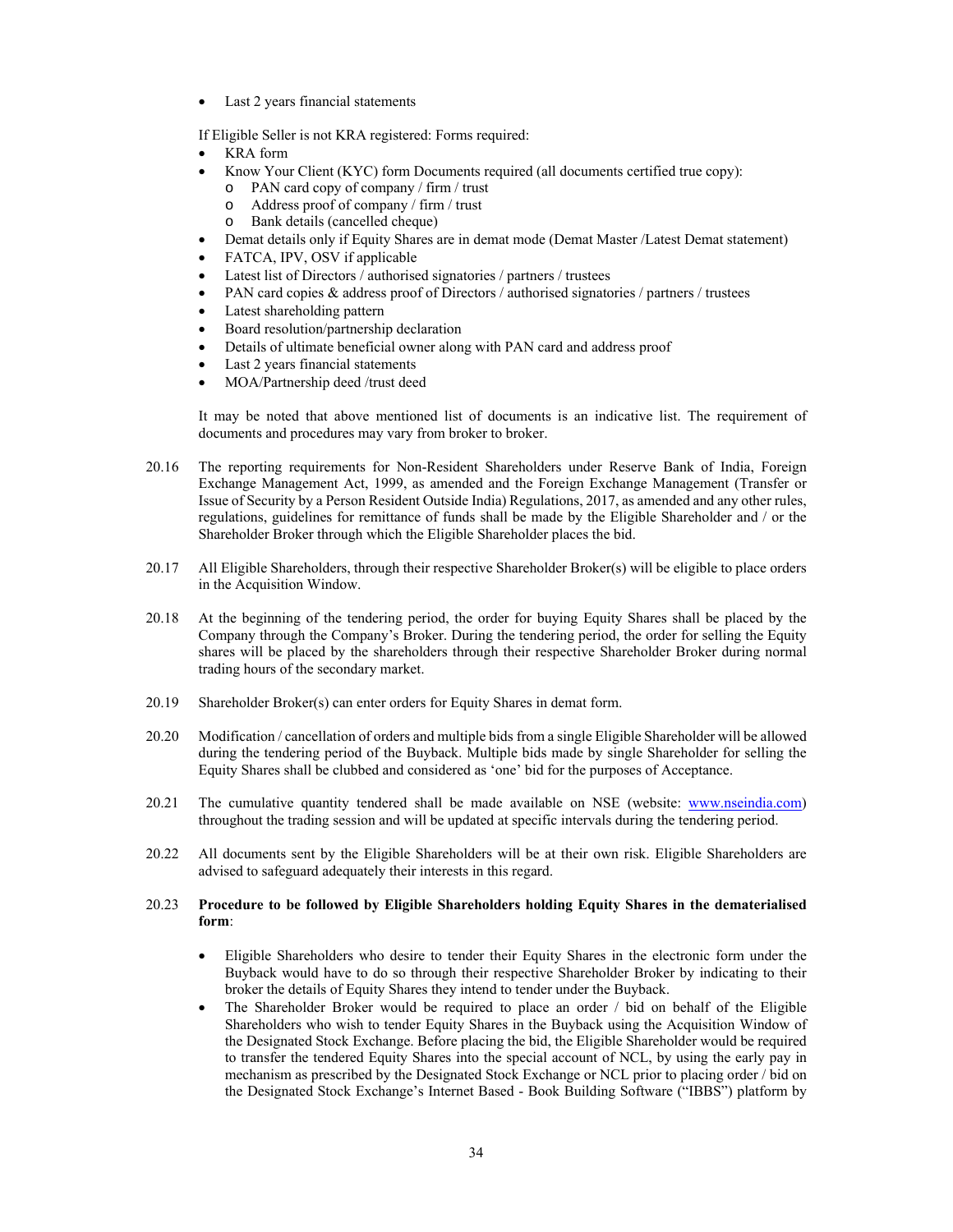the Shareholder Broker. For further details, Eligible Shareholders may refer to the circulars issued by Designated Stock Exchange and / or NCL.

- The details of the Special Account of NCL shall be informed in the issue opening circular that will be issued by NCL.
- For Custodian Participant orders for demat Equity Shares, early pay-in is mandatory prior to confirmation of order by custodian. The custodian shall either confirm or reject the orders not later than the closing of trading hours on the last day of the Date of closing of the Offer. Thereafter, all unconfirmed orders shall be deemed to be rejected. For all confirmed Custodian Participant orders, order modification shall revoke the custodian confirmation and the revised order shall be sent to the custodian again for confirmation.
- Upon placing the bid, the Shareholder Broker shall provide a TRS generated by the exchange bidding system to the Shareholder. TRS will contain the details of order submitted like Bid ID No., Application No., DP ID, Client ID, number of Equity Shares tendered etc.
- Eligible Shareholders who have tendered their Equity Shares in the Buyback can hand deliver Tender Form duly signed (by all Eligible Shareholders in case shares are in joint names) in same order in which they hold the Equity Shares, along with the TRS generated by the exchange bidding system at the Office of Registrar to the Buyback. TRS will be generated by the respective Shareholder Broker. Eligible Shareholders who cannot hand deliver the Tender Form and other documents at the Office of Registrar to the Buyback, may send the same by registered post/ speed post/ courier, at their own risk, superscribing the envelope as **"FDC Limited - Buyback 2020",** to the Registrar to the Buyback latest by  $\lceil \bullet \rceil$  (by 5 PM), i.e. not later than 2 (two) days from the Buyback Closing Date.
- In case of non-receipt of the completed Tender Form and other documents, but receipt of Equity Shares in the special account of NCL and a valid bid in the exchange bidding system, the Buyback shall be deemed to have been accepted, for demat Eligible Shareholders.
- The Eligible Shareholders will have to ensure that they keep the DP Account active and unblocked to receive credit in case of return of Equity Shares due to rejection or due to prorated Buyback decided by the Company.

#### 20.24 **Procedure to be followed by Shareholders holding Equity Shares in the Physical form**:

- In accordance with the SEBI Circular No. SEBI/HO/CFD/CMD1/CIR/P/2020/144 dated July 31, 2020, SEBI has clarified that "*shareholders holding securities in physical form are allowed to tender shares in open offers, buy-backs through tender offer route and exit offers in case of voluntary or compulsory delisting. However, such tendering shall be as per the provisions of respective regulations*". Accordingly shareholders of the Company holding share in physical form can participate in the Buyback Offer subject to the provisions of the SEBI Buyback Regulations and the terms provided in the Letter of Offer.
- Public Shareholders who are holding physical Equity Shares and intend to participate in the Offer will be required to approach their respective Seller Member(s) along with the complete set of documents for verification procedures to be carried out including the (i) original Equity Share certificate(s), (ii) valid share transfer form(s) i.e. Form SH-4 duly filled and signed by the transferors (i.e. by all registered Public Shareholders in same order and as per the specimen signatures registered with the Company) and duly witnessed at the appropriate place authorizing the transfer in favour of the Company, (iii) self-attested copy of the Public Shareholder's PAN Card, (iv) the Tender Form (duly signed by all Public Shareholders in case the Equity Shares are in joint names) the same order in which they hold Equity Shares, and (v) any other relevant documents such as, but not limited to, duly attested power of attorney, corporate authorization (including board resolution / specimen signature), notarized copy of death certificate and succession certificate or probated will, if the original Public Shareholder has deceased, etc., as applicable. In addition, if the address of the Public Shareholder has undergone a change from the address registered in the Register of Members of the Company, the Public Shareholder would be required to submit a self-attested copy of address proof consisting of any one of the following documents: valid Aadhar Card, Voter Identity Card or Passport.
- Based on the documents as mentioned in paragraph 12.12(a) herein above, the concerned Seller Member shall place the bid on behalf of Public Shareholders holding Equity Shares in physical form using the Acquisition Window of the Stock Exchanges. Upon placing the bid, the Seller Member shall provide a TRS generated by the exchange bidding system to the Public Shareholder. The TRS will contain the details of order submitted like folio number, Equity Share certificate number, distinctive number, number of Equity Shares tendered, etc.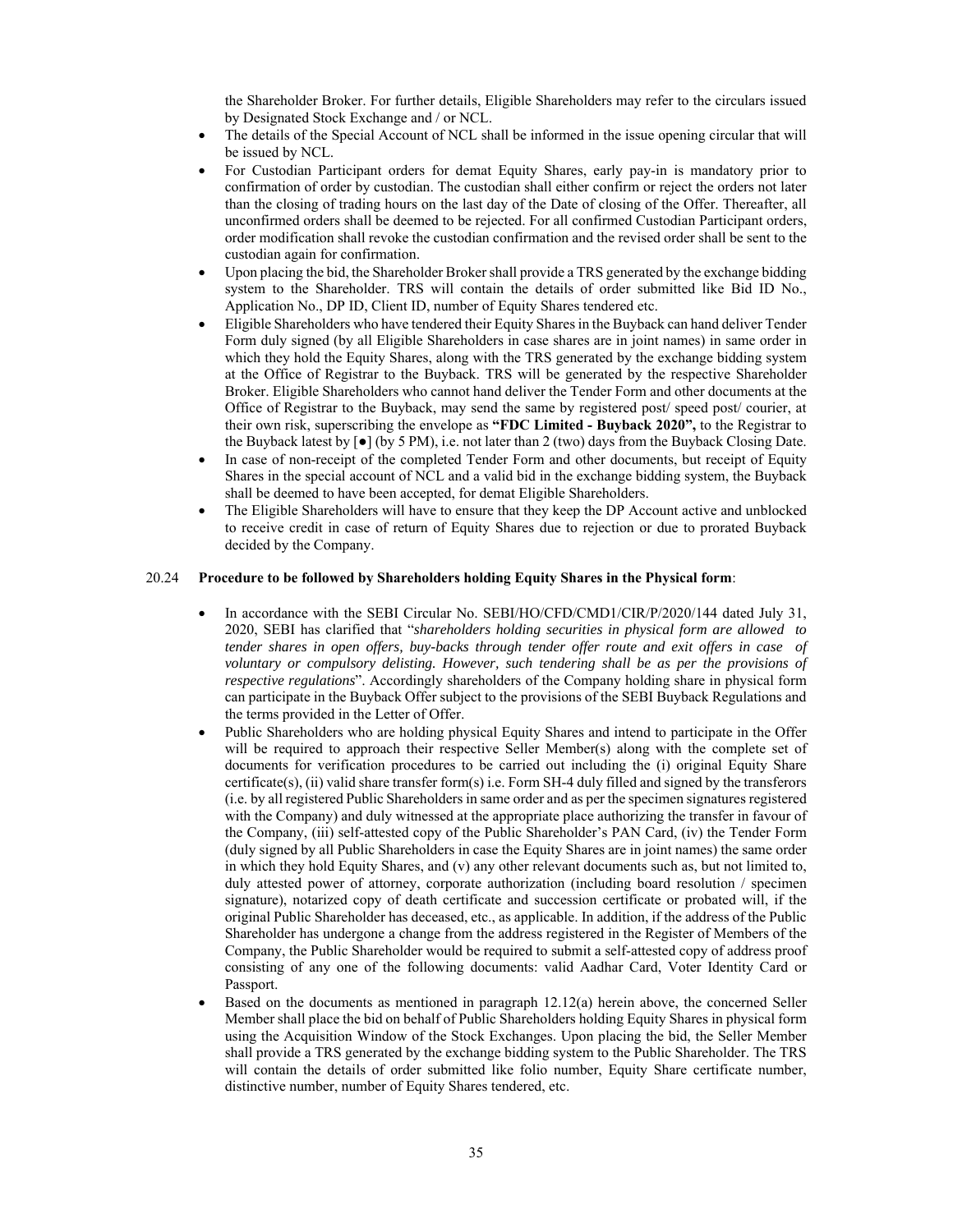- Public Shareholders shall also provide all relevant documents, which are necessary to ensure transferability of the Equity Shares in respect of the Tender Form to be sent. Such documents may include (but not be limited to):
	- (a) Duly attested power of attorney, if any person other than Public Shareholder has signed Tender Form;
	- (b) Duly attested death certificate and succession certificate/ legal heirship certificate, in case any Public Shareholder has expired; and
	- (c) In case of companies, the necessary certified corporate authorizations (including board and/ or general meeting resolutions).
- The Seller Member / Public Shareholder is required to **deliver the original Equity Share certificate(s) and documents (as mentioned above) along with TRS either by registered post / speed post or courier or hand delivery to Registrar to the Offer within 2 (two) days of bidding by Seller Member. The envelope should be super scribed as "FDC Limited - Buyback Offer".**  One copy of the TRS will be retained by Registrar to the Offer and it will provide acknowledgement of the same to the Seller Member / Public Shareholder. The collection center for the purpose of sending the documents to the Registrar to the Offer is as under:

| Sr. | City   | Contact       | <b>Address</b>                                                      | Telephone / fax / e-mail         | Mode          |
|-----|--------|---------------|---------------------------------------------------------------------|----------------------------------|---------------|
| No. |        | Person        |                                                                     |                                  |               |
|     | Mumbai | <b>Sumeet</b> | Link Intime India Private Limited $Tel_{\cdot}$ : + 91 22 4918 6200 |                                  | Hand delivery |
|     |        | Deshpande     | C-101, 1st Floor, 247 Park L.B.S. Fax: $+91$ 22 4918 6195           |                                  | courier       |
|     |        |               | Marg, Vikhroli (West), Mumbai -                                     | E-mail:                          | registered    |
|     |        |               | 400 083, Maharashtra, India                                         | fdc.buyback2020@linkintime.co.in | post          |

- Public Shareholders holding physical Equity Shares should note that physical Equity Shares will not be accepted unless the complete set of documents is submitted. Acceptance of the physical Equity Shares for acquisition under the Offer shall be subject to verification as per the SEBI Buyback Regulations and any further directions issued in this regard. The Registrar to the Offer will verify such bids based on the documents submitted on a daily basis and till such time NSE shall display such bids as 'unconfirmed physical bids'. Once the Registrar to the Offer confirms the bids it will be treated as 'Confirmed Bids'.
- All documents as mentioned above, shall be enclosed with the valid Tender Form, otherwise the Equity Shares tendered will be liable for rejection. The Equity Shares shall be liable for rejection on the following grounds amongst others: (i) there a name mismatch in the Folio of the Public Shareholder; or (ii) there exists any restraint order of a court/any other competent authority for transfer/disposal/ sale or where loss of share certificates has been notified to the Company or where the title to the Equity Shares is under dispute or otherwise not clear or where any other restraint subsists; or (iii) The documents mentioned in the Tender Form for Public Shareholders holding Equity Shares in physical form are not received by the Registrar on or before the close of business hours of  $\lceil \bullet \rceil$  (by 5 p.m.); or (iv) If there is any other company share certificate enclosed with the Tender Form instead of the share certificate of the Company; or (v) If the transmission of Equity Shares is not completed, and the Equity Shares are not in the name of the Public Shareholders; or (vi) If the Public Shareholders bid the Equity Shares but the Registrar does not receive the physical Equity Share certificate; or (vii) In the event the signature in the Tender Form and Form SH-4 do not match as per the specimen signature recorded with Company or Registrar.
- In case any person who has submitted the Equity Shares held by them in the physical form for dematerialisation should ensure that the process of getting the Equity Shares dematerialised is completed before such Eligible Shareholders tender their Equity Shares in the Buy-back, so that they can participate in the Buy-back.
- An unregistered shareholder holding Physical Shares may also tender his Equity Shares for Buyback by submitting the duly executed transfer deed for transfer of shares, purchased prior to Record Date, in his name, along with the offer form, copy of his PAN card and of the person from whom he has purchased shares and other relevant documents as required for transfer, if any.
- 20.25 **In case of non-receipt of the Letter of Offer and the Tender Form**: Public Shareholder(s) have been sent the Letter of Offer and the Tender Form through Speed Post / Registered Post. Further, the Public Shareholders whose e-mail ids are registered with the Company have also been sent the Letter of Offer and the Tender Form through electronic means. In case of non-receipt of Letter of Offer, Public Shareholder(s) can access the Letter of Offer on the website of the Company, the Registrar to the Offer, the Stock Exchanges and the Manager to the Offer at www.fdcindia.com, www.linkintime.co.in, www.bseindia.com, www.nseindia.com and www.sundaecapital.com, respectively. Further, a Public Shareholder who wishes obtain a copy of the Letter of Offer, they may send a request to the Company, Registrar or Manager at their respective email id mentioned in this Public Announcement stating the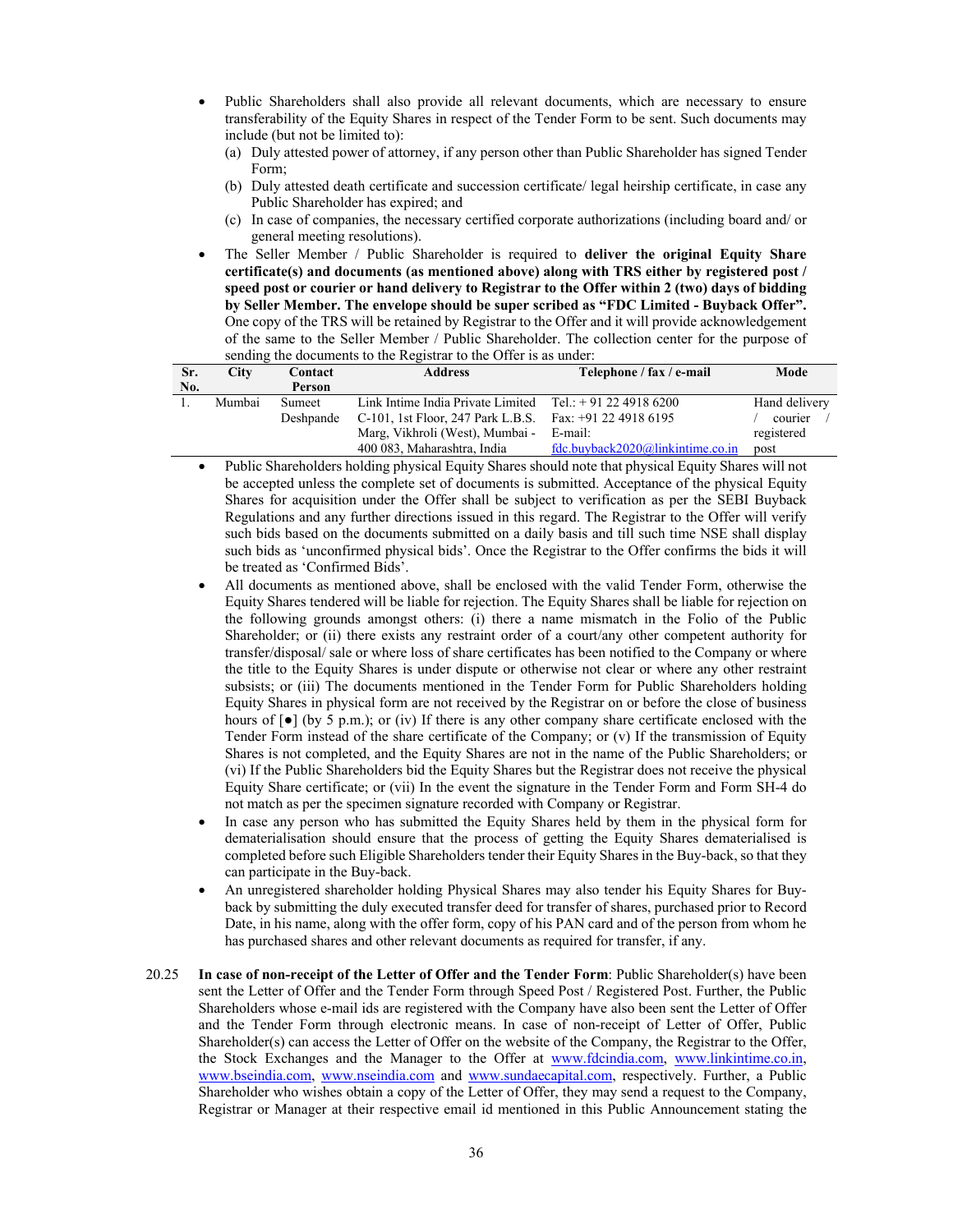name, address, number of Equity Shares, client ID number, DP name / ID, beneficiary account number, Folio No. and upon receipt of such request, a copy of the Letter of Offer shall be provided to such Public Shareholder. A Public Shareholder may also participate in the Offer by downloading the Tender Form from the website of the Registrar to the Offer. A Public Shareholder holding share in physical form may also participate in the Offer by providing his / her / its application in writing on a plain paper signed by all Shareholders (in case of joint holding) stating name, address, folio number, number of Equity Shares held, Equity Share certificate number, number of Equity Shares tendered in the Offer and the distinctive numbers thereof, enclosing the original Equity Share certificate(s), copy of Public Shareholder's PAN card(s) and executed share transfer form in favour of the Acquirer. Public Shareholders must ensure that the Tender Form, along with the TRS and requisite documents, reach the Registrar to the Offer not later than 2 (two) days from the Bid Closing Date i.e.  $[\bullet]$ , (by 5 p.m.). If the signature(s) of the Public Shareholders provided in the plain paper application differs from the specimen signature(s) recorded with the Registrar of the Company or are not in the same order (although attested), such Tender Forms are liable to be rejected under this Offer.

#### 20.26 Acceptance of orders

The Registrar shall provide details of order Acceptance to NCL within specified timelines.

20.27 Method of Settlement

Upon finalization of the basis of Acceptance as per SEBI Buyback Regulations:

- a. The settlement of trades shall be carried out in the manner similar to settlement of trades in the secondary market.
- b. The Company will pay the consideration pertaining to the Buyback to the Company's Broker which will transfer the funds pertaining to the Buyback to NCL's bank account as per the prescribed schedule. For Equity Shares Accepted under the Buyback, NCL will make direct funds payout to respective Eligible Shareholders bank account linked to its demat account. If Eligible Shareholders' bank account details are not available or if the funds transfer instruction is rejected by RBI / Bank, due to any reason, then such funds will be transferred to the concerned Shareholder Broker(s) settlement bank account for onward transfer to their respective Shareholders. The payment of consideration to all Shareholders validly participating in the Buyback will be made in Indian Rupees.
- c. The Equity Shares bought back in the demat form would be transferred directly to the escrow account of the Company (the "**Demat Escrow Account**") provided it is indicated by the Company's Broker or it will be transferred by the Company's Broker to the Demat Escrow Account on receipt of the Equity Shares from the clearing and settlement mechanism of the Stock Exchange(s).
- d. Excess demat Equity Shares or unaccepted demat Equity Shares, if any, tendered by the Eligible Shareholders would be returned to Eligible Shareholder by NCL.
- e. Every Shareholder Broker, who puts in a valid bid on behalf of an Eligible Shareholder, would issue a contract note and pay the consideration for the Equity Shares accepted under the Buyback and return the balance unaccepted demat Equity Shares to their respective clients. Company's Broker would also issue a contract note to the Company for the Equity Shares accepted under the Buyback.
- f. Equity Shareholders who intend to participate in the Buyback should consult their respective Shareholder Broker for payment to them of any cost, applicable taxes, charges and expenses (including brokerage) that may be levied by the Shareholder Broker upon the selling Eligible Shareholder for tendering Equity Shares in the Buyback (secondary market transaction). The Buyback consideration received by the selling Equity Shareholders from their respective Shareholder Broker, in respect of accepted Equity Shares, could be net of such costs, applicable taxes, charges and expenses (including brokerage) and the Manager and Company accepts no responsibility to bear or pay such additional cost, applicable taxes, charges and expenses (including brokerage) incurred solely by the Eligible Shareholders
- g. The Equity Shares lying to the credit of the Company Demat Account after the Buyback will be extinguished in the manner and following the procedure prescribed in the SEBI Buyback Regulations.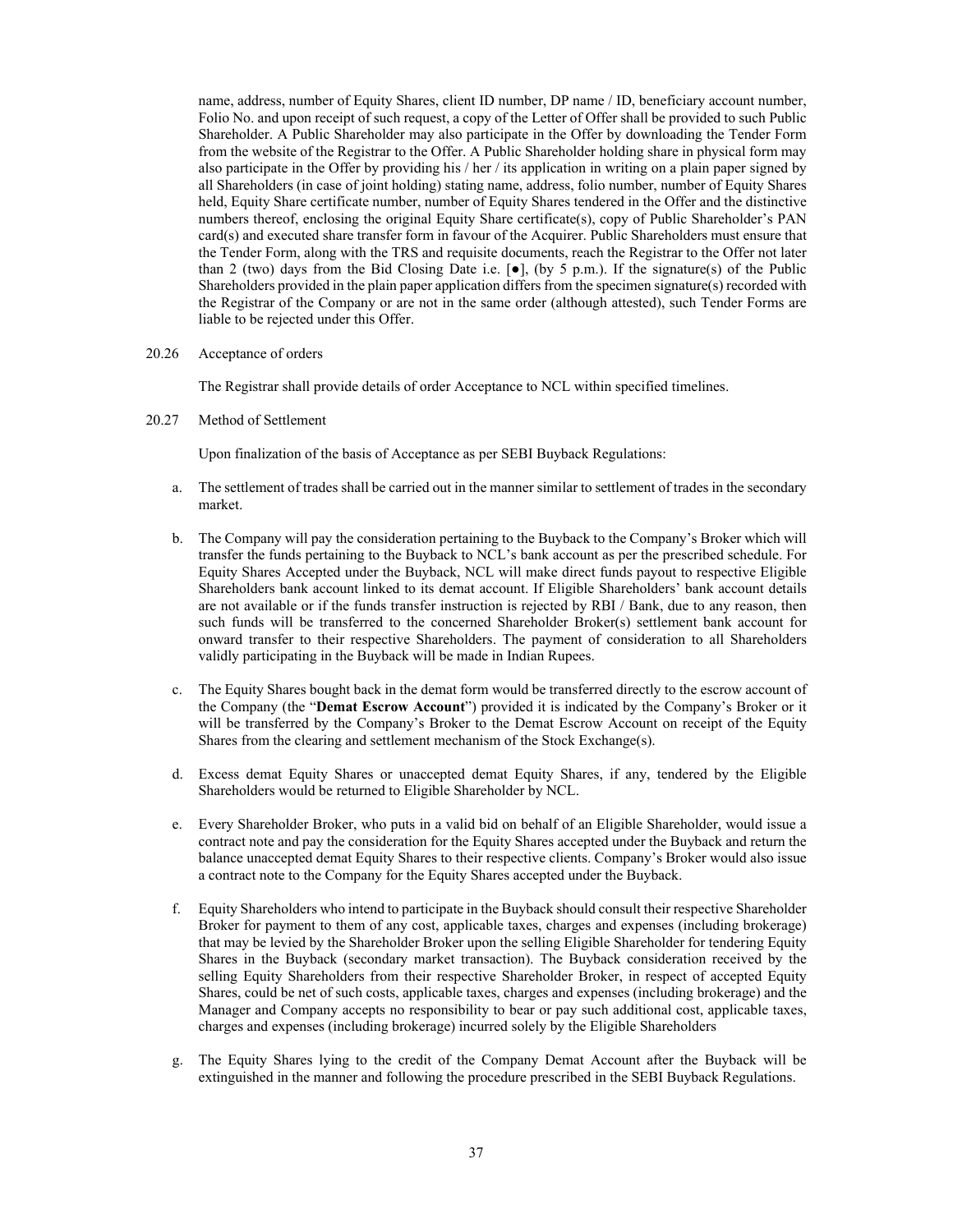### 20.28 **Rejection Criteria**:

The Equity Shares tendered by Eligible Shareholders would be liable to be rejected on the following grounds:

- a. the Shareholder is not an Eligible Shareholder of the Company as on the Record Date; or
- b. if there is a name mismatch in the dematerialised account of the Shareholder / Folio No. and PAN; or
- c. receipt of the completed Tender Form and other documents but non-receipt of Equity Shares in the special account of NCL.

#### 20.29 **Non-resident shareholders**:

All non-resident Shareholders (excluding FIIs) should also enclose a copy of the permission received by them from the RBI to acquire the Equity Shares held by them in the Company. In case the Equity Shares are held on repatriation basis, the non-resident Shareholder should obtain and enclose a letter from its authorised dealer / bank confirming that at the time of acquiring such Equity Shares, payment for the same was made by the nonresident Shareholder from the appropriate account as specified by RBI in its approval. In case the nonresident Shareholder is not in a position to produce the said certificate, the shares would be deemed to have been acquired on non-repatriation basis and in that case the Shareholder shall submit a consent letter addressed to the Company, allowing the Company to make the payment on a nonrepatriation basis in respect of the valid shares accepted under the Buyback. If any of the above stated documents (as applicable) are not enclosed along with the Tender Form, the Equity Shares tendered under the Buyback are liable to be rejected.

**Any Eligible Shareholder who tenders his / her / its Equity Shares in the Offer shall be deemed to have declared, represented, warranted and agreed that he / she / it is authorized under the provisions of any applicable local news, rules, regulations and statutes to participate in the Buyback.** 

### **21. NOTE ON TAXATION**

**THE SUMMARY OF THE TAX CONSIDERATIONS IN THIS SECTION ARE BASED ON THE CURRENT PROVISIONS OF THE TAX LAWS OF INDIA AND THE REGULATIONS THEREUNDER, THE JUDICIAL AND THE ADMINISTRATIVE INTERPRETATIONS THEREOF, WHICH ARE SUBJECT TO CHANGE OR MODIFICATION BY SUBSEQUENT LEGISLATIVE, REGULATORY, ADMINISTRATIVE OR JUDICIAL DECISIONS. ANY SUCH CHANGES COULD HAVE DIFFERENT TAX IMPLICATIONS ON THESE TAX CONSIDERATIONS.** 

**IN VIEW OF THE PARTICULARIZED NATURE OF TAX CONSEQUENCES, SHAREHOLDERS ARE REQUIRED TO CONSULT THEIR TAX ADVISORS FOR THE APPLICABLE TAX PROVISIONS INCLUDING THE TREATMENT THAT MAY BE GIVEN BY THEIR RESPECTIVE TAX OFFICERS IN THEIR CASE, AND THE APPROPRIATE COURSE OF ACTION THAT THEY SHOULD TAKE.** 

**THE COMPANY DOES NOT ACCEPT ANY RESPONSIBILITY FOR THE ACCURACY OR OTHERWISE OF THIS TAX SUMMARY AND THERE CAN BE NO LIABILITY ON THE COMPANY IF ANY ACTION IS TAKEN BY THE SHAREHOLDER SOLELY BASED ON THIS TAX SUMMARY. THEREFORE, SHAREHOLDERS CANNOT RELY ON THIS ADVICE AND THE SUMMARY TAX IMPLICATIONS RELATING TO THE TREATMENT OF INCOME TAX IN THE CASE OF BUYBACK OF EQUITY SHARES LISTED ON THE STOCK EXCHANGE SET OUT BELOW SHOULD BE TREATED AS INDICATIVE AND FOR GUIDANCE PURPOSES ONLY.** 

The Indian tax year runs from April 1 to March 31 of subsequent year. The basis of charge of Indian income-tax depends upon the residential status of the taxpayer during a tax year. A person who is a tax resident of India is liable to taxation in India on his worldwide income, subject to certain prescribed tax exemptions provided under the Income Tax Act, 1961 ("ITA").

A person who is treated as a non-resident for Indian tax purposes is generally liable to tax in India only on his/her Indian sourced income or income received by such person in India. Vide Finance Act, 2020,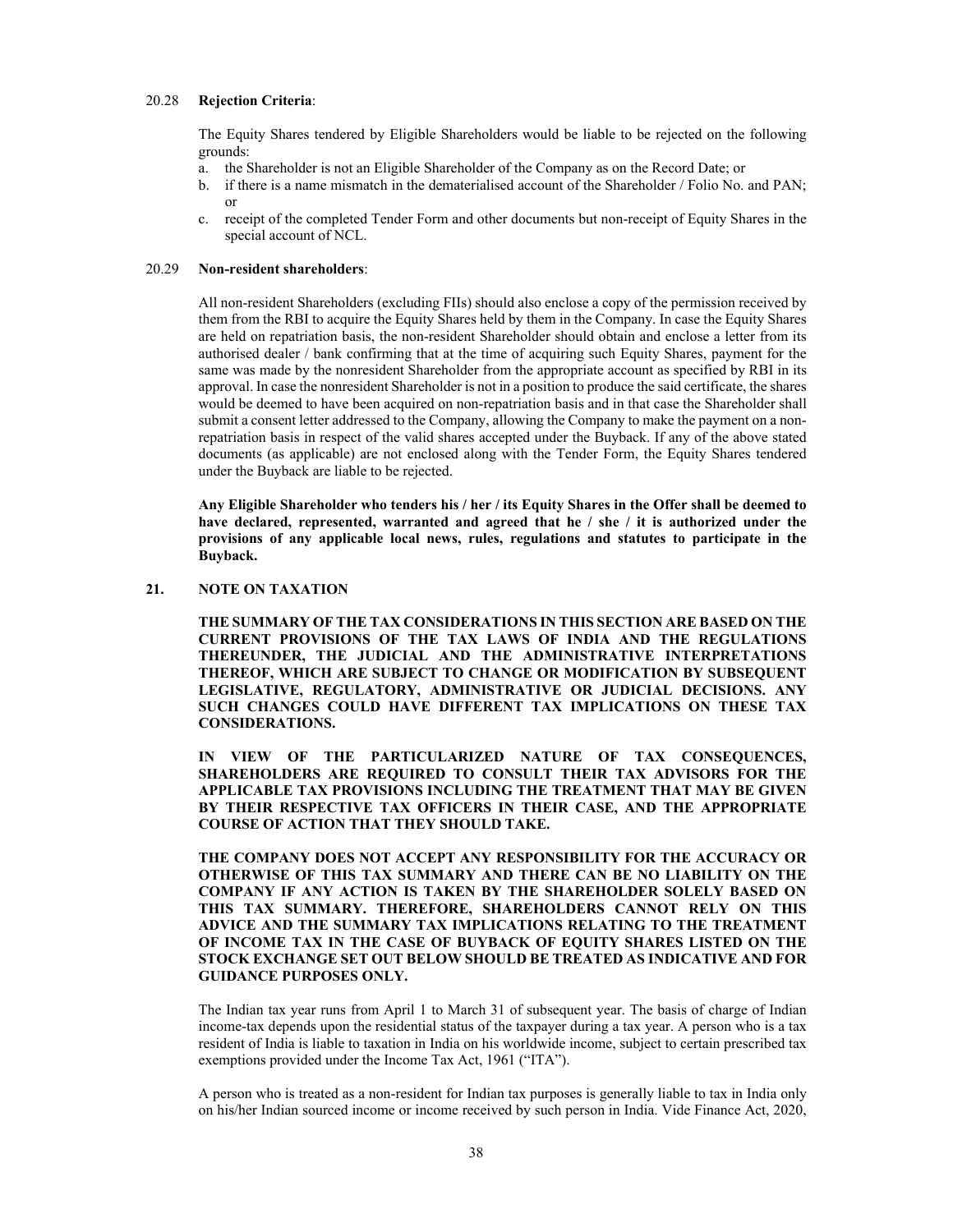certain non-resident individuals are deemed to be resident in India upon triggering of certain conditions. Deemed residents would be liable to pay tax in India only on their Indian sourced income or income from business or professional controlled in India.

In case of shares of a company, the source of income from shares would depend on the "situs" of the shares. As per ITA and Judicial precedents, generally the "situs" of the shares is where company is "incorporated" and where its shares can be transferred. Accordingly, since the Company is incorporated in India, the shares of the Company would be "situated" in India and any gains arising to a non-resident on transfer of such shares should be taxable in India under the ITA subject to any specific exemption in this regard. Further, the non-resident can avail the beneficial tax treatment prescribed under the Double Taxation Avoidance Agreement ("**DTAA**"), as modified by the Multilateral Instrument (MLI), if the same is applicable to the relevant DTAA between India and the respective country of which the said shareholder is tax resident. The above benefit may be available subject to satisfying relevant conditions prescribed under ITA including but not limited to availability of Tax Residency Certificate, nonapplicability of General Anti-Avoidance Rule ("**GAAR**") and providing and maintaining necessary information and documents as prescribed under ITA as well as satisfying the relevant conditions under the respective DTAA including anti-abuse measures under the MLI, if applicable.

#### **Tax on Buyback of Shares**

Section 115QA of the ITA introduced w.e.f. June 1, 2013 contains provisions for taxation of a domestic company in respect of buy-back of shares (within the meaning of Sec. 68 of the Companies Act). In effect, the incidence of tax stands shifted completely to the Company and not the recipient of the buyback proceeds.

Before the enactment of Finance Act (No 2), 2019, this section was not applicable to shares listed on a recognized stock exchange. The Finance Act (No 2), 2019 has amended section 115QA of the ITA with effect from July 05, 2019 extending its provisions to cover distributed income on buy-back of equity shares of a company listed on a recognized stock exchange as well.

Section 10(34A) of the ITA provided for exemption to a shareholder in respect of income arising from buy-back of shares w.e.f. April 01, 2014 (i.e. Assessment year 2014-15). The Finance Act (No. 2), 2019 has also made consequential changes to section 10(34A) of the ITA extending the benefit of exemption of income from buy-back to shareholders in respect of shares listed on recognized stock exchange as well.

Thus, the tax implications to the following categories of shareholders are as under:

#### **A. Resident Shareholders or Deemed Resident Shareholders**

Income arising to the shareholder on account of buy-back of shares as referred to in section 115QA of the ITA is exempt from tax under the provisions of the amended section 10(34A) of the ITA with effect from July 05, 2019.

#### **B. Non-Resident Shareholders**

While the income arising to the shareholder on account of buy back of shares as referred to in section 115QA of the ITA is exempt from tax under the provisions of the amended section 10(34A) with effect from July 05, 2019 in the hands of a Non-resident as well, the same may be subject to tax in the country of residence of the shareholder as per the provisions of the tax laws of that country. The credit of tax may or may not be allowed to such Non- resident shareholder to be claimed in the country of residence in respect of the buy-back tax paid by the company in view of Sec 115QA (4) and (5) of the ITA. Nonresident shareholders need to consult their tax advisors with regard to availability of such a tax credit.

### **Tax Deduction at Source**

Currently, there are no provisions for tax deduction at source in respect of income earned from transfer/ buy-back of shares in case of resident shareholders/ deemed resident shareholders.

Given that income arising on account of the buy-back of shares is exempt from tax under Section 10(34A) of ITA, the same would not be subject to tax deduction at source for non-resident shareholders.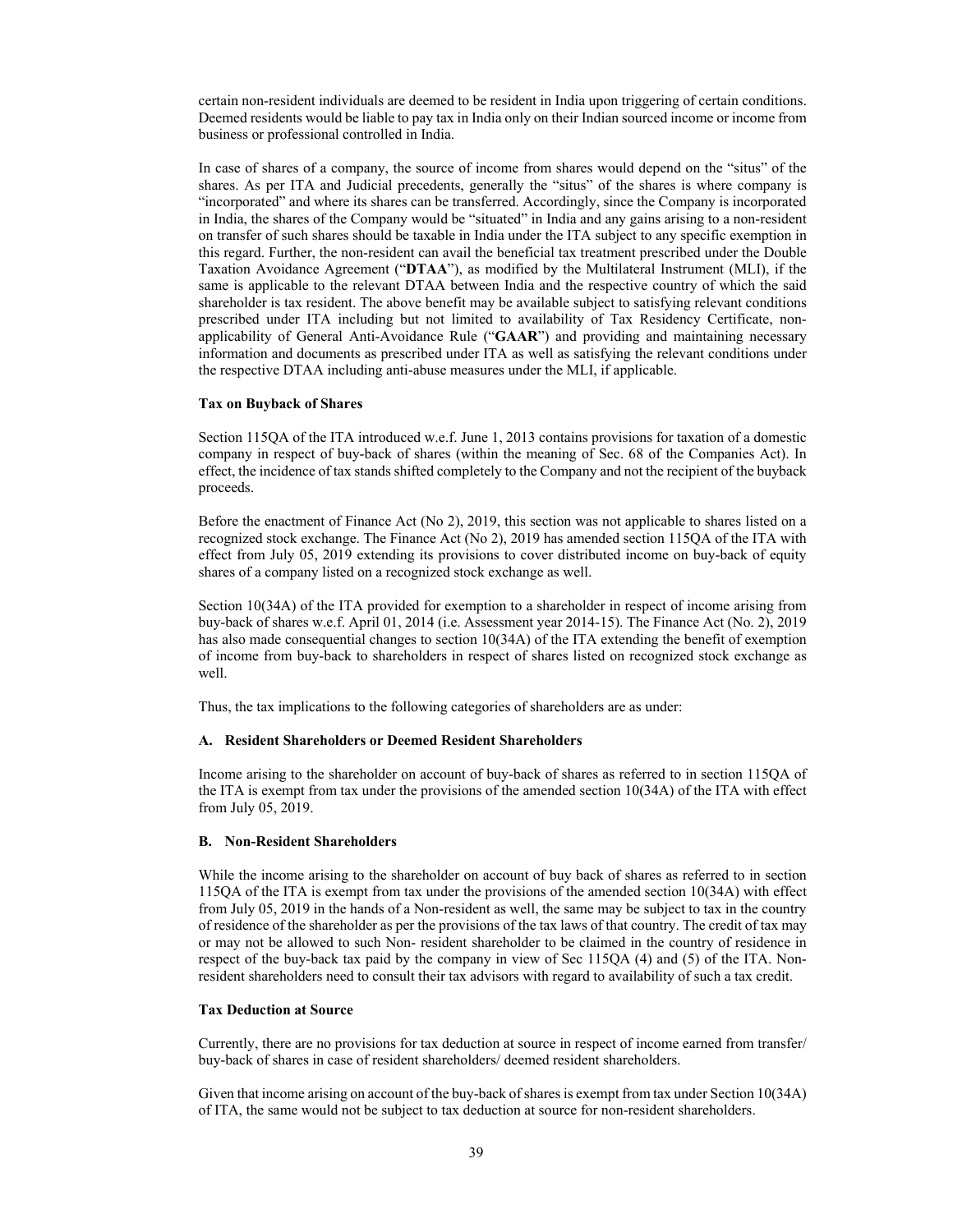### **22. DECLARATION BY THE BOARD OF DIRECTORS**

Declaration as required under clauses (ix) and clause (x) of Schedule I to the SEBI Buyback Regulations. The Board of Directors made the below mentioned declaration as on the date of passing the board resolution approving the Buyback i.e. August 07, 2020:

- (i) that there are no defaults subsisting in repayment of deposits, redemption of debentures or preference shares or repayment of term loans to any financial institutions or banks
- (ii) that immediately following the date of the Board Meeting held on August 07, 2020, there will be no grounds on which the Company could be found unable to pay its debts;
- (iii) that as regards the Company's prospects for the year immediately following the date of the Board Meeting held on August 07, 2020, having regard to the Board's intentions with respect to the management of the Company's business during that year and to the amount and character of the financial resources, which will, in the Board's view, be available to the Company during that year, the Company will be able to meet its liabilities as and when they fall due and will not be rendered insolvent within a period of one year from the date of the Board Meeting approving the Buyback; and
- (iv) that in forming its opinion aforesaid, the Board has taken into account the liabilities (including prospective and contingent liabilities) as if the Company were being wound up under the provisions of the Companies Act or the Insolvency and Bankruptcy Code 2016(to the extent notified and in force).

This declaration is made and issued under the authority of the Board of Directors in terms of the resolution passed at the meeting held on August 07, 2020.

For and on behalf of the Board of Directors of Company Sd/- Name: Mohan Anand Chandavarkar Managing Director DIN:00043344 Sd/-

Name: Ashok Anand Chandavarkar Wholetime Director DIN:00042719

### **23. AUDITORS CERTIFICATE**

#### *Quote*

#### **Private and confidential**

The Board of Directors FDC Limited Sky Vista Building, J P Road DN Nagar-Andheri West MUMBAI 400 053

### **Independent Auditor's report in respect of proposed buy back of equity shares by FDC Limited as per Clause (xi) of Schedule I to the Securities and Exchange Board of India (Buyback of Securities) Regulations, 2018, as amended.**

- 1. This report is issued in accordance with the terms of our engagement letter dated 6 May 2020 and addendum to engagement letter dated 10 August 2020 with FDC Limited ("the Company").
- 2. The Board of Directors of the Company have approved a proposed buy-back of equity shares by the Company at its meeting held on 7 August 2020, in pursuance of the provisions of Section 68, 69 and 70 of the Companies Act, 2013 (the "Act") read with the Securities and Exchange Board of India (Buyback of Securities) Regulations, 2018 as amended ("SEBI Buyback Regulations").
- 3. The accompanying Statement of permissible capital payment (including premium) ('Annexure A') as at 31 March 2020 (hereinafter referred to as the "Statement") is prepared by the management of the Company, which we have signed for identification purposes only.

### **Management's Responsibility for the Statement**

The preparation of the Statement in accordance with Section  $68(2)(c)$  of the Act and in compliance with Section 68, 69 and 70 of the Act and SEBI Buy-back Regulations, is the responsibility of the Management of the Company, including the computation of the amount of the permissible capital payment, the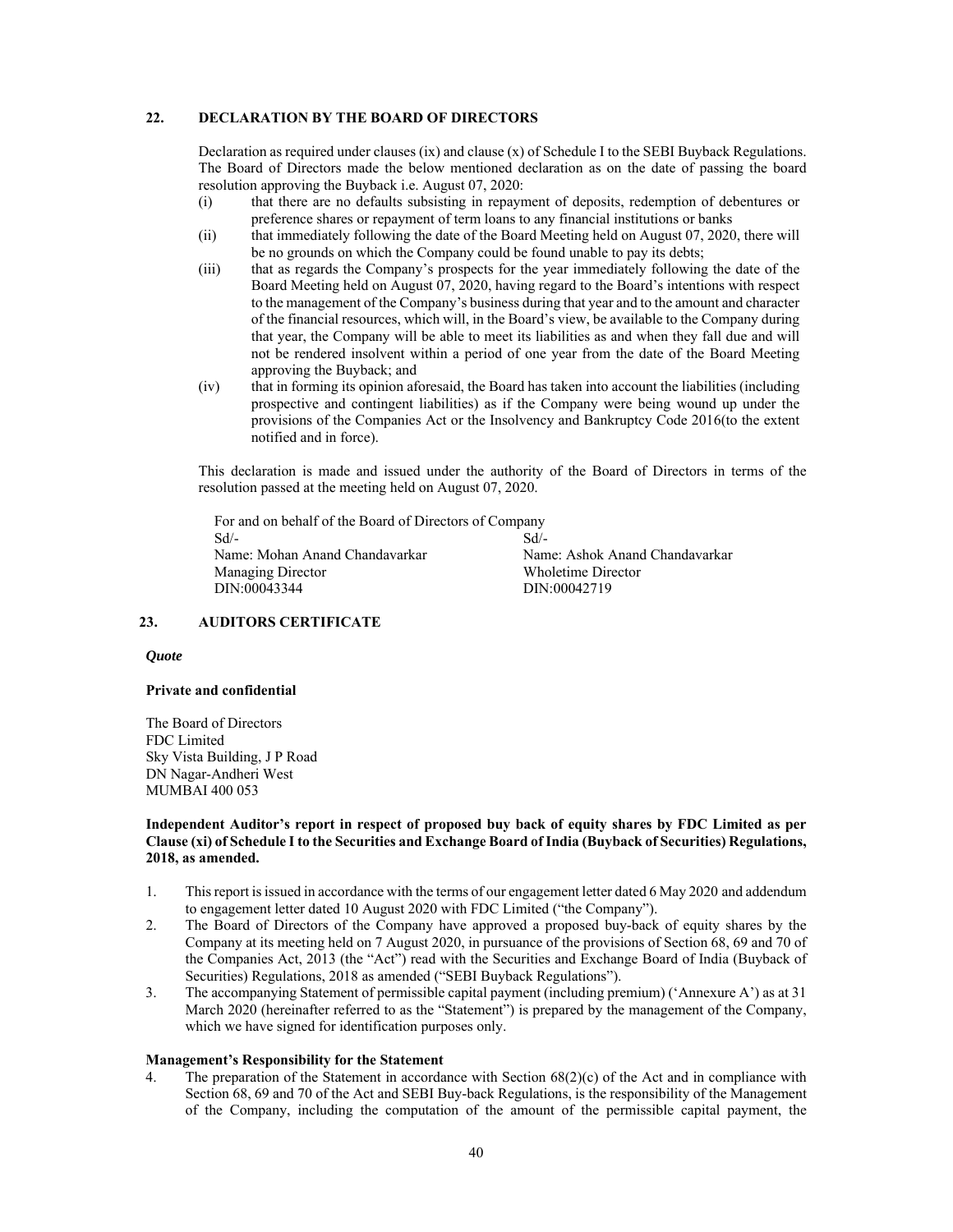preparation and maintenance of all accounting and other relevant supporting records and documents. This responsibility includes the design, implementation and maintenance of internal control relevant to the preparation and presentation of the Statement and applying an appropriate basis of preparation; and making estimates that are reasonable in the circumstances.

## **Auditors' Responsibility**

- 5. Pursuant to the requirements of the SEBI Buy-back Regulations, it is our responsibility to provide a reasonable assurance whether:
	- i. we have inquired into the state of affairs of the Company in relation to the audited standalone and consolidated financial statements as at and for the year ended 31 March 2020 which have been audited by us, on which we have issued an unmodified opinion vide our reports dated 17 June 2020;
	- ii. the amount of the permissible capital payment (including premium) as stated in Annexure A for the proposed buy-back of equity shares has been properly determined considering the audited standalone and consolidated financial statements in accordance with Section 68(2)(c) of the Act and proviso to Regulation 5(i) of SEBI Buyback Regulations; and
	- iii. the Board of Directors of the Company in their meeting dated 7 August 2020, have formed the opinion as specified in clause  $(x)$  of Schedule I to the SEBI Buyback Regulations, on reasonable grounds and that the Company will not, having regard to its state of affairs, be rendered insolvent within a period of one year from that date.
- 6. Our engagement involves performing procedures to obtain sufficient appropriate evidence on the above reporting. The procedures selected depend on the auditor's judgement, including the assessment of the risks associated with the above reporting. We accordingly performed the following procedures:
	- i. Examined that the amount of permissible capital payment (including premium) for the buy back as detailed in Annexure A is in accordance with the provisions of Section 68(2) of the Act;
	- ii. Inquired into the state of affairs of the Company with reference to the audited financial statements; iii. Examined the Board of Directors' declarations for the purpose of buy back and solvency of the Company; and
	- iv. Obtained appropriate representations from the Management of the Company
- 7. We conducted our examination of the Statement in accordance with the Guidance Note on Audit Reports and Certificates for Special Purposes issued by the Institute of Chartered Accountants of India. The Guidance Note requires that we comply with the ethical requirements of the Code of Ethics issued by the Institute of Chartered Accountants of India.
- 8. We have complied with the relevant applicable requirements of the Standard on Quality Control (SQC) 1, Quality Control for Firms that Perform Audits and Reviews of Historical Financial Information, and Other Assurance and Related Services Engagements.
- 9. We have no responsibility to update this report for events and circumstances occurring after the date of this report.

# **Opinion**

- 10. Based on inquiries conducted and our examination as above, we report that:
	- a) We have inquired into the state of affairs of the Company in relation to its audited standalone and consolidated financial statements as at and for the financial year ended 31 March 2020;
	- b) The amount of permissible capital payment (including premium) towards the proposed buy back of equity shares as computed in the Statement attached herewith is, in our view properly determined in accordance with Section  $68(2)$  (c) of the Act and proviso to Regulation  $5(i)$  of SEBI Buyback Regulations. The amounts of share capital and free reserves have been extracted from the audited standalone and consolidated financial statements of the Company as at and for the year ended 31 March 2020; and
	- c) The Board of Directors of the Company, in their meeting held on 7 August 2020 have formed their opinion as specified in clause  $(x)$  of Schedule I to the SEBI Buyback Regulations, on reasonable grounds and that the Company, having regard to its state of affairs, will not be rendered insolvent within a period of one year from the date of passing the Board meeting resolution dated 7 August 2020.
- 11. Based on the representations made by the management, and other information and explanations given to us, which to the best of our knowledge and belief were necessary for this purpose, we are not aware of anything to indicate that the opinion expressed by the Directors in the declaration as to any of the matters mentioned in the declaration is unreasonable in circumstances as at the date of declaration.

## **Restriction on Use**

12. This report has been issued at the request of the Company solely for use of the Company (i) in connection with the proposed buy-back of equity shares of the Company in pursuance to the provisions of Sections 68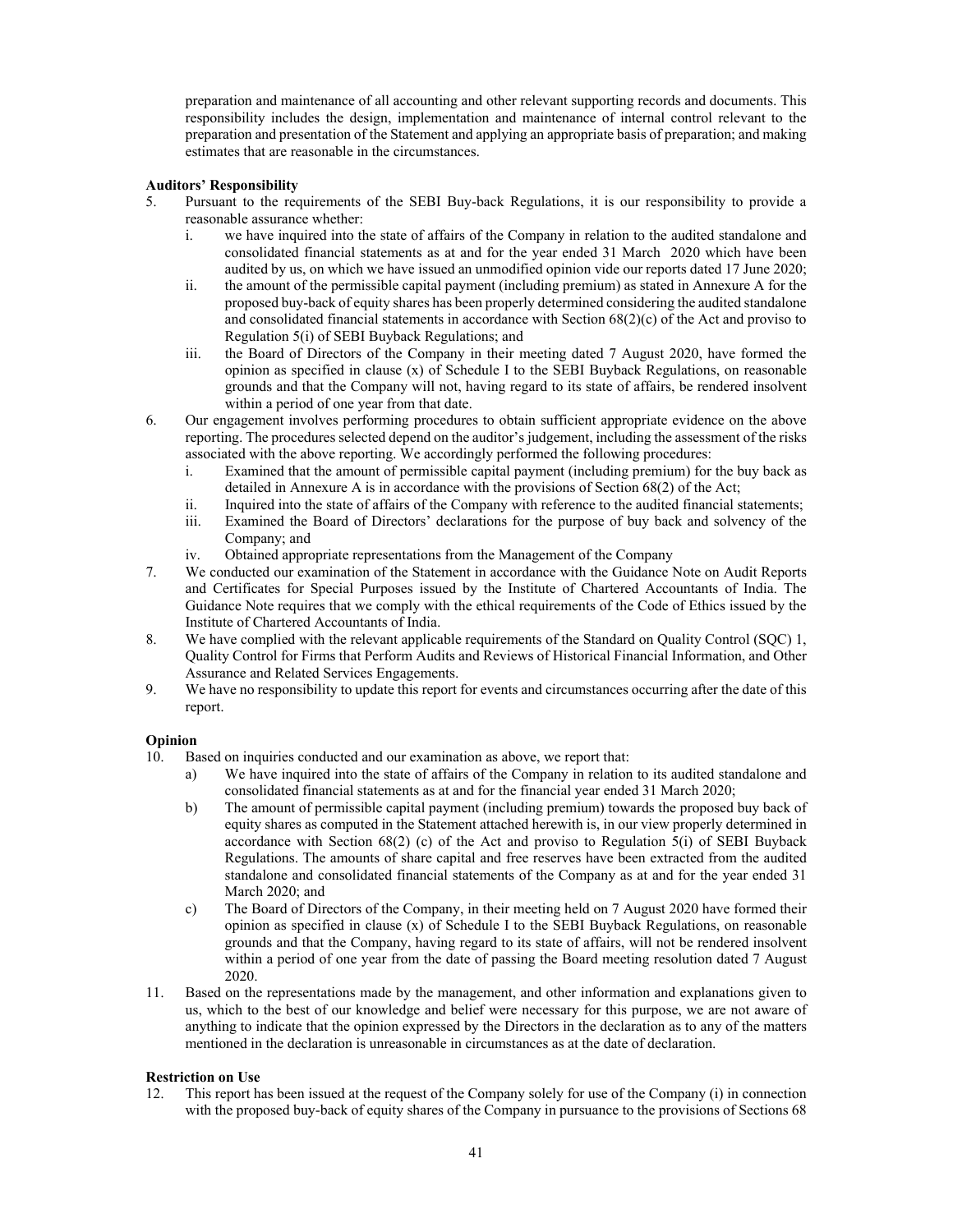and other applicable provisions of the Companies Act, 2013 and the SEBI Buyback Regulations, (ii) to enable the Board of Directors of the Company to include in the public announcement, draft letter of offer, letter of offer and other documents pertaining to buy-back to be sent to the shareholders of the Company or filed with (a) the Registrar of Companies, Securities and Exchange Board of India, stock exchanges, public shareholders and any other regulatory authority as per applicable law and (b) the Central Depository Services (India) Limited, National Securities Depository Limited and (iii) for providing to the managers, each for the purpose of extinguishment of equity shares and may not be suitable for any other purpose.

> For **B S R & Co. LLP**  *Chartered Accountants*  Firm's Registration No: 101248W/W-100022

Sd/- **Vikas R Kasat**  Mumbai *Partner*  10 August 2020 Membership No: 105317 UDIN: 20105317AAAAER2752

### **Annexure A:**

**Statement of permissible capital payment (including premium)** 

**Computation of amount of permissible capital payment towards buy back of equity shares of FDC Limited in accordance with proviso to Section 68 (2) of the Companies Act, 2013 (the "Act") and proviso to Regulation 5(i) of the SEBI Buyback Regulations:** 

| <b>Particulars</b>                                                        | Standalone *   | Consolidated * |
|---------------------------------------------------------------------------|----------------|----------------|
|                                                                           | (Rs. in lakhs) | (Rs. in lakhs) |
| Paid up equity share capital as on 31 March 2020                          | 1,709.73       | 1,709.73       |
| (170,973,084 equity shares of face value Re. 1 each)                      |                |                |
| Free reserves as on March 31, 2020#                                       |                |                |
| Securities premium account                                                | 0.00           | 0.00           |
| General reserves                                                          | 19,950.84      | 19,577.96      |
| Retained earnings                                                         | 132,522.04     | 133, 173.53    |
| <b>Total</b>                                                              | 154, 182.61    | 154,461.22     |
| Maximum amount permissible under the Act / SEBI Buyback Regulations       | 38,545.65      | 38,615.30      |
| with approval of the shareholders                                         |                |                |
| 10% of the total paid up equity share capital and free reserves, if the   | 15,418.26      | 15,446.12      |
| buyback is carried through tender offer route (in accordance with the     |                |                |
| Chapter III of the SEBI Buyback Regulations and Section $68(2)(c)$ of the |                |                |
| Act)                                                                      |                |                |
| Maximum amount permitted by Board Resolution dated 7 August               |                | 15,418.26      |
| 2020 approving the Buyback, based on the audited accounts for the         |                |                |
| year ended 31 March 2020 (lower of 10% of net worth based on              |                |                |
| standalone and consolidated financial statements as on 31 March           |                |                |
| 2020)                                                                     |                |                |

\* The amounts have been extracted from the audited standalone and consolidated financial statements of the Company as at and for the year ended 31 March 2020 and rounded off to the nearest lakhs.

# Free reserves are as per sub clause 43 of Section 2 and explanation II to Section 68 of the Act.

# For **FDC Limited**

Sd/- **Mohan A Chandavarkar Managing Director** 

Mumbai 10 August 2020

*Unquote*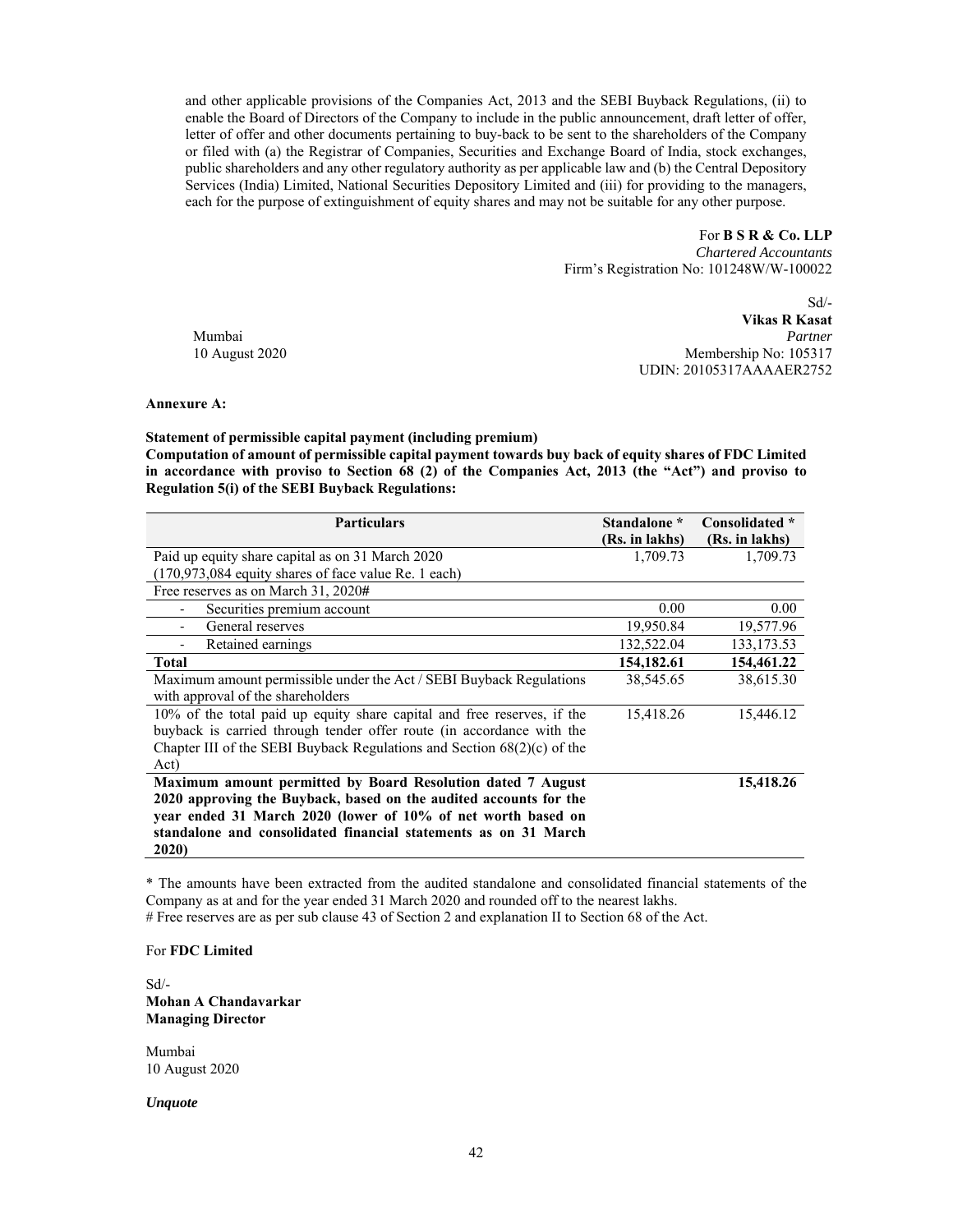#### **24. DOCUMENTS FOR INSPECTION**

Copies of the following documents will be available for inspection at the Corporate Office of the company at C-3 SKYVISTAS, Near Versova Police Station 106A, J. P. Road, Andheri (West), Mumbai - 400 053, Maharashtra between 10:00 a.m. and 5:00 p.m. on all working days (Monday to Friday) during the offer period except Saturday, Sunday and Public holidays:

- 1. Certificate of Incorporation of the Company
- 2. Memorandum and Articles of Association of the Company.
- 3. Audited Financial Statements of the Company for the Financial Years ended March 31, 2020, 2019 and 2018.
- 4. Copy of resolution passed by the Board of Directors at their meeting held on August 07, 2020.
- 5. Copy of report dated August 10, 2020 received from M/s B S R & Co. LLP, Chartered Accountants, the Statutory Auditors of the company, in terms of the SEBI Buyback Regulations.
- 6. Public Announcement published on August 11, 2020.
- 7. Copy of Escrow Agreement executed between the Company, Manager to the Buyback and Escrow Agent.
- 8. Declaration of solvency and affidavit dated August 07, 2020, as prescribed under section 68(6) of the Companies Act.
- 9. SEBI Observation Letter No. [ $\bullet$ ] dated [ $\bullet$ ].

# **25. DETAILS OF THE REMEDIES AVAILABLE TO THE ELIGIBLE SHAREHOLDERS / BENEFICIAL OWNERS**

In case of any grievance relating to the Buyback (e.g. non-receipt of the Buyback consideration, share certificate, demat credit etc.) the investor can approach the Compliance Officer of the Company for the purpose of this Buyback.

If the Company makes any default in complying with the provisions of Section 68 of the Act or Rules thereunder, or SEBI Buyback Regulations, the Company or any officer of the Company who is in default shall be punishable in accordance with the provisions of the Act and Regulations

| Details of the Compilance Officer |                                                    |  |  |  |  |  |
|-----------------------------------|----------------------------------------------------|--|--|--|--|--|
| Name                              | : Ms. Varsharani Katre                             |  |  |  |  |  |
| Designation                       | : Company Secretary                                |  |  |  |  |  |
| Address                           | : C-3 SKYVISTAS, Near Versova Police Station       |  |  |  |  |  |
|                                   | 106A, J. P. Road, Andheri (West), Mumbai - 400 053 |  |  |  |  |  |
| Tel.                              | $: +912226739215$                                  |  |  |  |  |  |
| Email                             | : varsharani.katre@fdeindia.com                    |  |  |  |  |  |

Investor may contact the Compliance Officer for any clarification or to address their grievances, if any, during 10.00 a.m. to 5.00 p.m. on all working days except Saturday, Sunday and Public holidays.

### **Details of the Registrar of Companies**

Registrar of Companies, Mumbai 100, Everest, Marine Drive Mumbai - 400 002 Phone: +91 22 2281 2627

**Details of the Compliance Officer**